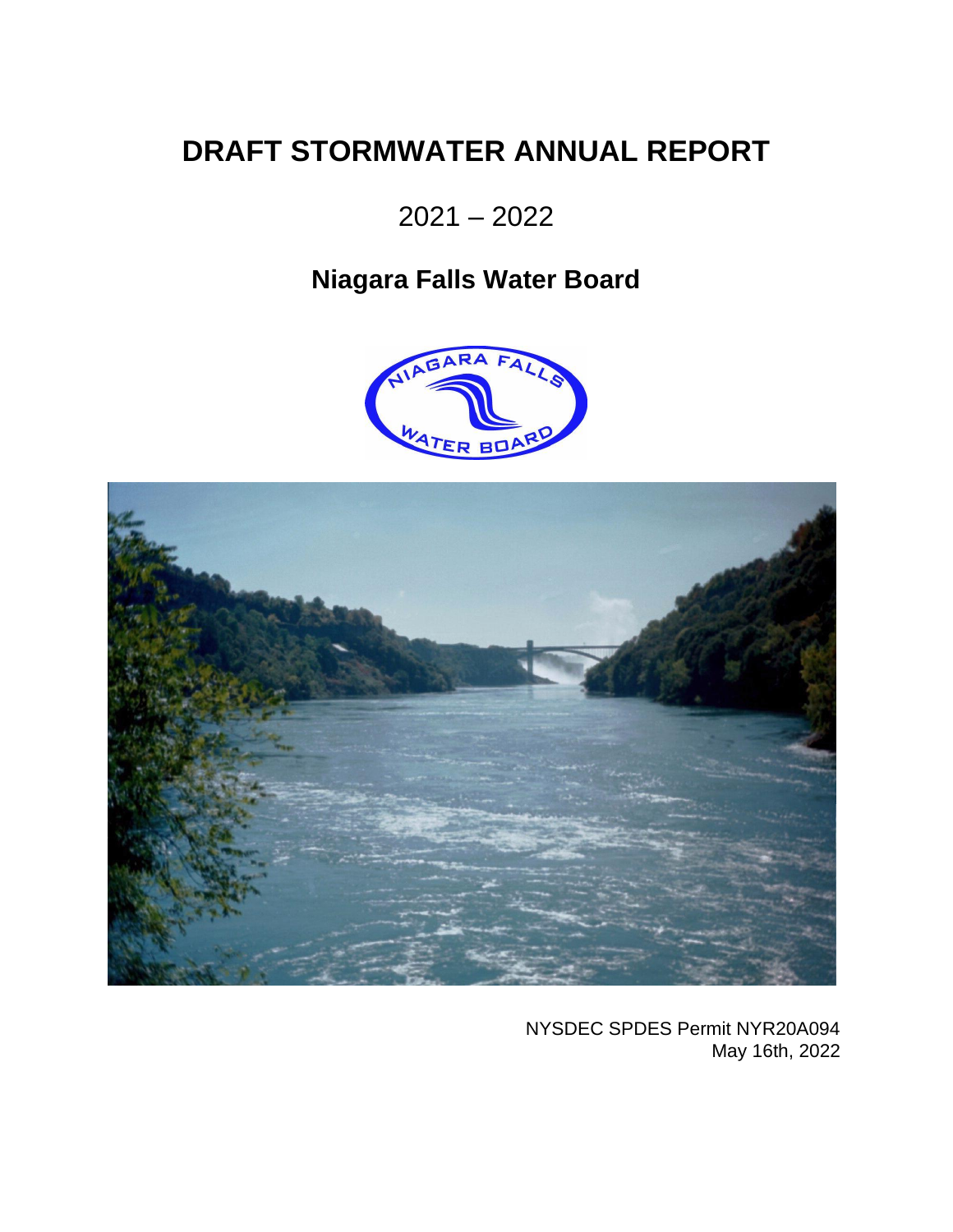## **MS4 Annual Report Cover Page**

**MCC form for period ending March 9, 2022** 

This cover page must be completed by the report preparer. Joint reports require only one cover page.

| SPD. | ч. | S 11) |    |  |  |  |
|------|----|-------|----|--|--|--|
|      |    |       | 21 |  |  |  |

### **Choose one:**

## **• This report is being submitted on behalf of an individual MS4.**

Fill in SPDES ID in upper right hand corner.

Name of MS4

|                  | $\cdots$ |         |                               |   |        |   |                               |             |  |             |   |             |   |   |                     |                               |  |     |  |  |  |
|------------------|----------|---------|-------------------------------|---|--------|---|-------------------------------|-------------|--|-------------|---|-------------|---|---|---------------------|-------------------------------|--|-----|--|--|--|
| . N<br><b>LV</b> | ∸        | ∽<br>`a | ◡<br>$\overline{\phantom{0}}$ | ◡ | $\sim$ | ີ | н<br>$\overline{\phantom{0}}$ | -<br>-<br>ີ |  | $\sim$<br>~ | W | ∽<br>ᅬ<br>ີ | ╌ | ∼ | $\sim$<br><b>__</b> | $\overline{\phantom{0}}$<br>ے |  | $-$ |  |  |  |
|                  |          |         |                               |   |        |   |                               |             |  |             |   |             |   |   |                     |                               |  |     |  |  |  |

## **25**

## **This report is being submitted on behalf of a Single Entity**

(Per Part II.E of GP-0-10-002)

Name of Single Entity

|  |  |  |  |  |  | the contract of the contract of the contract of |  |  |  |  |  | the contract of the contract of the contract of |  |
|--|--|--|--|--|--|-------------------------------------------------|--|--|--|--|--|-------------------------------------------------|--|
|  |  |  |  |  |  |                                                 |  |  |  |  |  |                                                 |  |

## **25**

## $\bigcirc$  This is a joint report being submitted on behalf of a coalition.

Provide SPDES ID of each permitted MS4 included in this report. Use page 2 if needed.

Name of Coalition

| $\ldots$ |  |  |  |  |  |      |  |  |  |  |  |  |  |  |      |
|----------|--|--|--|--|--|------|--|--|--|--|--|--|--|--|------|
|          |  |  |  |  |  |      |  |  |  |  |  |  |  |  |      |
|          |  |  |  |  |  | ____ |  |  |  |  |  |  |  |  | ____ |
|          |  |  |  |  |  |      |  |  |  |  |  |  |  |  |      |

| Ν<br>Υ<br>N<br>Υ<br>N<br>Υ<br>2<br>Α<br>2<br>Α<br>R<br>0<br>R<br>0<br><b>SPDES ID</b><br><b>SPDES ID</b><br><b>SPDES ID</b><br>Y<br>N<br>2<br>N<br>Υ<br>2<br>A<br>N<br>Y<br>0<br>Α<br>R<br>R<br>0<br><b>SPDES ID</b><br><b>SPDES ID</b><br><b>SPDES ID</b><br>N<br>N<br>Y<br>2<br>Α<br>Y<br>Y<br>2<br>N<br>R<br>0<br>Α<br>R<br>$\Omega$<br><b>SPDES ID</b><br><b>SPDES ID</b><br><b>SPDES ID</b><br>N<br>N<br>Υ<br>2<br>А<br>N<br>Υ<br>Y<br>А<br>R<br>2<br>0<br>R<br>0<br><b>SPDES ID</b><br><b>SPDES ID</b><br><b>SPDES ID</b><br>Ν<br>Υ<br>Υ<br>Ν<br>2<br>2<br>Α<br>Α<br>R<br>R<br>0<br>$\Omega$<br>Y<br>N<br><b>SPDES ID</b><br><b>SPDES ID</b><br><b>SPDES ID</b><br>N<br>N<br>Υ<br>Α<br>Y<br>Y<br>2<br>N<br>R<br>2<br>0<br>А<br>R<br>O | <b>SPDES ID</b> |  |  |  |  | <b>SPDES ID</b> |  |  |  |  | <b>SPDES ID</b> |   |
|---------------------------------------------------------------------------------------------------------------------------------------------------------------------------------------------------------------------------------------------------------------------------------------------------------------------------------------------------------------------------------------------------------------------------------------------------------------------------------------------------------------------------------------------------------------------------------------------------------------------------------------------------------------------------------------------------------------------------------------------|-----------------|--|--|--|--|-----------------|--|--|--|--|-----------------|---|
|                                                                                                                                                                                                                                                                                                                                                                                                                                                                                                                                                                                                                                                                                                                                             |                 |  |  |  |  |                 |  |  |  |  |                 | R |
|                                                                                                                                                                                                                                                                                                                                                                                                                                                                                                                                                                                                                                                                                                                                             |                 |  |  |  |  |                 |  |  |  |  |                 |   |
|                                                                                                                                                                                                                                                                                                                                                                                                                                                                                                                                                                                                                                                                                                                                             |                 |  |  |  |  |                 |  |  |  |  |                 | R |
|                                                                                                                                                                                                                                                                                                                                                                                                                                                                                                                                                                                                                                                                                                                                             |                 |  |  |  |  |                 |  |  |  |  |                 |   |
|                                                                                                                                                                                                                                                                                                                                                                                                                                                                                                                                                                                                                                                                                                                                             |                 |  |  |  |  |                 |  |  |  |  |                 | R |
|                                                                                                                                                                                                                                                                                                                                                                                                                                                                                                                                                                                                                                                                                                                                             |                 |  |  |  |  |                 |  |  |  |  |                 |   |
|                                                                                                                                                                                                                                                                                                                                                                                                                                                                                                                                                                                                                                                                                                                                             |                 |  |  |  |  |                 |  |  |  |  |                 | R |
|                                                                                                                                                                                                                                                                                                                                                                                                                                                                                                                                                                                                                                                                                                                                             |                 |  |  |  |  |                 |  |  |  |  |                 |   |
|                                                                                                                                                                                                                                                                                                                                                                                                                                                                                                                                                                                                                                                                                                                                             |                 |  |  |  |  |                 |  |  |  |  |                 | R |
|                                                                                                                                                                                                                                                                                                                                                                                                                                                                                                                                                                                                                                                                                                                                             |                 |  |  |  |  |                 |  |  |  |  |                 |   |
|                                                                                                                                                                                                                                                                                                                                                                                                                                                                                                                                                                                                                                                                                                                                             |                 |  |  |  |  |                 |  |  |  |  |                 | R |

|   | <b>SPDES ID</b> |   |   |          |   |  |   | <b>SPDES ID</b> |   |                |          |   |  |  | <b>SPDES ID</b> |   |   |                |          |   |
|---|-----------------|---|---|----------|---|--|---|-----------------|---|----------------|----------|---|--|--|-----------------|---|---|----------------|----------|---|
| Ν | Υ               | R | 2 | $\Omega$ | Α |  | Ν | Y               | R | 2              | $\Omega$ | Α |  |  | Ν               | Υ | R | 2              | 0        | Α |
|   | SPDES ID        |   |   |          |   |  |   | <b>SPDES ID</b> |   |                |          |   |  |  | <b>SPDES ID</b> |   |   |                |          |   |
| Ν | Υ               | R | 2 | $\Omega$ | Α |  | N | Υ               | R | 2              | $\Omega$ | Α |  |  | Ν               | Υ | R | 2              | 0        | Α |
|   | SPDES ID        |   |   |          |   |  |   | <b>SPDES ID</b> |   |                |          |   |  |  | <b>SPDES ID</b> |   |   |                |          |   |
| N | Υ               | R | 2 | 0        | A |  | N | Y               | R | 2              | 0        | Α |  |  | Ν               | Υ | R | 2              | 0        | Α |
|   | SPDES ID        |   |   |          |   |  |   | <b>SPDES ID</b> |   |                |          |   |  |  | <b>SPDES ID</b> |   |   |                |          |   |
| N | Υ               | R | 2 | 0        | Α |  | N | Y               | R | $\overline{2}$ | O        | Α |  |  | N               | Υ | R | $\overline{2}$ | 0        | Α |
|   | SPDES ID        |   |   |          |   |  |   | <b>SPDES ID</b> |   |                |          |   |  |  | <b>SPDES ID</b> |   |   |                |          |   |
| N | Y               | R | 2 | $\Omega$ | A |  | N | Y               | R | 2              | $\Omega$ | Α |  |  | Ν               | Υ | R | 2              | 0        | Α |
|   | SPDES ID        |   |   |          |   |  |   | <b>SPDES ID</b> |   |                |          |   |  |  | <b>SPDES ID</b> |   |   |                |          |   |
| Ν | Υ               | R | 2 | 0        | Α |  | N | Υ               | R | 2              | 0        | Α |  |  | N               | Υ | R | 2              | $\Omega$ | Α |
|   |                 |   |   |          |   |  |   |                 |   |                |          |   |  |  |                 |   |   |                |          |   |

| SPDES ID        |   |   |                |          |             |  |  |
|-----------------|---|---|----------------|----------|-------------|--|--|
| N               | Y | R | $\mathbf{2}$   | 0        | Α           |  |  |
| SPDES ID        |   |   |                |          |             |  |  |
| N               | Y | R | $\overline{2}$ | $\Omega$ | $\mathbb A$ |  |  |
| SPDES ID        |   |   |                |          |             |  |  |
| N               | Y | R | 2              | 0        | $\mathbb A$ |  |  |
| SPDES ID        |   |   |                |          |             |  |  |
| N               | Y | R | $\overline{c}$ | $\Omega$ | A           |  |  |
| <b>SPDES ID</b> |   |   |                |          |             |  |  |
| N               | Y | R | $\mathbf 2$    | O        | Α           |  |  |
| <b>SPDES ID</b> |   |   |                |          |             |  |  |
| N               | Y | R | $\overline{2}$ | ∩        | A           |  |  |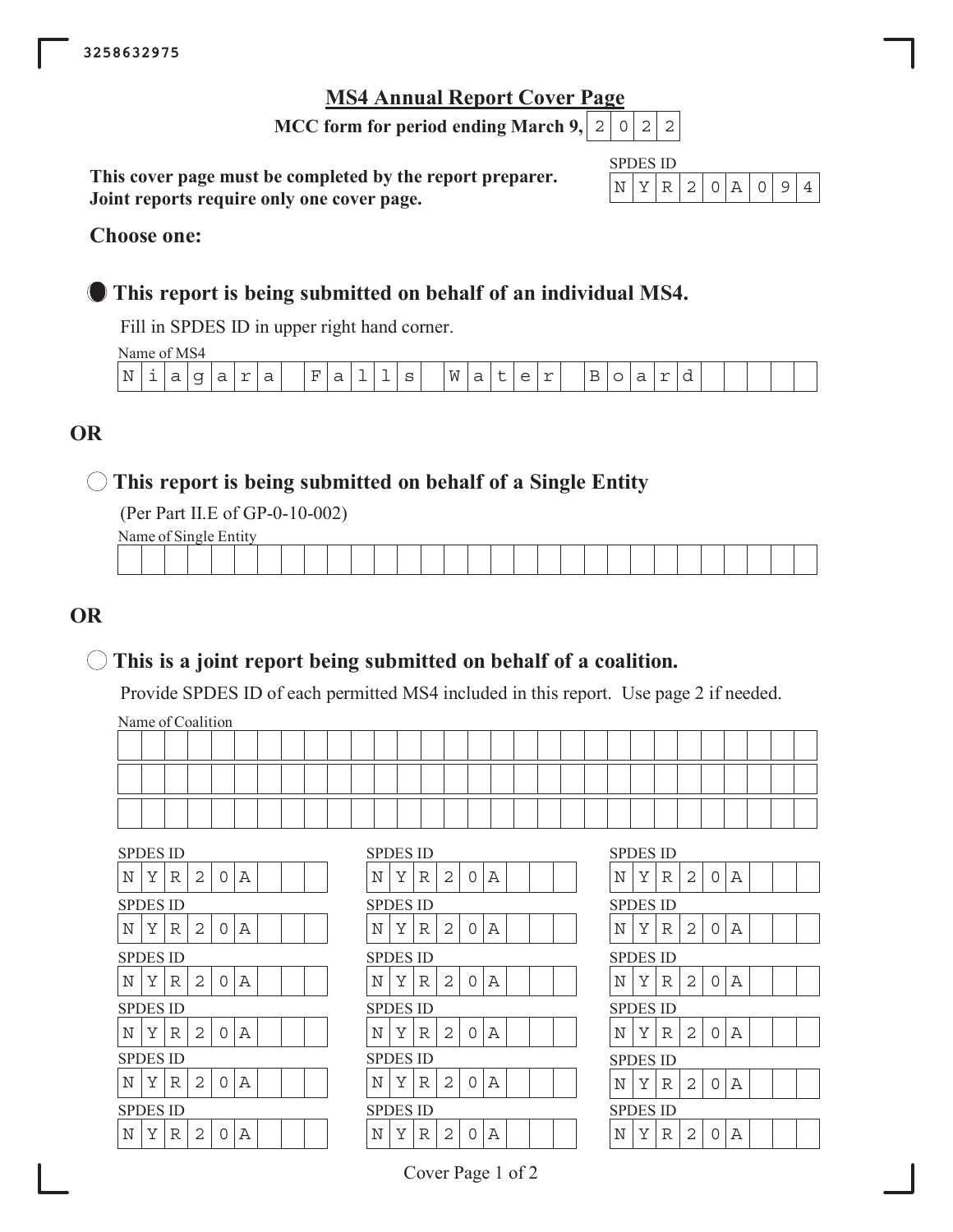# **MS4 Annual Report Cover Page**

## MCC form for period ending March 9, 2022

Provide SPDES ID of each permitted MS4 included in this report.

|                    | <b>SPDES ID</b> |   |   |   |   |   | SPDES ID        |   |
|--------------------|-----------------|---|---|---|---|---|-----------------|---|
| Ν                  | Υ               | R | 2 | 0 | Α | N | Υ               | R |
|                    | SPDES ID        |   |   |   |   |   | <b>SPDES ID</b> |   |
| N                  | Υ               | R | 2 | 0 | Α | N | Υ               | R |
|                    | <b>SPDES ID</b> |   |   |   |   |   | <b>SPDES ID</b> |   |
| Ν                  | Υ               | R | 2 | 0 | Α | N | Y               | R |
|                    | <b>SPDES ID</b> |   |   |   |   |   | SPDES ID        |   |
| N                  | Υ               | R | 2 | 0 | Α | N | Υ               | R |
|                    | <b>SPDES ID</b> |   |   |   |   |   | <b>SPDES ID</b> |   |
| N                  | Υ               | R | 2 | 0 | Α | N | Υ               | R |
|                    | <b>SPDES ID</b> |   |   |   |   |   | <b>SPDES ID</b> |   |
| Ν                  | Υ               | R | 2 | 0 | Α | N | Υ               | R |
|                    | SPDES ID        |   |   |   |   |   | SPDES ID        |   |
| N                  | Υ               | R | 2 | 0 | Α | Ν | Υ               | R |
|                    | <b>SPDES ID</b> |   |   |   |   |   | <b>SPDES ID</b> |   |
| N                  | Υ               | R | 2 | 0 | Α | N | Υ               | R |
|                    | SPDES ID        |   |   |   |   |   | <b>SPDES ID</b> |   |
| N                  | Υ               | R | 2 | 0 | Α | N | Υ               | R |
|                    | SPDES ID        |   |   |   |   |   | SPDES ID        |   |
| Ν                  | Υ               | R | 2 | 0 | Α | Ν | Υ               | R |
|                    | <b>SPDES ID</b> |   |   |   |   |   | <b>SPDES ID</b> |   |
| N                  | Υ               | R | 2 | 0 | Α | N | Υ               | R |
|                    | SPDES ID        |   |   |   |   |   | <b>SPDES ID</b> |   |
| N                  | Υ               | R | 2 | 0 | Α | N | Υ               | R |
|                    | SPDES ID        |   |   |   |   |   | SPDES ID        |   |
| Ν                  | Υ               | R | 2 | 0 | Α | Ν | Υ               | R |
|                    | SPDES ID        |   |   |   |   |   | SPDES ID        |   |
| N                  | Υ               | R | 2 | 0 | Α | N | Υ               | R |
|                    | <b>SPDES ID</b> |   |   |   |   |   | <b>SPDES ID</b> |   |
| Ν                  | Υ               | R | 2 | 0 | Α | N | Υ               | R |
|                    | <b>SPDES ID</b> |   |   |   |   |   | <b>SPDES ID</b> |   |
| Ν                  | Υ               | R | 2 | 0 | Α | N | Υ               | R |
|                    | <b>SPDES ID</b> |   |   |   |   |   | <b>SPDES ID</b> |   |
| $\overline{\rm N}$ | Υ               | R | 2 | 0 | Α | N | Υ               | R |
|                    | SPDES ID        |   |   |   |   |   | <b>SPDES ID</b> |   |
| N                  | Υ               | R | 2 | 0 | Α | N | Υ               | R |

|            | <b>SPDES ID</b> |             |   |          |   |  |  |            | <b>SPDES ID</b> |             |              |   |   |  |  | <b>SPDES ID</b> |   |             |   |                |   |
|------------|-----------------|-------------|---|----------|---|--|--|------------|-----------------|-------------|--------------|---|---|--|--|-----------------|---|-------------|---|----------------|---|
| $_{\rm N}$ | Y               | R           | 2 | $\Omega$ | Α |  |  | N          | Υ               | R           | 2            | 0 | Α |  |  | Ν               | Υ | R           | 2 | $\Omega$       | Α |
|            | SPDES ID        |             |   |          |   |  |  |            | <b>SPDES ID</b> |             |              |   |   |  |  | <b>SPDES ID</b> |   |             |   |                |   |
| N          | Υ               | R           | 2 | 0        | Α |  |  | Ν          | Υ               | R           | 2            | 0 | Α |  |  | N               | Υ | R           | 2 | 0              | Α |
|            | <b>SPDES ID</b> |             |   |          |   |  |  |            | <b>SPDES ID</b> |             |              |   |   |  |  | <b>SPDES ID</b> |   |             |   |                |   |
| N          | Υ               | R           | 2 | 0        | Α |  |  | Ν          | Υ               | R           | 2            | 0 | Α |  |  | Ν               | Υ | R           | 2 | 0              | Α |
|            | <b>SPDES ID</b> |             |   |          |   |  |  |            | <b>SPDES ID</b> |             |              |   |   |  |  | <b>SPDES ID</b> |   |             |   |                |   |
| Ν          | Υ               | $\mathbb R$ | 2 | $\Omega$ | Α |  |  | Ν          | Y               | R           | 2            | 0 | А |  |  | Ν               | Υ | R           | 2 | $\overline{O}$ | Α |
|            | <b>SPDES ID</b> |             |   |          |   |  |  |            | <b>SPDES ID</b> |             |              |   |   |  |  | <b>SPDES ID</b> |   |             |   |                |   |
| N          | Υ               | R           | 2 | 0        | Α |  |  | Ν          | Υ               | R           | 2            | 0 | Α |  |  | N               | Υ | R           | 2 | $0 \mid A$     |   |
|            | <b>SPDES ID</b> |             |   |          |   |  |  |            | <b>SPDES ID</b> |             |              |   |   |  |  | <b>SPDES ID</b> |   |             |   |                |   |
| Ν          | Υ               | R           | 2 | 0        | Α |  |  | Ν          | Υ               | R           | $\mathbf{2}$ | 0 | Α |  |  | N               | Υ | R           | 2 | 0              | Α |
|            | <b>SPDES ID</b> |             |   |          |   |  |  |            | <b>SPDES ID</b> |             |              |   |   |  |  | <b>SPDES ID</b> |   |             |   |                |   |
| N          | Υ               | $\mathbb R$ | 2 | 0        | Α |  |  | N          | Y               | R           | 2            | 0 | Α |  |  | N               | Υ | R           | 2 | $0 \mid A$     |   |
|            | <b>SPDES ID</b> |             |   |          |   |  |  |            | <b>SPDES ID</b> |             |              |   |   |  |  | <b>SPDES ID</b> |   |             |   |                |   |
| N          | Υ               | R           | 2 | 0        | Α |  |  | Ν          | Υ               | R           | 2            | 0 | Α |  |  | N               | Υ | R           | 2 | $\overline{O}$ | Α |
|            | <b>SPDES ID</b> |             |   |          |   |  |  |            | <b>SPDES ID</b> |             |              |   |   |  |  | <b>SPDES ID</b> |   |             |   |                |   |
| N          | Υ               | R           | 2 | 0        | Α |  |  | N          | Υ               | R           | 2            | 0 | Α |  |  | N               | Υ | R           | 2 | $\Omega$       | Α |
|            | <b>SPDES ID</b> |             |   |          |   |  |  |            | <b>SPDES ID</b> |             |              |   |   |  |  | <b>SPDES ID</b> |   |             |   |                |   |
| Ν          | Υ               | $\mathbb R$ | 2 | 0        | Α |  |  | N          | Υ               | $\mathbb R$ | 2            | 0 | Α |  |  | Ν               | Υ | $\mathbb R$ | 2 | $\overline{O}$ | Α |
|            | <b>SPDES ID</b> |             |   |          |   |  |  |            | <b>SPDES ID</b> |             |              |   |   |  |  | <b>SPDES ID</b> |   |             |   |                |   |
| N          | Υ               | R           | 2 | 0        | Α |  |  | Ν          | Υ               | R           | 2            | 0 | Α |  |  | Ν               | Υ | R           | 2 | $0 \mid A$     |   |
|            | <b>SPDES ID</b> |             |   |          |   |  |  |            | <b>SPDES ID</b> |             |              |   |   |  |  | <b>SPDES ID</b> |   |             |   |                |   |
| N          | Υ               | R           | 2 | 0        | Α |  |  | N          | Υ               | R           | 2            | 0 | Α |  |  | N               | Υ | R           | 2 | $\Omega$       | Α |
|            | <b>SPDES ID</b> |             |   |          |   |  |  |            | <b>SPDES ID</b> |             |              |   |   |  |  | <b>SPDES ID</b> |   |             |   |                |   |
| Ν          | Y               | R           | 2 | $\Omega$ | Α |  |  | Ν          | Υ               | R           | 2            | 0 | Α |  |  | Ν               | Υ | R           | 2 | $\overline{0}$ | A |
|            | <b>SPDES ID</b> |             |   |          |   |  |  |            | <b>SPDES ID</b> |             |              |   |   |  |  | <b>SPDES ID</b> |   |             |   |                |   |
| N          | Υ               | R           | 2 | 0        | Α |  |  | N          | Υ               | R           | 2            | 0 | Α |  |  | N               | Υ | R           | 2 | 0              | А |
|            | <b>SPDES ID</b> |             |   |          |   |  |  |            | <b>SPDES ID</b> |             |              |   |   |  |  | <b>SPDES ID</b> |   |             |   |                |   |
| N          | Υ               | $\mathbb R$ | 2 | 0        | А |  |  | N          | Υ               | R           | 2            | 0 | Α |  |  | Ν               | Υ | R           | 2 | $\Omega$       | А |
|            | <b>SPDES ID</b> |             |   |          |   |  |  |            | <b>SPDES ID</b> |             |              |   |   |  |  | <b>SPDES ID</b> |   |             |   |                |   |
| Ν          | Υ               | R           | 2 | 0        | Α |  |  | Ν          | Υ               | R           | 2            | 0 | Α |  |  | Ν               | Υ | R           | 2 | 0              | Α |
|            | <b>SPDES ID</b> |             |   |          |   |  |  |            | <b>SPDES ID</b> |             |              |   |   |  |  | <b>SPDES ID</b> |   |             |   |                |   |
| Ν          | Υ               | R           | 2 | 0        | Α |  |  | Ν          | Υ               | R           | 2            | 0 | Α |  |  | Ν               | Υ | R           | 2 | $\Omega$       | А |
|            | <b>SPDES ID</b> |             |   |          |   |  |  |            | <b>SPDES ID</b> |             |              |   |   |  |  | <b>SPDES ID</b> |   |             |   |                |   |
| N          | Y               | $\mathbb R$ | 2 | 0        | Α |  |  | $_{\rm N}$ | Y               | R           | 2            | 0 | Α |  |  | Ν               | Υ | $\mathbb R$ | 2 | $\overline{O}$ | Α |
|            |                 |             |   |          |   |  |  |            |                 |             |              |   |   |  |  |                 |   |             |   |                |   |

| <b>SPDES ID</b>    |   |   |                |   |                |  |  |
|--------------------|---|---|----------------|---|----------------|--|--|
| N                  | Υ | R | 2              | 0 | Α              |  |  |
| <b>SPDES ID</b>    |   |   |                |   |                |  |  |
| Ν                  | Υ | R | $\overline{c}$ | 0 | Α              |  |  |
| <b>SPDES ID</b>    |   |   |                |   |                |  |  |
| Ν                  | Υ | R | 2              | 0 | Α              |  |  |
| <b>SPDES ID</b>    |   |   |                |   |                |  |  |
| $\overline{\rm N}$ | Υ | R | 2              | 0 | Α              |  |  |
| <b>SPDES ID</b>    |   |   |                |   |                |  |  |
| Ν                  | Υ | R | $\overline{c}$ | 0 | Α              |  |  |
| <b>SPDES ID</b>    |   |   |                |   |                |  |  |
| N                  | Υ | R | 2              | 0 | Α              |  |  |
| <b>SPDES ID</b>    |   |   |                |   |                |  |  |
| N                  | Υ | R | 2              | 0 | Α              |  |  |
| SPDES ID           |   |   |                |   |                |  |  |
| N                  | Υ | R | $\overline{c}$ | 0 | Α              |  |  |
| <b>SPDES ID</b>    |   |   |                |   |                |  |  |
| Ν                  | Υ | R | 2              | 0 | Α              |  |  |
| SPDES ID           |   |   |                |   |                |  |  |
| Ν                  | Υ | R | 2              | 0 | Α              |  |  |
| SPDES ID           |   |   |                |   |                |  |  |
| Ν                  | Υ | R | $\overline{c}$ | 0 | Α              |  |  |
| <b>SPDES ID</b>    |   |   |                |   |                |  |  |
| Ν                  | Υ | R | 2              | 0 | Α              |  |  |
| SPDES ID           |   |   |                |   |                |  |  |
| N                  | Υ | R | 2              | 0 | Α              |  |  |
| SPDES ID           |   |   |                |   |                |  |  |
| $\overline{\rm N}$ | Y | R | $\mathbf{c}$   | 0 | $\overline{A}$ |  |  |
| SPDES ID           |   |   |                |   |                |  |  |
| Ν                  | Υ | R | 2              | 0 | A              |  |  |
| <b>SPDES ID</b>    |   |   |                |   |                |  |  |
| $\overline{\rm N}$ | Y | R | $\overline{c}$ | 0 | Α              |  |  |
| <b>SPDES ID</b>    |   |   |                |   |                |  |  |
| Ν                  | Υ | R | 2              | 0 | Α              |  |  |
| <b>SPDES ID</b>    |   |   |                |   |                |  |  |
| N                  | Υ | R | 2              | 0 | Α              |  |  |
|                    |   |   |                |   |                |  |  |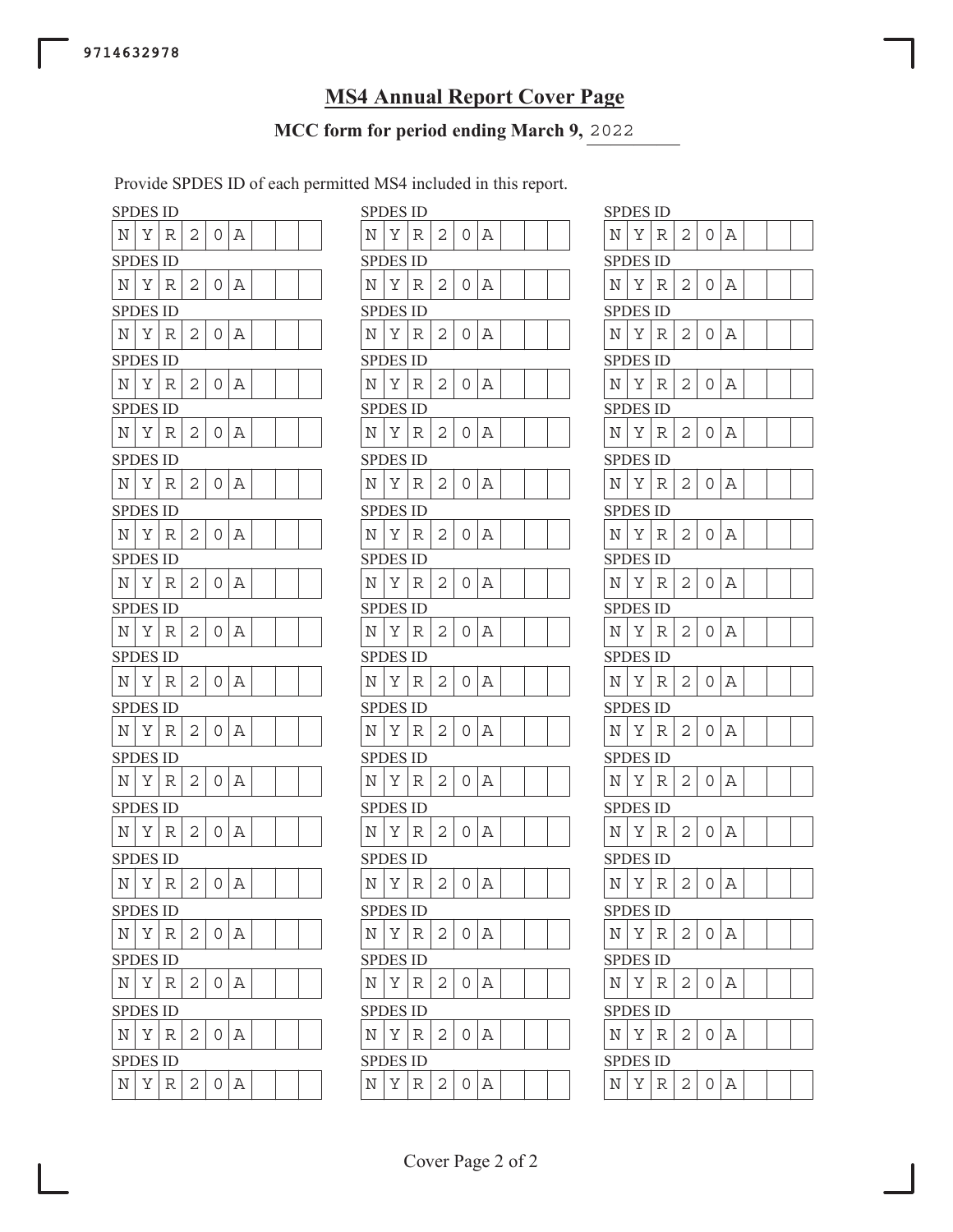| <b>MS4 Municipal Compliance Certification (MCC) Form</b> |  |      |                 |  |       |                |  |
|----------------------------------------------------------|--|------|-----------------|--|-------|----------------|--|
| MCC form for period ending March $9, 2   0   2   2   1$  |  |      |                 |  |       |                |  |
|                                                          |  |      | <b>SPDES ID</b> |  |       |                |  |
| Name of MS4 Niagara Falls Water Board                    |  | ∣N ∣ | Y l             |  | R20A0 | $\overline{9}$ |  |
|                                                          |  |      |                 |  |       |                |  |

Each MS4 must submit an MCC form.

# **Section 1 - MCC Identification Page**

Indicate whether this MCC form is being submitted to certify endorsement or acceptance of:

• An Annual Report for a single MS4

○ A Single Entity (Per Part II.E of GP-0-10-002)

O A Joint Report

Joint reports may be submitted by permittees with legally binding agreements.

If Joint Report, enter coalition name:

|  |  |  |  |  |  |  |  | _______ | __ |  | ______ |  |  | _______ |  |  |
|--|--|--|--|--|--|--|--|---------|----|--|--------|--|--|---------|--|--|
|  |  |  |  |  |  |  |  |         |    |  |        |  |  |         |  |  |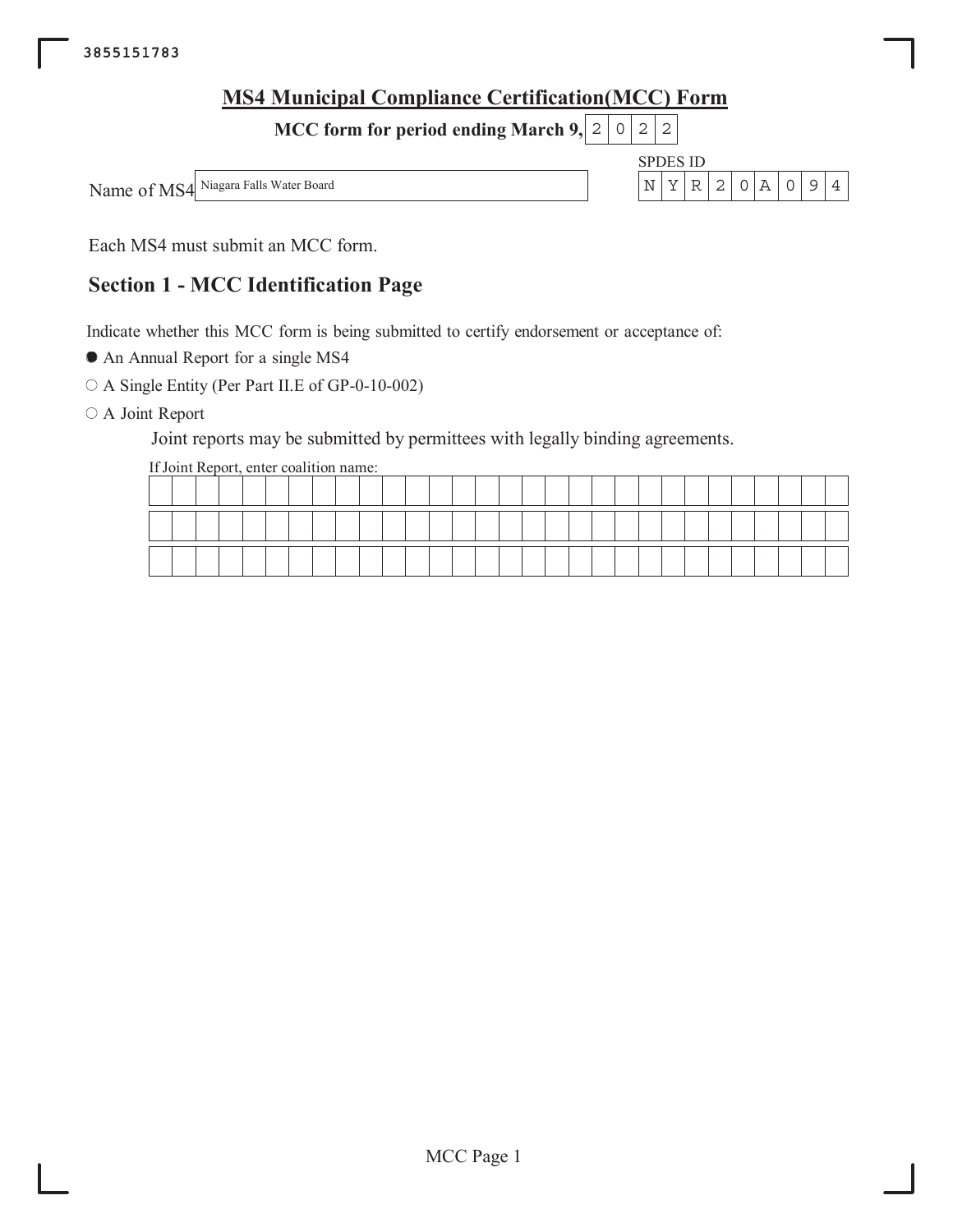MCC form for period ending March 9,  $|2|$  $|0|$  $\sqrt{2}$  $\sqrt{2}$ 

Name of MS4 Niagara Falls Water Board

**SPDES ID**  $\mathbb{N}$  $Y \mid R \mid$  $2|$  $0|A$  $\circ$  $\mathsf{S}$  $\overline{4}$ 

## **Section 2 - Contact Information**

**Important Instructions - Please Read** 

Contact information must be provided for *each* of the following positions as indicated below:

- 1. Principal Executive Officer, Chief Elected Official or other qualified individual (per GP-0-08-002 Part VI.J).
- 2. Duly Authorized Representative (Information for this contact must only be submitted if a Duly Authorized Representative is signing this form)
- 3. The Local Stormwater Public Contact (required per GP-0-08-002 Part VII.A.2.c & Part VIII.A.2.c).
- 4. The Stormwater Management Program (SWMP) Coordinator (Individual responsible for coordination/implementation of SWMP).
- 5. Report Preparer (Consultants may provide company name in the space provided).

A separate sheet must be submitted for each position listed above unless more than one position is filled by the same individual. If one individual fills multiple roles, provide the contact information once and check all positions that apply to that individual.

If a new Duly Authorized Representative is signing this report, their contact information must be provided and a signature authorization form, signed by the Principal Executive Officer or Chief Elected Official must be attached.

For each contact, select all that apply:

- Principal Executive Officer/Chief Elected Official
- O Duly Authorized Representative
- Local Stormwater Public Contact
- O Stormwater Management Program (SWMP) Coordinator
- Report Preparer

| First Name  |   |             |   |   |              |              |                         |                          |              |             |             |                |             |              |         | MI      |            | Last Name |   |             |              |   |              |                |   |             |                |                          |  |  |
|-------------|---|-------------|---|---|--------------|--------------|-------------------------|--------------------------|--------------|-------------|-------------|----------------|-------------|--------------|---------|---------|------------|-----------|---|-------------|--------------|---|--------------|----------------|---|-------------|----------------|--------------------------|--|--|
| Α           | b | d           | e | r | $\Upsilon$   | a            | h                       | m                        | a            | n           |             |                |             |              |         |         |            | Ζ         | e | h           | r            | a | $\circ$      | u              | i |             |                |                          |  |  |
| Title       |   |             |   |   |              |              |                         |                          |              |             |             |                |             |              |         |         |            |           |   |             |              |   |              |                |   |             |                |                          |  |  |
| $\mathbf E$ | X | e           | C | u | t            | $\cdot$<br>i | $\overline{\mathsf{V}}$ | e                        |              | $\mathbf D$ | i           | $\mathbf r$    | e           | $\mathsf{C}$ | t       | $\circ$ | $\Upsilon$ |           |   |             |              |   |              |                |   |             |                |                          |  |  |
| Address     |   |             |   |   |              |              |                         |                          |              |             |             |                |             |              |         |         |            |           |   |             |              |   |              |                |   |             |                |                          |  |  |
| 5           | 8 | $\mathbf 1$ | 5 |   | $\, {\bf B}$ | u            | $\mathbf f$             | $\mathbf f$              | $\mathsf{a}$ | l           | $\circ$     |                | A           | $\mathbf v$  | e       | n       | u          | e         |   |             |              |   |              |                |   |             |                |                          |  |  |
| City        |   |             |   |   |              |              |                         |                          |              |             |             |                |             |              |         |         |            |           |   |             | <b>State</b> |   | Zip          |                |   |             |                |                          |  |  |
| $\mathbb N$ | i | a           | g | a | $\mathbf r$  | $\alpha$     |                         | $\mathbf F$              | $\alpha$     | $\mathbf 1$ | $\mathbf 1$ | S              |             |              |         |         |            |           |   | $\mathbb N$ |              | Υ | $\mathbf{1}$ | $\overline{4}$ | 3 | $\mathbf 0$ | $\overline{4}$ | $\overline{\phantom{0}}$ |  |  |
| eMail       |   |             |   |   |              |              |                         |                          |              |             |             |                |             |              |         |         |            |           |   |             |              |   |              |                |   |             |                |                          |  |  |
| a           | Ζ | e           | h | r | a            | $\circ$      | u                       | i                        | @            | n           | $\mathbf f$ | W              | $\mathbf b$ | $\bullet$    | $\circ$ | r       | g          |           |   |             |              |   |              |                |   |             |                |                          |  |  |
| Phone       |   |             |   |   |              |              |                         |                          |              |             |             |                |             |              |         |         |            | County    |   |             |              |   |              |                |   |             |                |                          |  |  |
|             | 7 | $1\,$       | 6 |   | $\mathbf{2}$ | 8            | 3                       | $\overline{\phantom{0}}$ | 9            | 7           | 7           | $\overline{0}$ |             |              |         |         |            | N         | i | a           | g            | a | $\Upsilon$   | a              |   |             |                |                          |  |  |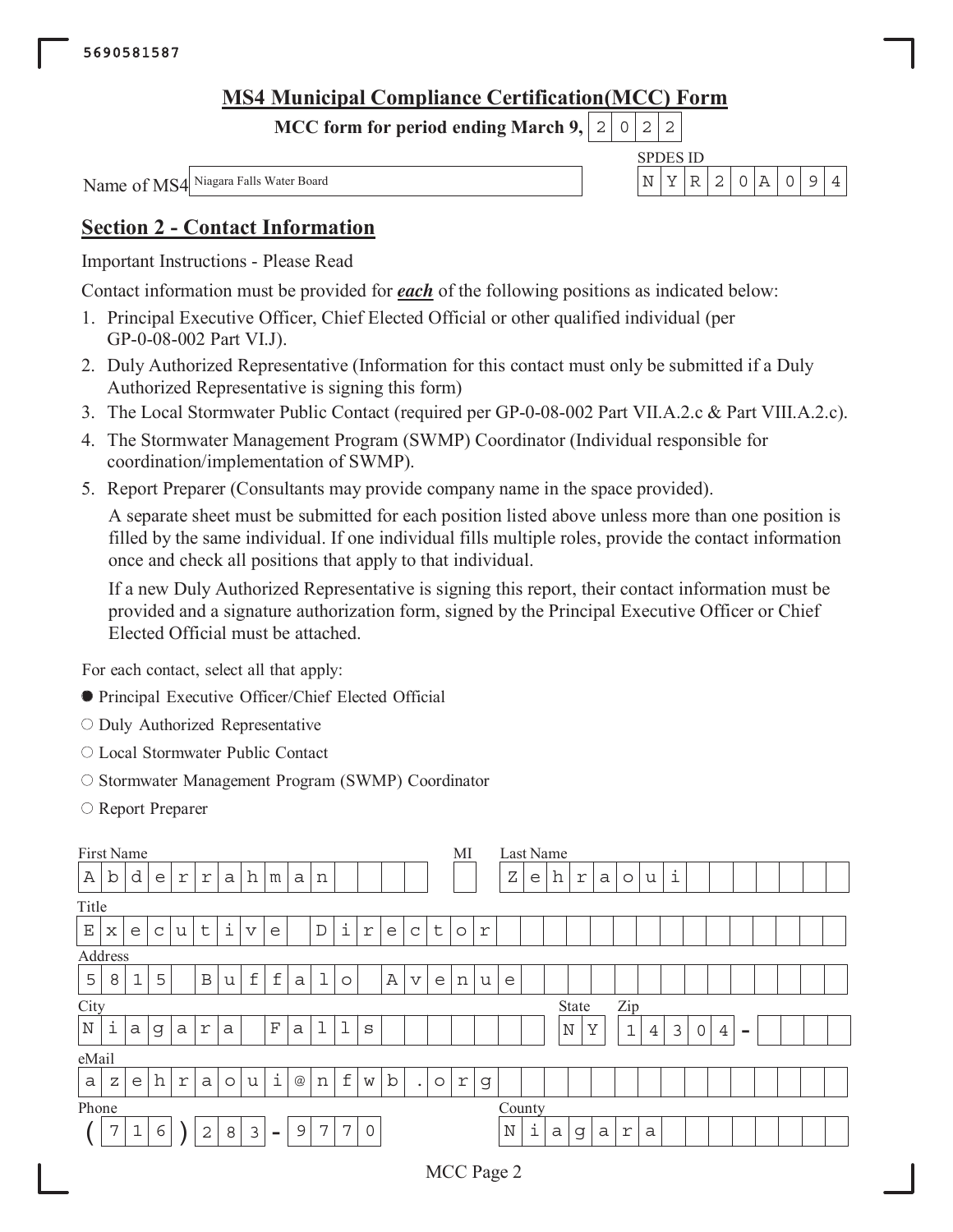MCC form for period ending March 9,  $|2|$  $|0|$  $\sqrt{2}$  $\sqrt{2}$ 

Name of MS4 Niagara Falls Water Board

**SPDES ID**  $\mathbb{N}$  $Y \mid R \mid$  $\vert$  2  $0|A$  $\circ$  $\mathsf{S}$  $\overline{4}$ 

## **Section 2 - Contact Information**

**Important Instructions - Please Read** 

Contact information must be provided for *each* of the following positions as indicated below:

- 1. Principal Executive Officer, Chief Elected Official or other qualified individual (per GP-0-08-002 Part VI.J).
- 2. Duly Authorized Representative (Information for this contact must only be submitted if a Duly Authorized Representative is signing this form)
- 3. The Local Stormwater Public Contact (required per GP-0-08-002 Part VII.A.2.c & Part VIII.A.2.c).
- 4. The Stormwater Management Program (SWMP) Coordinator (Individual responsible for coordination/implementation of SWMP).
- 5. Report Preparer (Consultants may provide company name in the space provided).

A separate sheet must be submitted for each position listed above unless more than one position is filled by the same individual. If one individual fills multiple roles, provide the contact information once and check all positions that apply to that individual.

If a new Duly Authorized Representative is signing this report, their contact information must be provided and a signature authorization form, signed by the Principal Executive Officer or Chief Elected Official must be attached.

For each contact, select all that apply:

- O Principal Executive Officer/Chief Elected Official
- O Duly Authorized Representative
- **O** Local Stormwater Public Contact
- Stormwater Management Program (SWMP) Coordinator
- Report Preparer

| First Name  |         |             |             |              |              |          |             |                          |              |        |                      |                |                |                       |   | MI          |         | Last Name    |   |             |              |   |              |                         |   |             |                |                          |  |  |
|-------------|---------|-------------|-------------|--------------|--------------|----------|-------------|--------------------------|--------------|--------|----------------------|----------------|----------------|-----------------------|---|-------------|---------|--------------|---|-------------|--------------|---|--------------|-------------------------|---|-------------|----------------|--------------------------|--|--|
| $\mathbb D$ | $\circ$ | u           | g           | 1            | a            | S        |             |                          |              |        |                      |                |                |                       |   |             |         | W            | i | п.<br>ᆂ     | ⊥            | i | $\alpha$     | m                       | S | $\circ$     | n              |                          |  |  |
| Title       |         |             |             |              |              |          |             |                          |              |        |                      |                |                |                       |   |             |         |              |   |             |              |   |              |                         |   |             |                |                          |  |  |
| $\mathbb D$ | i       | r           | e           | $\mathsf{C}$ | $\mathsf t$  | $\circ$  | r           |                          | $\circ$      | f      |                      | $\mathbb R$    | e              | g                     |   | $\mathbf T$ | e       | $\mathsf{C}$ | h |             | $\rm S$      | e | r            | $\overline{\mathbf{V}}$ | i | C           | e              | S                        |  |  |
| Address     |         |             |             |              |              |          |             |                          |              |        |                      |                |                |                       |   |             |         |              |   |             |              |   |              |                         |   |             |                |                          |  |  |
| 5           | 8       | $\mathbf 1$ | 5           |              | $\, {\bf B}$ | u        | $\mathbf f$ | $\mathbf f$              | $\mathsf{a}$ | 1      | $\circ$              |                | $\overline{A}$ | $\boldsymbol{\nabla}$ | e | n           | u       | e            |   |             |              |   |              |                         |   |             |                |                          |  |  |
| City        |         |             |             |              |              |          |             |                          |              |        |                      |                |                |                       |   |             |         |              |   |             | <b>State</b> |   | Zip          |                         |   |             |                |                          |  |  |
| $\mathbb N$ | i       | a           | g           | a            | $\mathbf r$  | $\alpha$ |             | $\mathbf F$              | $\alpha$     | ı<br>ᆂ | $\mathbf 1$          | S              |                |                       |   |             |         |              |   | $\mathbb N$ |              | Υ | $\mathbf{1}$ | $\overline{4}$          | 3 | $\mathbf 0$ | $\overline{4}$ | $\overline{\phantom{0}}$ |  |  |
| eMail       |         |             |             |              |              |          |             |                          |              |        |                      |                |                |                       |   |             |         |              |   |             |              |   |              |                         |   |             |                |                          |  |  |
| d           | W       | i           | $\mathbf 1$ | $\mathbf 1$  | i            | a        | m           | S                        | $\circ$      | n      | $^{\textregistered}$ | n              | f              | W                     | b | $\bullet$   | $\circ$ | r            | g |             |              |   |              |                         |   |             |                |                          |  |  |
| Phone       |         |             |             |              |              |          |             |                          |              |        |                      |                |                |                       |   |             |         | County       |   |             |              |   |              |                         |   |             |                |                          |  |  |
|             | 7       | 1           | 6           |              | $\mathbf{2}$ | 8        | 3           | $\overline{\phantom{0}}$ | 9            | 7      | 7                    | $\overline{0}$ |                |                       |   |             |         | N            | i | a           | g            | a | $\Upsilon$   | a                       |   |             |                |                          |  |  |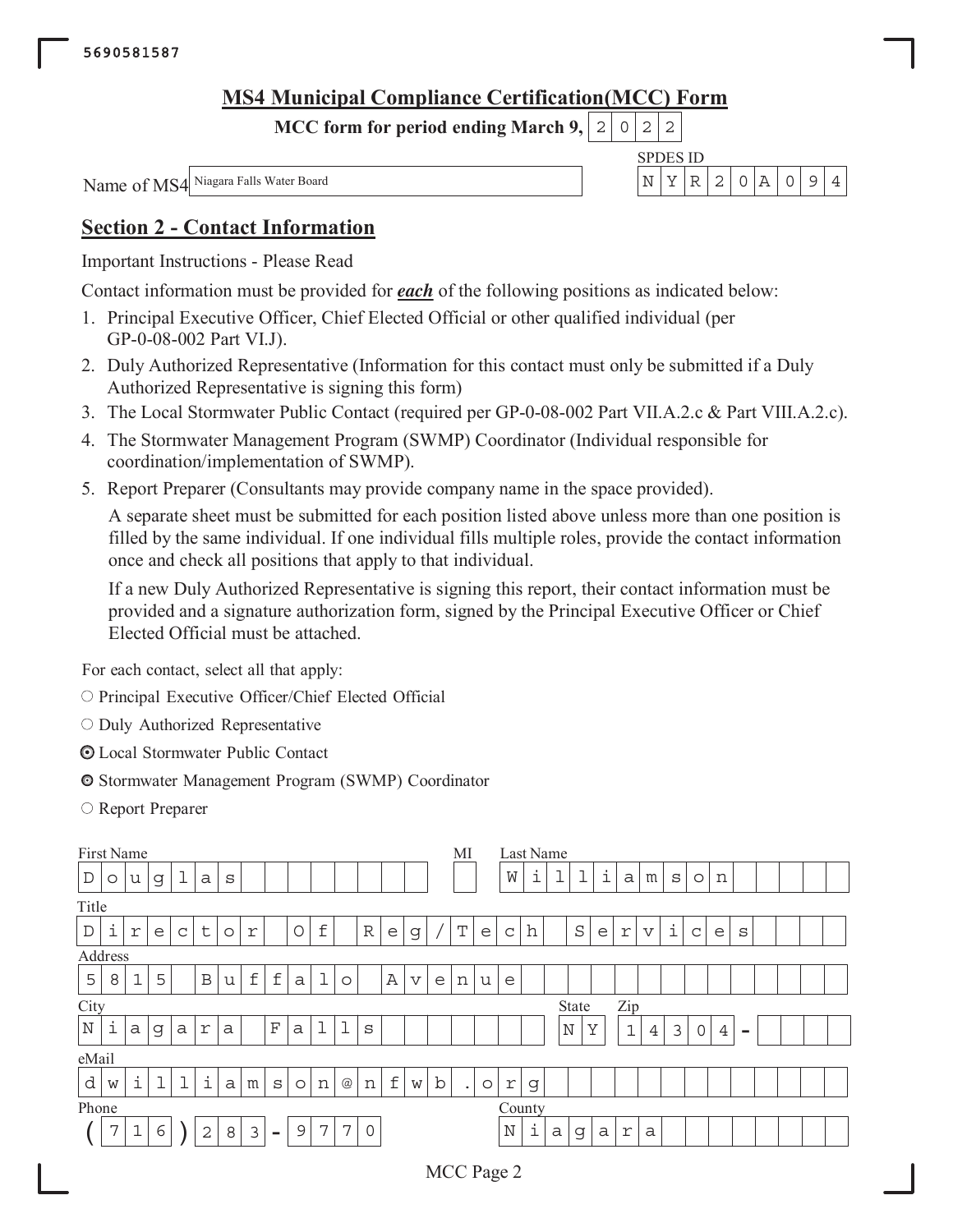MCC form for period ending March 9,  $|2|$  $|0|$  $\sqrt{2}$  $\sqrt{2}$ 

Name of MS4 Niagara Falls Water Board

**SPDES ID**  $\mathbb{N}$  $Y \mid R \mid$  $2|$  $0|A$  $\circ$  $\mathsf{S}$  $\overline{4}$ 

## **Section 2 - Contact Information**

**Important Instructions - Please Read** 

Contact information must be provided for *each* of the following positions as indicated below:

- 1. Principal Executive Officer, Chief Elected Official or other qualified individual (per GP-0-08-002 Part VI.J).
- 2. Duly Authorized Representative (Information for this contact must only be submitted if a Duly Authorized Representative is signing this form)
- 3. The Local Stormwater Public Contact (required per GP-0-08-002 Part VII.A.2.c & Part VIII.A.2.c).
- 4. The Stormwater Management Program (SWMP) Coordinator (Individual responsible for coordination/implementation of SWMP).
- 5. Report Preparer (Consultants may provide company name in the space provided).

A separate sheet must be submitted for each position listed above unless more than one position is filled by the same individual. If one individual fills multiple roles, provide the contact information once and check all positions that apply to that individual.

If a new Duly Authorized Representative is signing this report, their contact information must be provided and a signature authorization form, signed by the Principal Executive Officer or Chief Elected Official must be attached.

For each contact, select all that apply:

- O Principal Executive Officer/Chief Elected Official
- O Duly Authorized Representative
- Local Stormwater Public Contact
- O Stormwater Management Program (SWMP) Coordinator
- **Exercit** Preparer

| First Name    |   |             |         |             |              |          |                |                          |              |             |             |             |   |             |           | MI      |   | Last Name |         |             |       |   |              |                |   |             |                |                 |  |  |
|---------------|---|-------------|---------|-------------|--------------|----------|----------------|--------------------------|--------------|-------------|-------------|-------------|---|-------------|-----------|---------|---|-----------|---------|-------------|-------|---|--------------|----------------|---|-------------|----------------|-----------------|--|--|
| $\mathcal{C}$ | ᆂ | a           | У       | t           | $\circ$      | n        |                |                          |              |             |             |             |   |             |           |         |   | H         | $\circ$ | $\mathsf t$ | C     | h | k            | i              | S | S           |                |                 |  |  |
| Title         |   |             |         |             |              |          |                |                          |              |             |             |             |   |             |           |         |   |           |         |             |       |   |              |                |   |             |                |                 |  |  |
|               |   |             |         |             |              |          |                |                          |              |             |             |             |   |             |           |         |   |           |         |             |       |   |              |                |   |             |                |                 |  |  |
| Address       |   |             |         |             |              |          |                |                          |              |             |             |             |   |             |           |         |   |           |         |             |       |   |              |                |   |             |                |                 |  |  |
| 5             | 8 | $\mathbf 1$ | 5       |             | $\, {\bf B}$ | u        | $\mathbf f$    | $\mathbf f$              | $\mathsf{a}$ | 1           | $\circ$     |             | A | $\mathbf v$ | e         | 'n      | u | e         |         |             |       |   |              |                |   |             |                |                 |  |  |
| City          |   |             |         |             |              |          |                |                          |              |             |             |             |   |             |           |         |   |           |         |             | State |   | Zip          |                |   |             |                |                 |  |  |
| $\mathbb N$   | i | a           | g       | a           | $\mathbf r$  | $\alpha$ |                | $\mathbf F$              | $\alpha$     | $\mathbf 1$ | $\mathbf 1$ | S           |   |             |           |         |   |           |         | $\mathbb N$ | Υ     |   | $\mathbf{1}$ | $\overline{4}$ | 3 | $\mathbf 0$ | $\overline{4}$ | $\qquad \qquad$ |  |  |
| eMail         |   |             |         |             |              |          |                |                          |              |             |             |             |   |             |           |         |   |           |         |             |       |   |              |                |   |             |                |                 |  |  |
| $\mathsf C$   | h | $\circ$     | $\sf t$ | $\mathsf C$ | h            | k        | i              | S                        | S            | $@$         | n           | $\mathbf f$ | W | $\mathbf b$ | $\bullet$ | $\circ$ | r | g         |         |             |       |   |              |                |   |             |                |                 |  |  |
| Phone         |   |             |         |             |              |          |                |                          |              |             |             |             |   |             |           |         |   | County    |         |             |       |   |              |                |   |             |                |                 |  |  |
|               | 7 | $\mathbf 1$ | 6       |             | $\sqrt{2}$   | 8        | $\mathfrak{Z}$ | $\overline{\phantom{0}}$ | 9            | 7           | 7           | $\mathbf 0$ |   |             |           |         |   | N         | i       | a           | g     | a | r            | $\mathsf{a}$   |   |             |                |                 |  |  |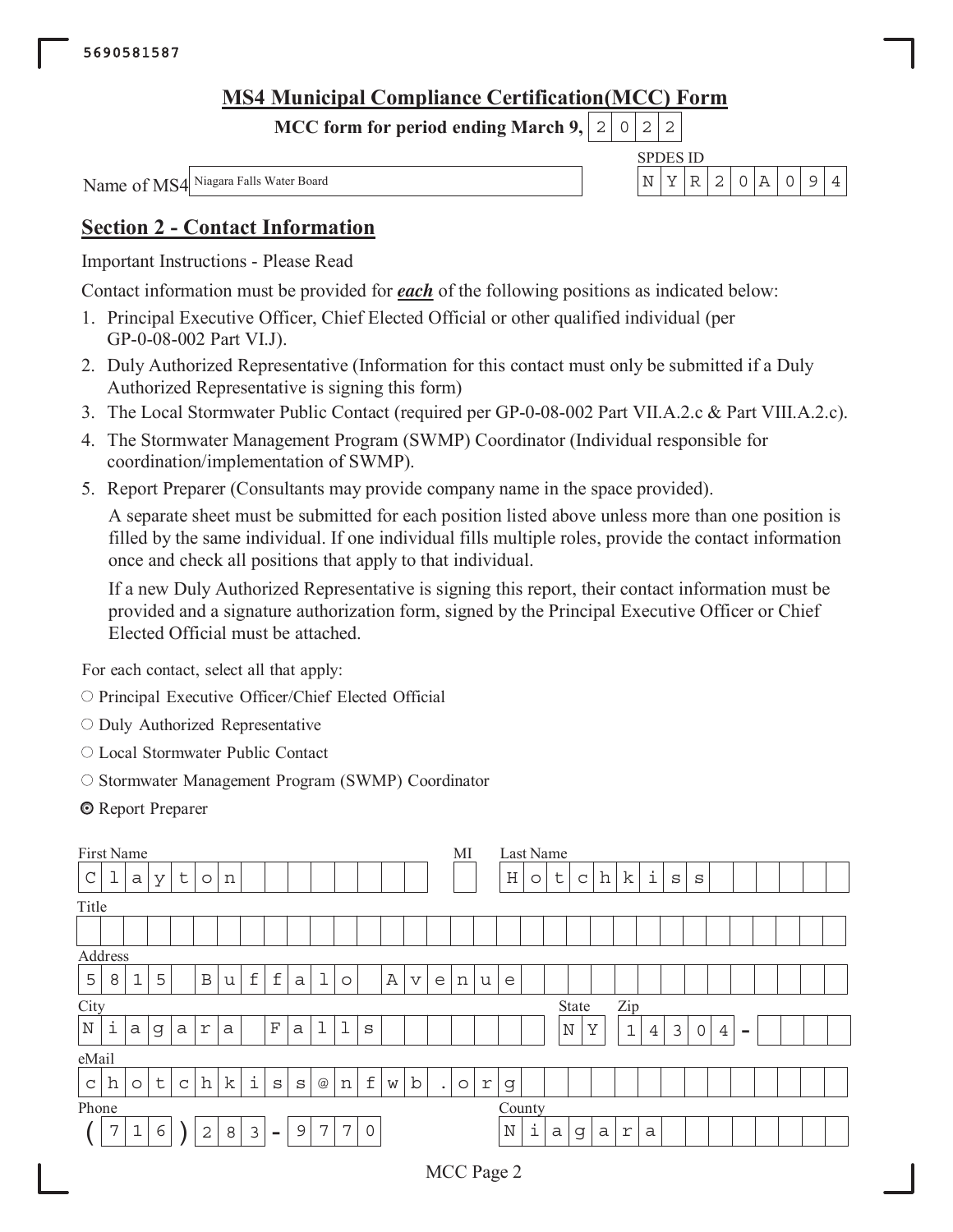**SPDES ID** 

 $Y|R|2|0|A|0|9|4$ 

 $\mathbb N$ 

MCC form for period ending March 9,  $|2|0|2|$  $\overline{c}$ 

Name of MS4 Niagara Falls Water Board

## **Section 3 - Partner Information**

Did your MS4 work with partners/coalition to complete some or all permit requirements during this reporting period?  $\bullet$  Yes  $\bigcirc$  No

If Yes, complete information below.

Submit a separate sheet for each partner. Information provided in other formats will not be accepted. If your MS4 cooperated with a coalition, submit one sheet with the name of the coalition. It is not necessary to include a separate sheet for each MS4 in the coalition.

If No, proceed to Section 4 - Certification Statement.

|              | Partner/CoalitionName           |            |             |             |             |         |             |              |                 |         |   |                |              |             |   |                           |                          |              |             |                         |                              |               |             |                |                |              |                                         |                |               |             |                                  |                                                                                                        |
|--------------|---------------------------------|------------|-------------|-------------|-------------|---------|-------------|--------------|-----------------|---------|---|----------------|--------------|-------------|---|---------------------------|--------------------------|--------------|-------------|-------------------------|------------------------------|---------------|-------------|----------------|----------------|--------------|-----------------------------------------|----------------|---------------|-------------|----------------------------------|--------------------------------------------------------------------------------------------------------|
| W            | e                               | S          | t           | e           | r           | n       |             | N            | Υ               |         | S | t              | $\circ$      | r           | m | W                         | a                        | t            | e           | $\mathbf r$             |                              | $\mathcal{C}$ | $\circ$     | a              | ı              | i            | t                                       | i              | $\circ$       | n           |                                  |                                                                                                        |
|              | Partner/Coalition Name (con't.) |            |             |             |             |         |             |              |                 |         |   |                |              |             |   |                           |                          |              |             |                         |                              |               |             |                |                |              |                                         |                |               |             | SPDES Partner ID - If applicable |                                                                                                        |
| $\mathsf{C}$ |                                 | O          |             | $\mathbf E$ | $\Upsilon$  | i       | e           |              | $\mathcal{C}$   | $\circ$ | u | n              | t            | У           |   | $\mathbb D$               | $\mathbf E$              | $\, {\bf P}$ |             |                         |                              |               |             | N              | Υ              | $\mathbb R$  | $\mathbf{2}$                            | $\overline{0}$ |               |             |                                  |                                                                                                        |
|              | Address                         |            |             |             |             |         |             |              |                 |         |   |                |              |             |   |                           |                          |              |             |                         |                              |               |             |                |                |              |                                         |                |               |             |                                  |                                                                                                        |
| $\mathsf 9$  | 5                               |            | $\mathbf F$ | $\Upsilon$  | a           | n       | k           | ı            | i               | n       |   | $\rm S$        | t            | r           | e | e                         | t                        |              |             |                         |                              |               |             |                |                |              |                                         |                |               |             |                                  |                                                                                                        |
| City         |                                 |            |             |             |             |         |             |              |                 |         |   |                |              |             |   |                           |                          |              |             |                         | State                        |               | Zip         |                |                |              |                                         |                |               |             |                                  |                                                                                                        |
| $\, {\bf B}$ | u                               | f          | $\mathbf f$ | a           | $\mathbf 1$ | $\circ$ |             |              |                 |         |   |                |              |             |   |                           |                          |              |             | Ν                       | Υ                            |               | $\mathbf 1$ | $\overline{4}$ | $\overline{2}$ | $\mathsf{O}$ | $\sqrt{2}$                              |                |               |             |                                  |                                                                                                        |
| eMail        |                                 |            |             |             |             |         |             |              |                 |         |   |                |              |             |   |                           |                          |              |             |                         |                              |               |             |                |                |              |                                         |                |               |             |                                  |                                                                                                        |
| m            | a                               | $\Upsilon$ | У           |             | m           | a       | $\mathsf C$ | $\rm s$      | W               | a       | n | @              | e            | $\Upsilon$  | i | $\mathop{\rm e}\nolimits$ |                          | g            | $\circ$     | $\overline{\mathbf{V}}$ |                              |               |             |                |                |              |                                         |                |               |             |                                  |                                                                                                        |
| Phone        |                                 |            |             |             |             |         |             |              |                 |         |   |                |              |             |   |                           |                          |              |             |                         |                              |               |             |                |                |              | Legally Binding Agreement in accordance |                |               |             |                                  |                                                                                                        |
|              | 7                               | 1          | 6           |             | $\,8\,$     | 5       | $\,8\,$     |              | $7\phantom{.0}$ | 5       | 8 | $\mathfrak{Z}$ |              |             |   |                           |                          |              |             |                         | with GP-0-08-002 Part IV.G.? |               |             |                |                |              |                                         |                | $\bullet$ Yes |             |                                  | $\bigcirc$ No                                                                                          |
|              |                                 |            |             |             |             |         |             |              |                 |         |   |                |              |             |   |                           |                          |              |             |                         |                              |               |             |                |                |              |                                         |                |               |             |                                  | What tasks/responsibilities are shared with this partner (e.g. MM1 School Programs or Multiple Tasks)? |
|              |                                 |            |             |             |             |         |             |              |                 |         |   |                |              |             |   |                           |                          |              |             |                         |                              |               |             |                |                |              |                                         |                |               |             |                                  |                                                                                                        |
|              | OM1                             |            | М           | u           | $\mathbf 1$ | t       | i           | $\mathbf{p}$ | $\mathbf 1$     | e       |   | $\mathbf T$    | $\mathsf{a}$ | S           | k | S                         |                          |              |             |                         |                              |               |             |                |                |              |                                         |                |               |             |                                  |                                                                                                        |
|              | OMM2                            |            | M           | u           | $\mathbf 1$ | $\sf t$ | i           |              | ı               | e       |   | T              | a            | $\mathbf S$ | k | S                         |                          |              |             |                         |                              |               |             |                |                |              |                                         |                |               |             |                                  |                                                                                                        |
|              |                                 |            |             |             |             |         |             | p            |                 |         |   |                |              |             |   |                           |                          |              |             |                         |                              |               |             |                |                |              |                                         |                |               |             |                                  |                                                                                                        |
|              | OMM3                            |            | М           | u           | $\mathbf 1$ | $\sf t$ | i           | ${\rm p}$    | 1               | e       |   | T              | a            | S           | k | S                         | $\overline{\phantom{a}}$ |              | $\mathbf T$ | $\,$ $\,$ $\,$          | a                            | i             | n           | i              | n              | g            |                                         | $\delta$       |               | $\mathbf E$ | d                                |                                                                                                        |
|              | $\bullet$ MM4                   |            | T           | r           | a           | i       | n           | i            | n               | g       |   | &              |              | $\mathbf E$ | d | u                         | $\mathsf{C}$             | a            | t           | i                       | $\circ$                      | n             |             |                |                |              |                                         |                |               |             |                                  |                                                                                                        |
|              |                                 |            |             |             |             |         |             |              |                 |         |   |                |              |             |   |                           |                          |              |             |                         |                              |               |             |                |                |              |                                         |                |               |             |                                  |                                                                                                        |
|              | OMM5                            |            | $\mathbf T$ | $\Upsilon$  | a           | i       | n           | $\dot{1}$    | n               | g       |   | &              |              | Ε           | d | u                         | $\mathsf{C}$             | a            | t           | i                       | $\circ$                      | n             |             |                |                |              |                                         |                |               |             |                                  |                                                                                                        |
|              | $\bullet$ MM6                   |            | $\mathbf T$ | $\Upsilon$  | a           | i       | n           | i            | n               | g       |   | &              |              | $\mathbf E$ | d | u                         | $\mathsf{C}$             | a            | t           | i                       | $\circ$                      | n             |             |                |                |              |                                         |                |               |             |                                  |                                                                                                        |
|              |                                 |            |             |             |             |         |             |              |                 |         |   |                |              |             |   |                           |                          |              |             |                         |                              |               |             |                |                |              |                                         |                |               |             |                                  |                                                                                                        |

Additional tasks/responsibilities

 $\bigcirc$ Watershed Improvement Strategy Best Management Practices required for MS4s in impaired watersheds included in GP-0-08-002 Part IX.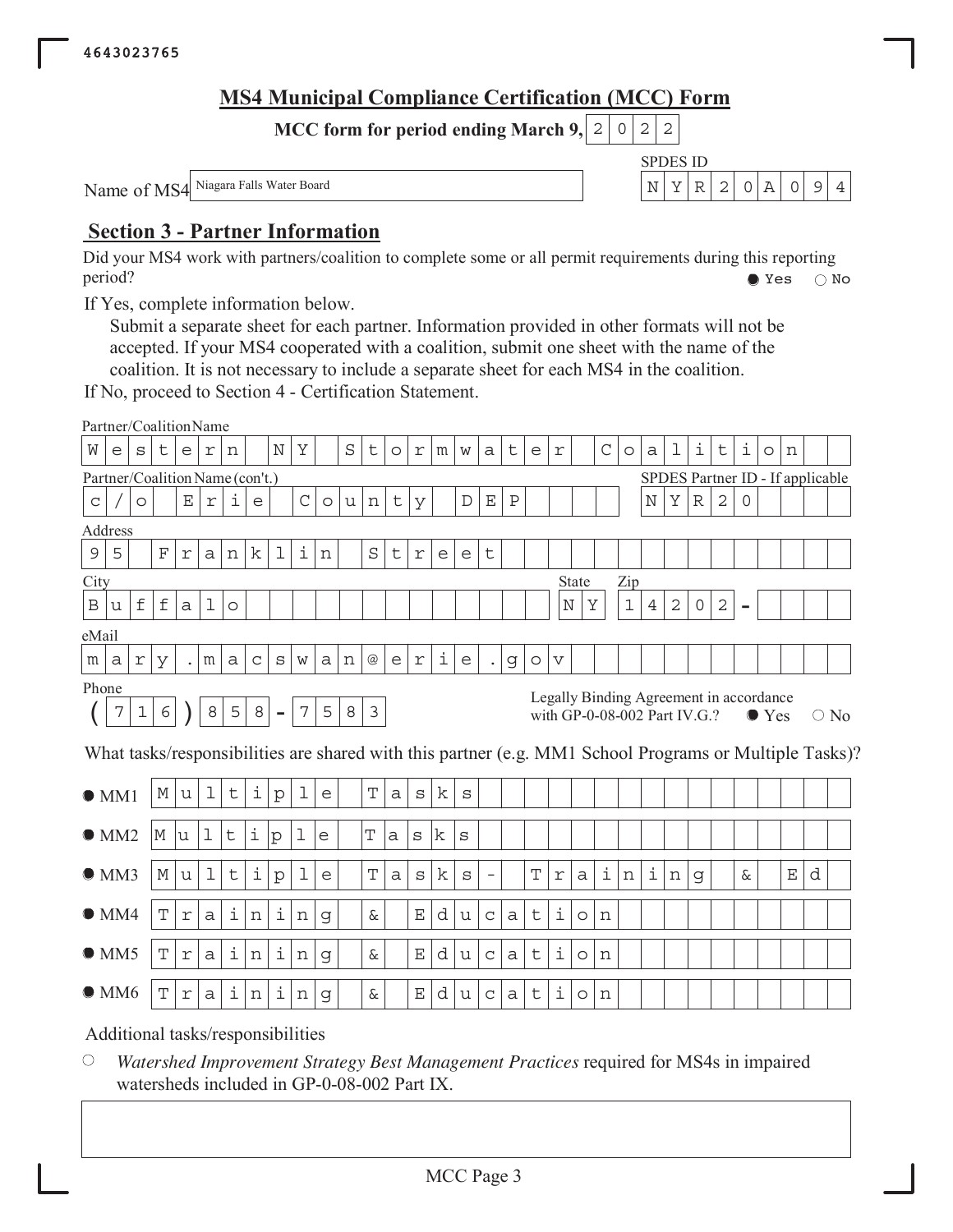| <b>MS4 Municipal Compliance Certification (MCC) Form</b> |  |                 |   |  |        |  |  |
|----------------------------------------------------------|--|-----------------|---|--|--------|--|--|
| MCC form for period ending March 9, $ 2 0 2 2 $          |  |                 |   |  |        |  |  |
|                                                          |  | <b>SPDES ID</b> |   |  |        |  |  |
| Name of MS4 Niagara Falls Water Board                    |  | . N             | Y |  | R20A09 |  |  |

## **Section 4 - Certification Statement**

"I certify under penalty of law that this document and all attachments were prepared under my direction or supervision in accordance with a system designed to assure that qualified personnel properly gathered and evaluated the information submitted. Based on my inquiry of the person or persons who manage the system, or those persons directly responsible for gathering the information, the information submitted is, the best of my knowledge and belief, true, accurate, and complete. I am aware that there are significant penalties for submitting false information, including the possibility of fine and imprisonment for knowing violations."

This form must be signed by either a principal executive officer or ranking elected official, or duly authorized representative of that person as described in GP-0-08-002 Part VI.J.

| First Name |                                                    |   |              |                |    |                 |   |   |             |   |   |   |   |   | MI      |   | Last Name |   |   |   |   |         |   |             |  |  |  |  |
|------------|----------------------------------------------------|---|--------------|----------------|----|-----------------|---|---|-------------|---|---|---|---|---|---------|---|-----------|---|---|---|---|---------|---|-------------|--|--|--|--|
| b<br>Α     | d                                                  | e | $\mathtt{r}$ | $\,$ $\,$ $\,$ | a  | h               | m | a | n           |   |   |   |   |   |         |   | Ζ         | e | h | r | a | $\circ$ | u | $\mathbf 1$ |  |  |  |  |
| Title      | (Clearly print title of individual signing report) |   |              |                |    |                 |   |   |             |   |   |   |   |   |         |   |           |   |   |   |   |         |   |             |  |  |  |  |
| Ε<br>X     | e                                                  | C | u            | t              | i. | $\triangledown$ | e |   | $\mathbb D$ | i | r | e | C | t | $\circ$ | r |           |   |   |   |   |         |   |             |  |  |  |  |
| Signature  |                                                    |   |              |                |    |                 |   |   |             |   |   |   |   |   |         |   |           |   |   |   |   | Date    |   |             |  |  |  |  |

Send completed form and any attachments to the DEC Central Office at:

MS4 Permit Coordinator Division of Water 4th Floor 625 Broadway Albany, New York 12233-3505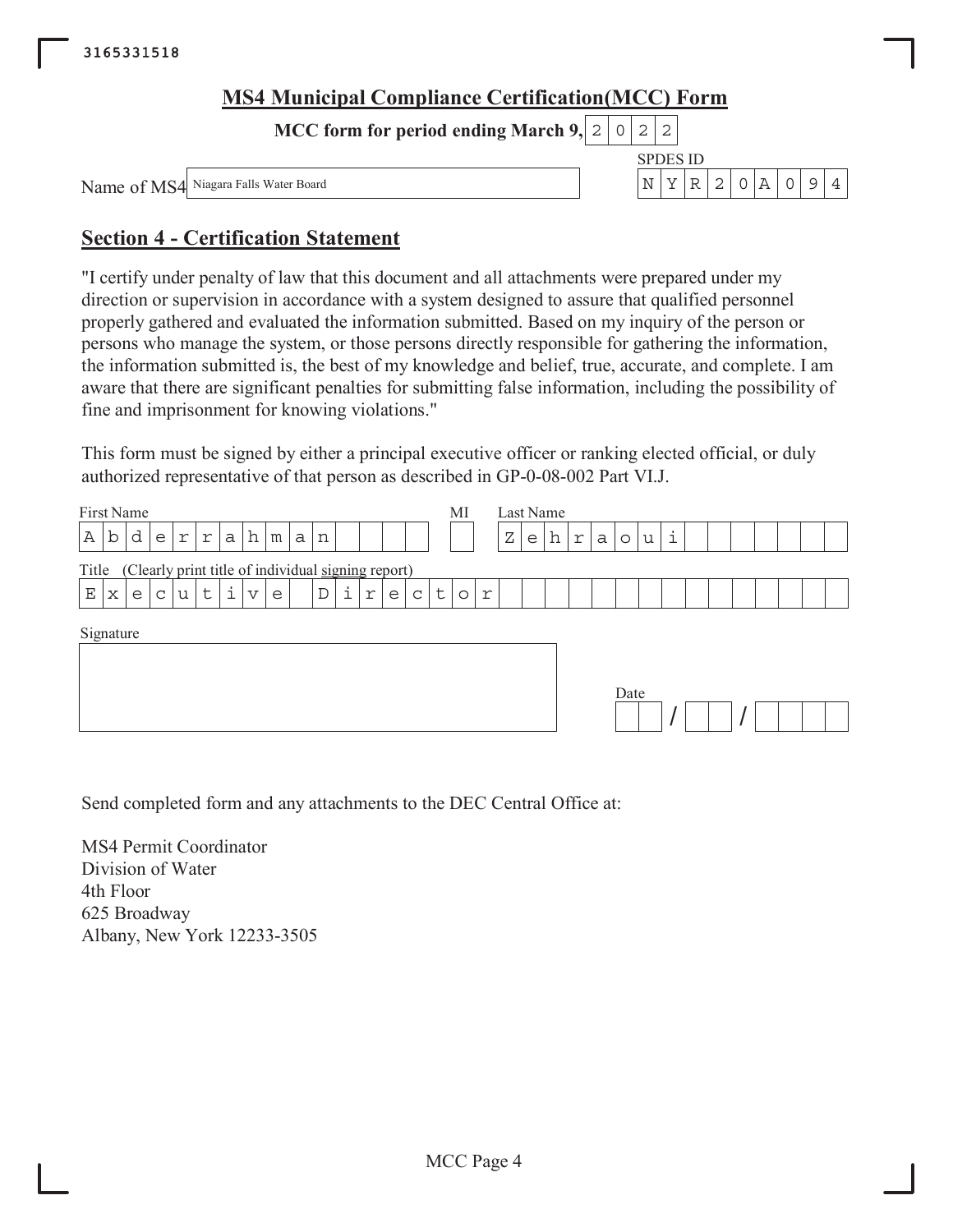This report is being submitted for the reporting period ending March 9, 2  $\mathbf{O}$  $\overline{2}$ 2

If submitting this form as part of a joint report on behalf of a coalition leave SPDES ID blank.

Niagara Falls Water Board Name of MS4/Coalition

## **Water Quality Trends**

The information in this section is being reported (check one):

• On behalf of an individual MS4

 $\circ$  On behalf of a coalition

How many MS4s are contributed to this report?

1. Has this MS4/Coalition produced any reports documenting water quality trends related to stormwater? If not, answer No and proceed to Minimum Control Measure One.  $\circ$  Yes

If Yes, choose one of the following

 $\circ$  Report(s) attached to the annual report

 $\circ$  Web Page(s) where report(s) is/are provided below

Please provide specific address of page where report(s) can be accessed - not home page.

| $\ensuremath{\mathsf{URL}}\xspace$ |  |  |  |  |  |  |  |  |  |  |  |  |  |  |  |
|------------------------------------|--|--|--|--|--|--|--|--|--|--|--|--|--|--|--|
|                                    |  |  |  |  |  |  |  |  |  |  |  |  |  |  |  |
|                                    |  |  |  |  |  |  |  |  |  |  |  |  |  |  |  |
|                                    |  |  |  |  |  |  |  |  |  |  |  |  |  |  |  |
| URL                                |  |  |  |  |  |  |  |  |  |  |  |  |  |  |  |
|                                    |  |  |  |  |  |  |  |  |  |  |  |  |  |  |  |
|                                    |  |  |  |  |  |  |  |  |  |  |  |  |  |  |  |
|                                    |  |  |  |  |  |  |  |  |  |  |  |  |  |  |  |
| URL                                |  |  |  |  |  |  |  |  |  |  |  |  |  |  |  |
|                                    |  |  |  |  |  |  |  |  |  |  |  |  |  |  |  |
|                                    |  |  |  |  |  |  |  |  |  |  |  |  |  |  |  |
|                                    |  |  |  |  |  |  |  |  |  |  |  |  |  |  |  |
| URL                                |  |  |  |  |  |  |  |  |  |  |  |  |  |  |  |
|                                    |  |  |  |  |  |  |  |  |  |  |  |  |  |  |  |
|                                    |  |  |  |  |  |  |  |  |  |  |  |  |  |  |  |
|                                    |  |  |  |  |  |  |  |  |  |  |  |  |  |  |  |

 $\bullet$  No

**SPDES ID**  $\bar{Y}$  $\mathbb R$  $\overline{2}$ 

 $\overline{\rm N}$ 

 $\overline{A}$ 

 $\overline{0}$ 9  $\overline{4}$ 

 $\mathbf 0$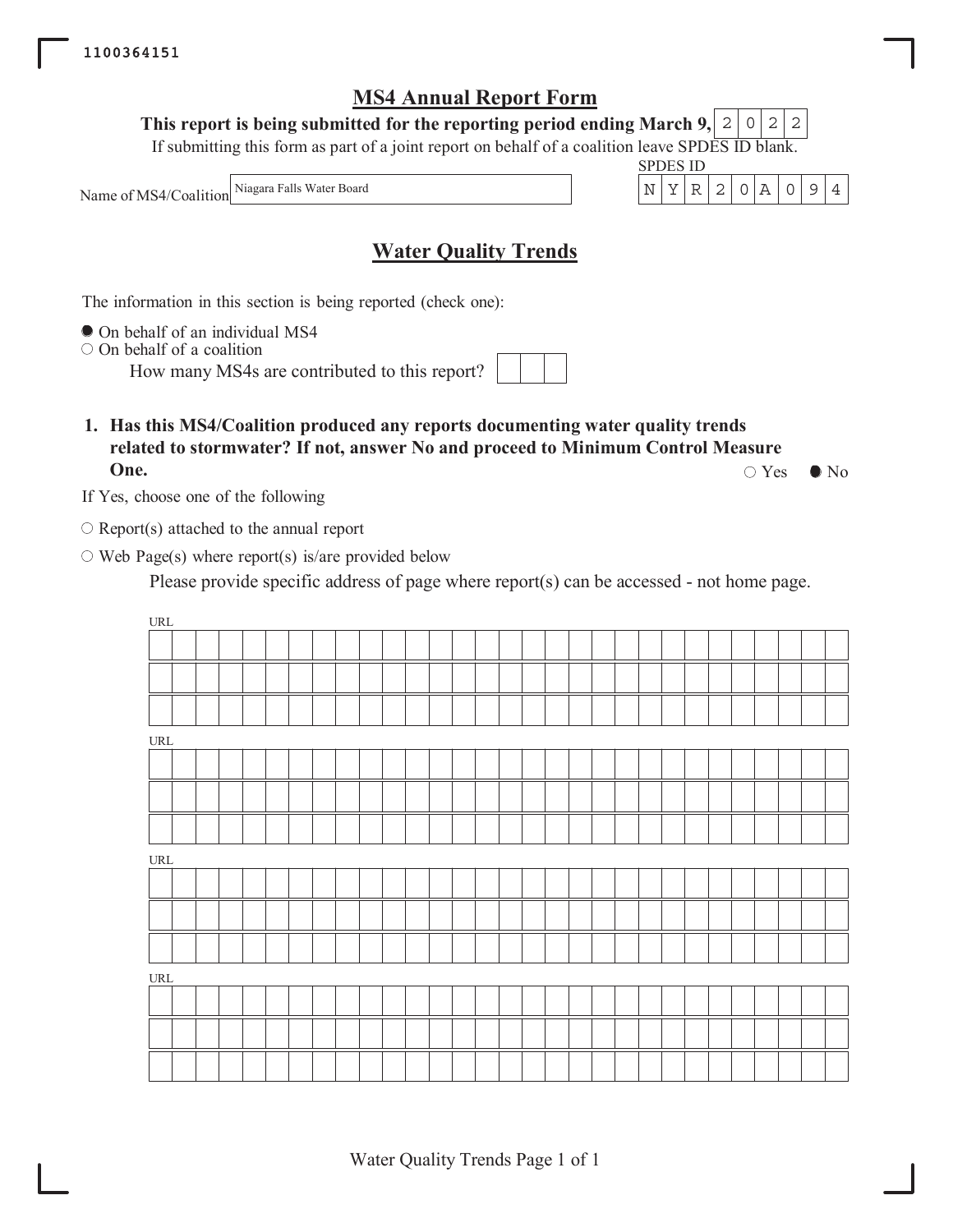## This report is being submitted for the reporting period ending March 9, 2 0 2 2

If submitting this form as part of a joint report on behalf of a coalition leave SPDES ID blank.

Niagara Falls Water Board Name of MS4/Coalition

**SPDES ID** N Y  $R|2|0$  $|A|$  $|0|9|4$ 

## **Minimum Control Measure 1. Public Education and Outreach**

The information in this section is being reported (check one):

- On behalf of an individual MS4
- $\circ$  On behalf of a coalition

How many MS4s contributed to this report?

## 1. Targeted Public Education and Outreach Best Management Practices

Check all topics that were included in Education and Outreach during this reporting period:

| • Pesticide and Fertilizer Application                                     |
|----------------------------------------------------------------------------|
| • Pet Waste Management                                                     |
| $\circ$ Recycling                                                          |
| $\circ$ Riparian Corridor Protection/Restoration                           |
| <b>• Trash Management</b>                                                  |
| • Vehicle Washing                                                          |
| • Water Conservation                                                       |
| $\circ$ Wetland Protection                                                 |
| $\circ$ None                                                               |
| i<br>$\mathsf{C}$<br>1<br>m<br>$\mathbf{p}$<br>a<br>$\circ$<br>n<br>C<br>e |
|                                                                            |
|                                                                            |
|                                                                            |
|                                                                            |
|                                                                            |
|                                                                            |

 $\circ$  Industries  $\bigcirc$  Restaurants

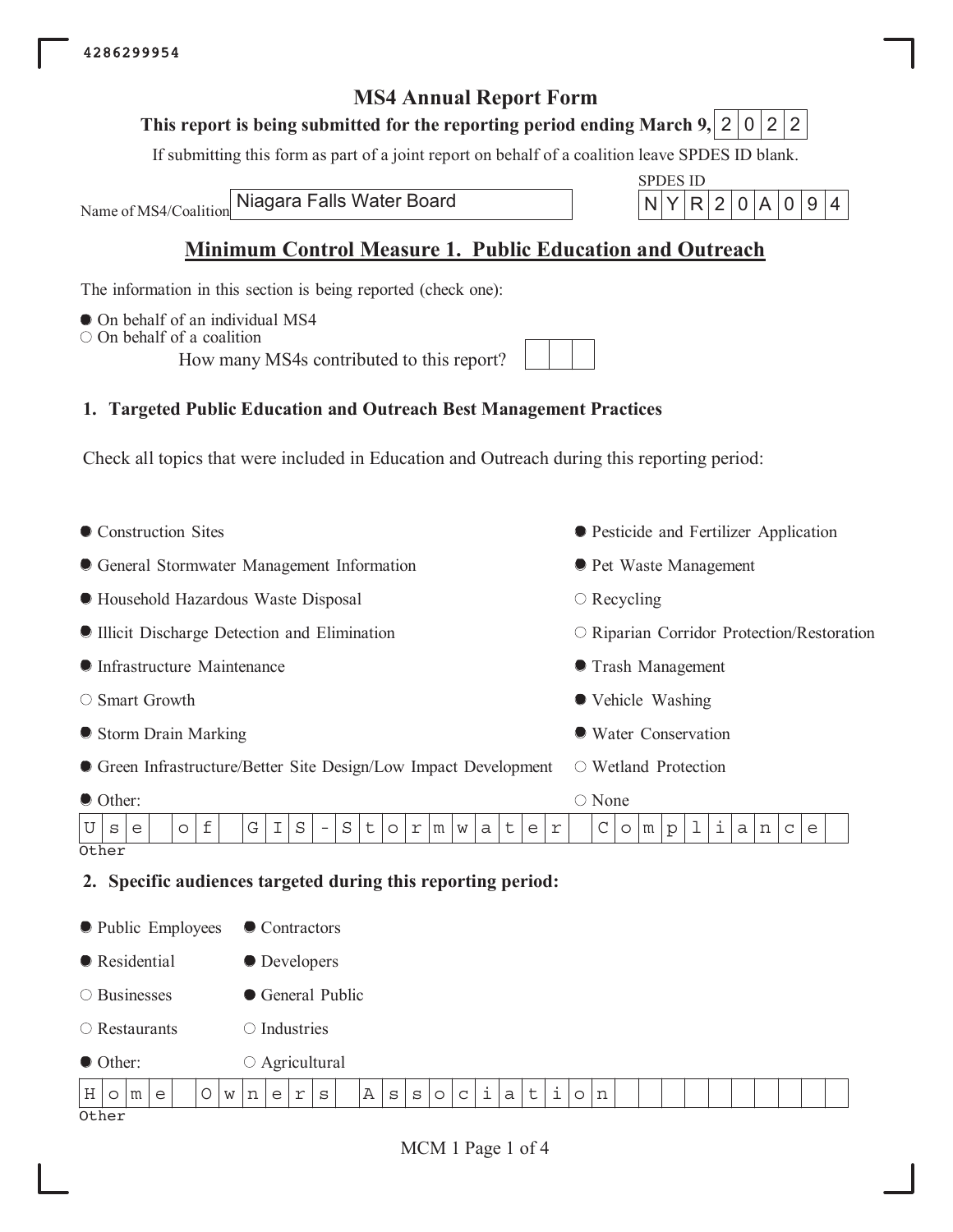This report is being submitted for the reporting period ending March 9, 2  $\mathbf{2}$  $\circ$ 2

If submitting this form as part of a joint report on behalf of a coalition leave SPDES ID blank.

**SPDES ID** 

 $Y|R|$ 

 $\overline{2}$  $\overline{0}$ | A  $\circ$ 9  $\overline{4}$ 

 $\mathbb{N}$ 

Niagara Falls Water Board Name of MS4/Coalition

- 3. What strategies did your MS4/Coalition use to achieve education and outreach goals during this reporting period? Check all that apply:
- Construction Site Operators Trained #Trained  $\mathbf 1$  $\overline{4}$  $\mathsf{O}\xspace$  $\circ$  Direct Mailings #Mailings Kiosks or Other Displays  $1\,$  $\circ$ # Locations ○ List-Serves # In List  $\circ$  Mailing List # In List  $\mathbf 1$ Newspaper Ads or Articles # Days Run lacktriangleright Presentations 5 5  $\overline{2}$  $\overline{4}$ # Attendees School Program 5  $\mathsf O$  $\epsilon$ # Attendees ● TV Spot/Program  $\mathbf 1$ # Days Run  $\overline{2}$  $\mathbf{1}$ 8 ● Printed Materials:  $\sqrt{ }$ Total # Distributed Locations (e.g. libraries, town offices, kiosks)  $\ensuremath{4}$  $u \mid b$  $1\,$ i.  $\mathsf{C}$ i  $\mathbf 1$ i М  $\rm S$  $\, {\bf P}$  $\, {\bf B}$  $\mathbf u$ d  $\, {\rm n}$ g  $\rm S$  $\pm$  $\rm K$ i k  $\mathbb D$  $\mathbf 1$  $\rm S$  $\circ$  $|S|$  $\rm s$  $\mathtt{s}$  $\mathsf{a}$  $\mathbf{p}$ У

Other:

 $\, {\bf B}$  $\&$  $\mathcal{C}$ 

 $\circ$ u  $\,$  n

 $\mathbb R$ 

 $\mathcal{C}$ 

S

У

 $\mathsf{t}$ 

 $\overline{a}$ 

 $\mathbf 1$ 

 $\rm S$  $\rm M$ 

 $\overline{e}$ 

 $i|n$  $i|n$  $\mathbf E$ d  $\mathbb H$ d T  $\mathsf{a}$  $a|n$  $\circ$  $\,$  t  $\rm S$  $\vert$  r | g  $\vert u \vert$  $\overline{a}$ 

 $\mathcal{C}$  $\mathbb D$ 

 $\overline{P}$ 

 $\vec{1}$ 

S

 $\mathbf k$ 

 $\mathsf C$ 

● Web Page: Provide specific web addresses - not home page. Continue on next page if additional space is needed.  $\overline{1}$  m  $\overline{1}$ 

U

 $\mathsf{p}$  $\mathbf S$ 

| UNL |   |   |           |   |                    |   |   |           |   |         |                |   |        |         |                           |                |   |   |   |   |                    |  |  |  |  |  |
|-----|---|---|-----------|---|--------------------|---|---|-----------|---|---------|----------------|---|--------|---------|---------------------------|----------------|---|---|---|---|--------------------|--|--|--|--|--|
| W   | W | W | $\bullet$ | e | $\sim$<br><b>_</b> | ∸ | e | $\bullet$ | g | $\circ$ | $\overline{V}$ | S | ÷<br>◡ | $\circ$ | $\mathcal{L}$<br><b>+</b> | m <sub>l</sub> | W | a | セ | e | $\sim$<br><b>+</b> |  |  |  |  |  |
|     |   |   |           |   |                    |   |   |           |   |         |                |   |        |         |                           |                |   |   |   |   |                    |  |  |  |  |  |
|     |   |   |           |   |                    |   |   |           |   |         |                |   |        |         |                           |                |   |   |   |   |                    |  |  |  |  |  |

**TRI** 

| h | J | $\sim$<br>∼ | $\sim$<br>っ |  | n<br>ᆠᆂ | t. | W | b | $\bullet$ | $\sim$<br>$\smile$ | $\sim$ | $\sim$<br>ٮ | $\sim$<br><b>_</b> | e | $\sim$<br>◡ | $\sim$<br>$\check{ }$ | r<br><b>.</b> | <b>__</b><br>◡ | $\mathbf{\Omega}$<br>ٮ |  | ັ | ᆠᆂ | е | $\sim$ |  |
|---|---|-------------|-------------|--|---------|----|---|---|-----------|--------------------|--------|-------------|--------------------|---|-------------|-----------------------|---------------|----------------|------------------------|--|---|----|---|--------|--|
|   |   |             |             |  |         |    |   |   |           |                    |        |             |                    |   |             |                       |               |                |                        |  |   |    |   |        |  |
|   |   |             |             |  |         |    |   |   |           |                    |        |             |                    |   |             |                       |               |                |                        |  |   |    |   |        |  |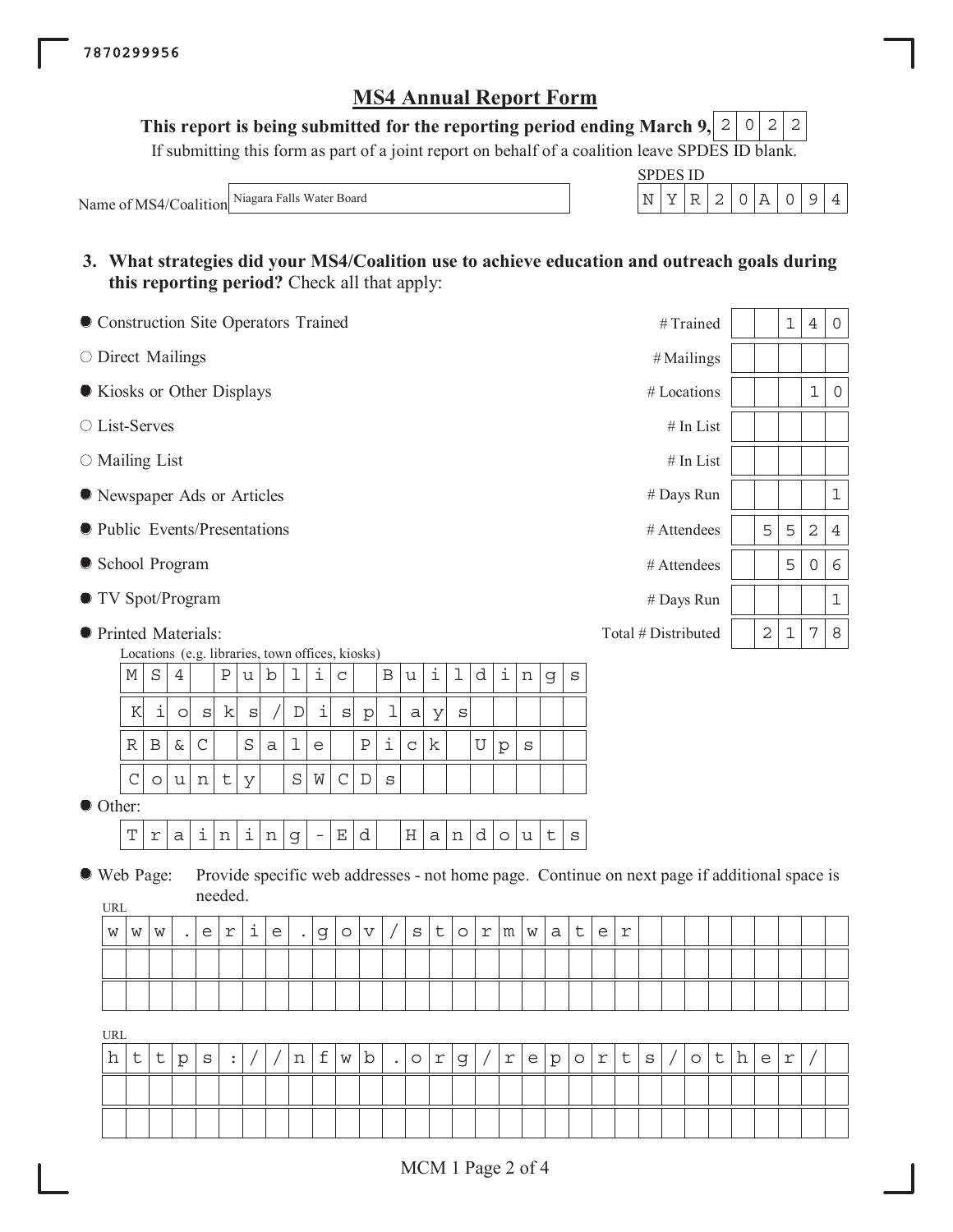## **MS4 Annual Report Form**

# This report is being submitted for the reporting period ending March 9,  $\boxed{2}$   $\boxed{0}$   $\boxed{2}$   $\boxed{2}$

If submitting this form as part of a joint report on behalf of a coalition leave SPDES ID blank.

Niagara Falls Water Board Name of MS4/Coalition

| ۱H . | ÷н |  |  |  |
|------|----|--|--|--|
|      |    |  |  |  |

| 3. Web Page con't.:<br>$\ensuremath{\mathsf{URL}}\xspace$ |  |  |  |  |  |  |  | Provide specific web addresses - not home page. |  |  |  |  |  |  |  |  |
|-----------------------------------------------------------|--|--|--|--|--|--|--|-------------------------------------------------|--|--|--|--|--|--|--|--|
|                                                           |  |  |  |  |  |  |  |                                                 |  |  |  |  |  |  |  |  |
|                                                           |  |  |  |  |  |  |  |                                                 |  |  |  |  |  |  |  |  |
|                                                           |  |  |  |  |  |  |  |                                                 |  |  |  |  |  |  |  |  |
| $\ensuremath{\mathsf{URL}}\xspace$                        |  |  |  |  |  |  |  |                                                 |  |  |  |  |  |  |  |  |
|                                                           |  |  |  |  |  |  |  |                                                 |  |  |  |  |  |  |  |  |
|                                                           |  |  |  |  |  |  |  |                                                 |  |  |  |  |  |  |  |  |
|                                                           |  |  |  |  |  |  |  |                                                 |  |  |  |  |  |  |  |  |
| $\ensuremath{\mathsf{URL}}\xspace$                        |  |  |  |  |  |  |  |                                                 |  |  |  |  |  |  |  |  |
|                                                           |  |  |  |  |  |  |  |                                                 |  |  |  |  |  |  |  |  |
|                                                           |  |  |  |  |  |  |  |                                                 |  |  |  |  |  |  |  |  |
|                                                           |  |  |  |  |  |  |  |                                                 |  |  |  |  |  |  |  |  |
| $\ensuremath{\mathsf{URL}}\xspace$                        |  |  |  |  |  |  |  |                                                 |  |  |  |  |  |  |  |  |
|                                                           |  |  |  |  |  |  |  |                                                 |  |  |  |  |  |  |  |  |
|                                                           |  |  |  |  |  |  |  |                                                 |  |  |  |  |  |  |  |  |
|                                                           |  |  |  |  |  |  |  |                                                 |  |  |  |  |  |  |  |  |
| $\ensuremath{\mathsf{URL}}\xspace$                        |  |  |  |  |  |  |  |                                                 |  |  |  |  |  |  |  |  |
|                                                           |  |  |  |  |  |  |  |                                                 |  |  |  |  |  |  |  |  |
|                                                           |  |  |  |  |  |  |  |                                                 |  |  |  |  |  |  |  |  |
|                                                           |  |  |  |  |  |  |  |                                                 |  |  |  |  |  |  |  |  |
| $\ensuremath{\mathsf{URL}}\xspace$                        |  |  |  |  |  |  |  |                                                 |  |  |  |  |  |  |  |  |
|                                                           |  |  |  |  |  |  |  |                                                 |  |  |  |  |  |  |  |  |
|                                                           |  |  |  |  |  |  |  |                                                 |  |  |  |  |  |  |  |  |
|                                                           |  |  |  |  |  |  |  |                                                 |  |  |  |  |  |  |  |  |
| $\ensuremath{\mathsf{URL}}\xspace$                        |  |  |  |  |  |  |  |                                                 |  |  |  |  |  |  |  |  |
|                                                           |  |  |  |  |  |  |  |                                                 |  |  |  |  |  |  |  |  |
|                                                           |  |  |  |  |  |  |  |                                                 |  |  |  |  |  |  |  |  |
|                                                           |  |  |  |  |  |  |  |                                                 |  |  |  |  |  |  |  |  |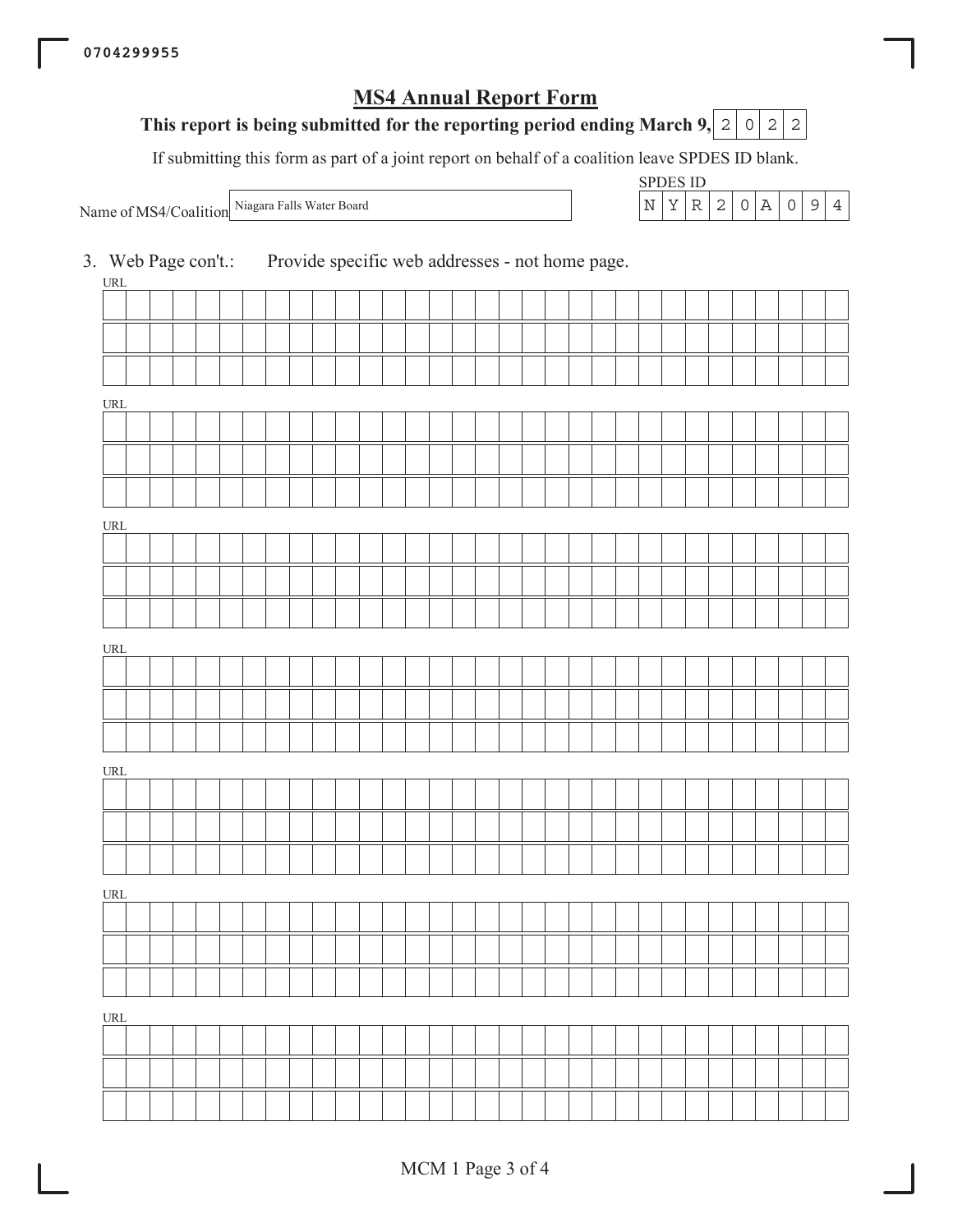## This report is being submitted for the reporting period ending March 9, 2 0 2 2

If submitting this form as part of a joint report on behalf of a coalition leave SPDES ID blank.

Niagara Falls Water Board Name of MS4/Coalition



### 4. Evaluating Progress Toward Measurable Goals MCM 1

Use this page to report on your progress and project plans toward achieving measurable goals identified in your Stormwater Management Program Plan (SWMPP), including requirements in Part III.C.1. Submit additional pages as needed.

### A. Briefly summarize the Measurable Goal identified in the SWMPP in this reporting period.

Identification of Pollutants of Concern; Waterbodies of Concern; Geographic Areas of Concern; **Target Audiences** 

#### B. Briefly summarize the observations that indicated the overall effectiveness of this Measurable Goal.

Pollutants of Concern: sediment/silt; pathogens; floatables; phosphorous Waterbodies of Concern: Cayuga, Bergholtz, Gill Creeks, Little Niagara and Niagara River Geographic Areas of Concern: The Lasalle Sewer System Area Target Audiences: households; developers; contractors; small businesses

#### C. How many times was this observation measured or evaluated in this reporting period?

 $\overline{4}$ (ex.: samples/participants/events)

## D. Has your MS4 made progress toward this Measurable Goal during this reporting period?

 $\circ$  Yes  $\bigcirc$  No

E. Is your MS4 on schedule to meet the deadline set forth in the SWMPP?  $\bullet$  Yes  $\bigcirc$  No

### F. Briefly summarize the stormwater activities planned to meet the goals of this MCM during the next reporting cycle (including an implementation schedule).

As needed, update POCs, waterbodies of concern, geographic areas of concern and target audiences. Continue to address via public education and outreach.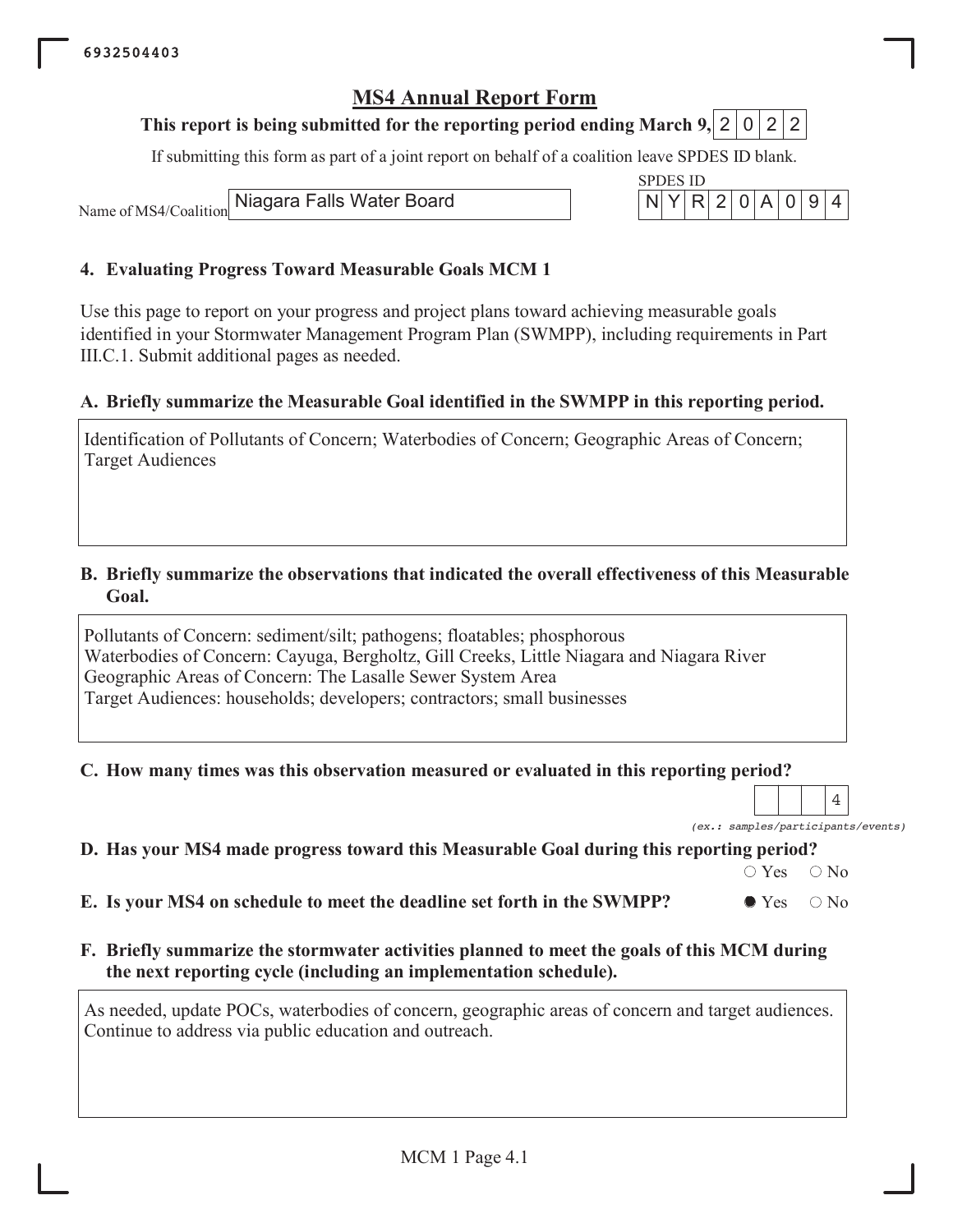#### This report is being submitted for the reporting period ending March 9, 2  $\circ$ 2 2

If submitting this form as part of a joint report on behalf of a coalition leave SPDES ID blank.

**SPDES ID** 

N Υ  $\mathbb R$  $\overline{2}$  $\mathsf{O}$ Α  $\mathsf O$  $\mathcal{G}$   $\overline{4}$ 

Niagara Falls Water Board Name of MS4/Coalition

### 4. Evaluating Progress Toward Measurable Goals MCM 1

Use this page to report on your progress and project plans toward achieving measurable goals identified in your Stormwater Management Program Plan (SWMPP), including requirements in Part III.C.1. Submit additional pages as needed.

### A. Briefly summarize the Measurable Goal identified in the SWMPP in this reporting period.

Develop additional/update existing public education materials addressing stormwater pollution prevention for general public, target businesses/activities and schools. Prepare posters that can be placed within municipal buildings, libraries, and schools. Maintain a webpage to educate the public on stormwater pollution prevention, the MS4 SWMPP and involvement opportunities. Display/distribute public education materials and posters in municipal buildings and libraries.

#### B. Briefly summarize the observations that indicated the overall effectiveness of this Measurable Goal.

Maintained records of number of educational materials distributed. Rain barrel display at Niagara County DMV site - Niagara Falls.

## C. How many times was this observation measured or evaluated in this reporting period?

8  $\overline{2}$  $\mathbf{1}$ 7 (ex.: samples/participants/events)

 $\bigcirc$  No

## D. Has your MS4 made progress toward this Measurable Goal during this reporting period?

 $\bullet$  Yes E. Is your MS4 on schedule to meet the deadline set forth in the SWMPP?  $\circ$  Yes  $\bullet$  No

F. Briefly summarize the stormwater activities planned to meet the goals of this MCM during the next reporting cycle (including an implementation schedule).

Develop additional public education brochures - as needed.

Continue to display public education materials in municipal buildings and libraries.

Update webpage as needed with new educational materials.

Continue to reinforce the messages conveyed with printed materials & displays with use of additional media when funding is available.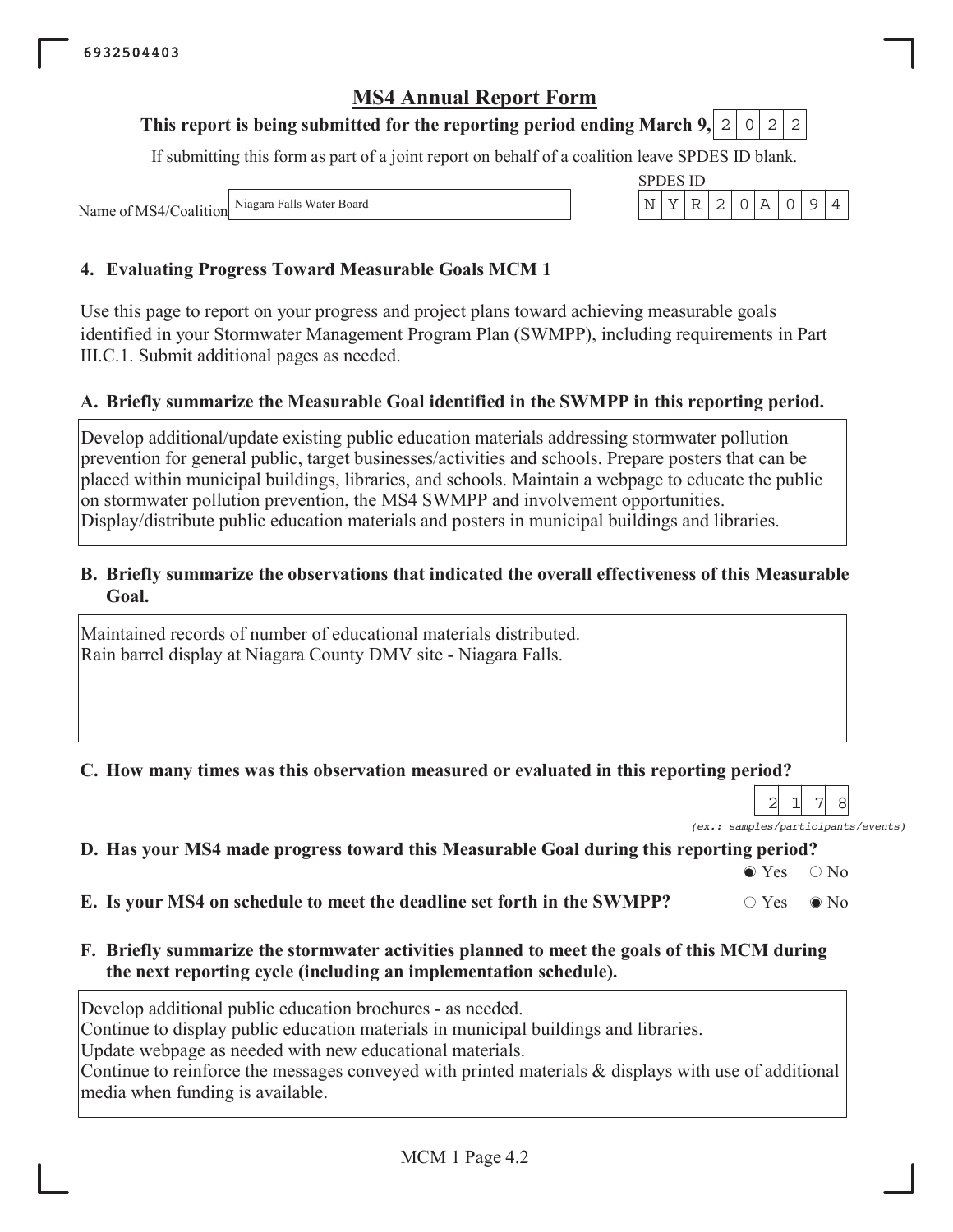#### This report is being submitted for the reporting period ending March 9, 2  $\circ$ 2 2

If submitting this form as part of a joint report on behalf of a coalition leave SPDES ID blank.

**SPDES ID** Y  $\mathbb R$ 2  $\mathsf{O}$  $\overline{A}$  $\mathsf O$ 9

 $\mathbf N$ 

Niagara Falls Water Board Name of MS4/Coalition

### 4. Evaluating Progress Toward Measurable Goals MCM 1

Use this page to report on your progress and project plans toward achieving measurable goals identified in your Stormwater Management Program Plan (SWMPP), including requirements in Part III.C.1. Submit additional pages as needed.

### A. Briefly summarize the Measurable Goal identified in the SWMPP in this reporting period.

Distribute Grades K-12 education packages. Participate in educational programming. Conduct annual Rain Barrel Painting Contest for schools/community groups in Erie/Niagara Counties.

#### B. Briefly summarize the observations that indicated the overall effectiveness of this Measurable Goal.

Outreach to 447 Grade K-12 teachers/youth-based community program educators. Rain Barrel Painting Contest for schools/community groups in Erie/Niagara Counties currently underway.

#### C. How many times was this observation measured or evaluated in this reporting period?

 $\overline{7}$ 4 4

 $\overline{4}$ 

(ex.: samples/participants/events)

|  |  |  | D. Has your MS4 made progress toward this Measurable Goal during this reporting period? |  |  |  |
|--|--|--|-----------------------------------------------------------------------------------------|--|--|--|
|  |  |  |                                                                                         |  |  |  |

 $\odot$  Yes  $ON<sub>0</sub>$ 

E. Is your MS4 on schedule to meet the deadline set forth in the SWMPP?  $\bullet$  Yes  $\bigcirc$  No

F. Briefly summarize the stormwater activities planned to meet the goals of this MCM during the next reporting cycle (including an implementation schedule).

Education resources will be distributed March 2022 - March 2023 reporting cycle. Participate in all scheduled school science fairs/events upon request. Conduct annual Rain Barrel Painting Contest for K-12 schools/groups in Erie and Niagara County in Fall 2022.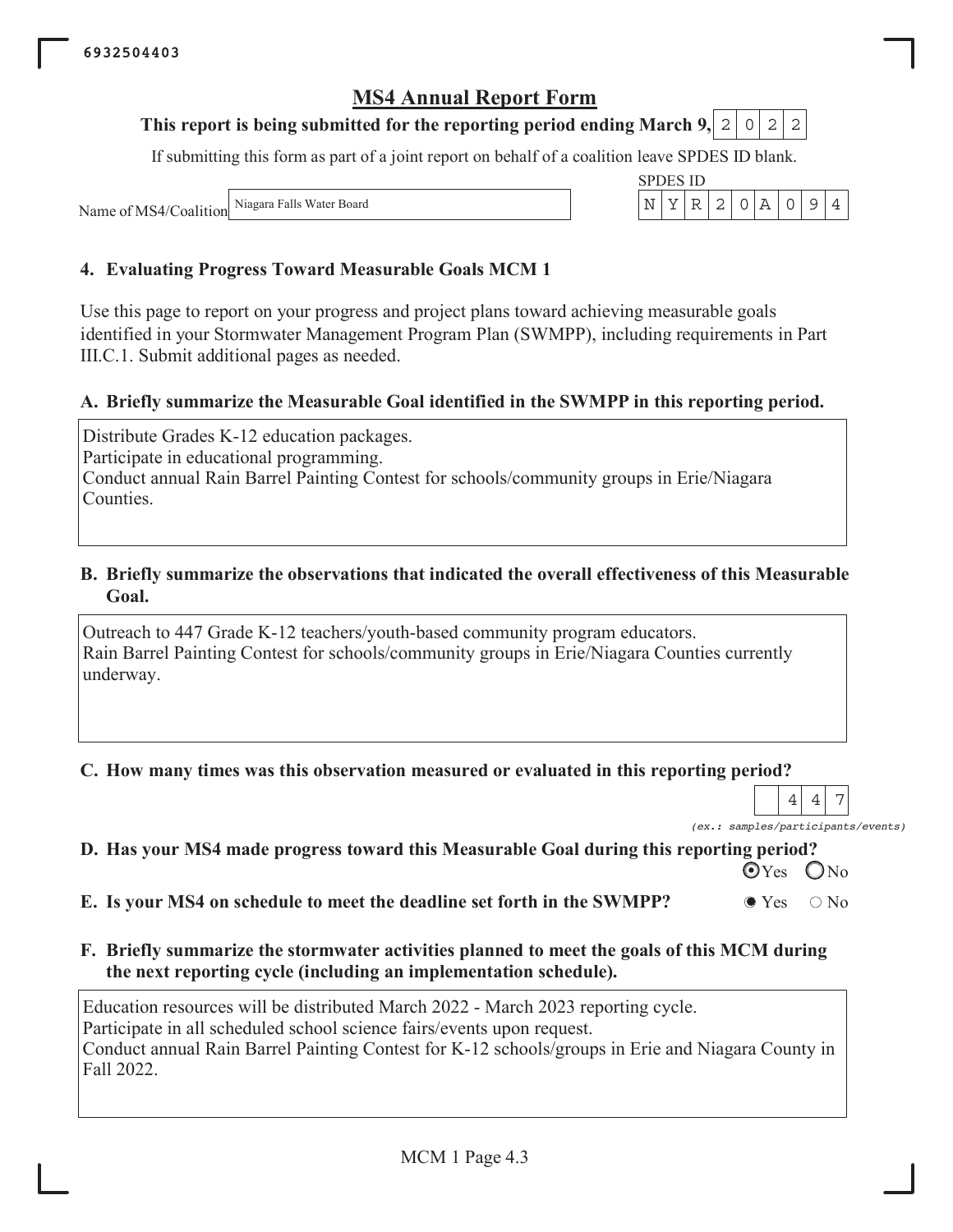#### This report is being submitted for the reporting period ending March 9, 2  $\circ$ 2  $\mathbf{2}$

If submitting this form as part of a joint report on behalf of a coalition leave SPDES ID blank.

Niagara Falls Water Board Name of MS4/Coalition

### 4. Evaluating Progress Toward Measurable Goals MCM 1

Use this page to report on your progress and project plans toward achieving measurable goals identified in your Stormwater Management Program Plan (SWMPP), including requirements in Part III.C.1. Submit additional pages as needed.

#### A. Briefly summarize the Measurable Goal identified in the SWMPP in this reporting period.

Utilize public education display for outreach & education for at least two local community events or set up public education display in a prominent location in a municipal building. Mount a permanent wall plaque in a municipal building frequented by the public.

Utilize public education display for outreach  $\&$  education at regional community events.

#### B. Briefly summarize the observations that indicated the overall effectiveness of this Measurable Goal.

Set up/maintain public education display and mounted wall plaque in prominent locations in a municipal building frequented by the public.

#### C. How many times was this observation measured or evaluated in this reporting period?

 $(ex.:$ s/events)

## D. Has your MS4 made progress toward this Measurable Goal during this reporting period?

 $\bullet$  Yes  $\bigcirc$  No

| E. Is your MS4 on schedule to meet the deadline set forth in the SWMPP? | $\bullet$ Yes $\circ$ No |  |
|-------------------------------------------------------------------------|--------------------------|--|
|-------------------------------------------------------------------------|--------------------------|--|

F. Briefly summarize the stormwater activities planned to meet the goals of this MCM during the next reporting cycle (including an implementation schedule).

Plan to use public education display at two local community events/locations by March 9, 2023 and/or continue use of public education display and permanently mounted wall plaque in prominent locations in a municipal building frequented by the public. Plan to use public education display at up to 25 regional community events by March 9, 2023.



| amples/participants |  |  |
|---------------------|--|--|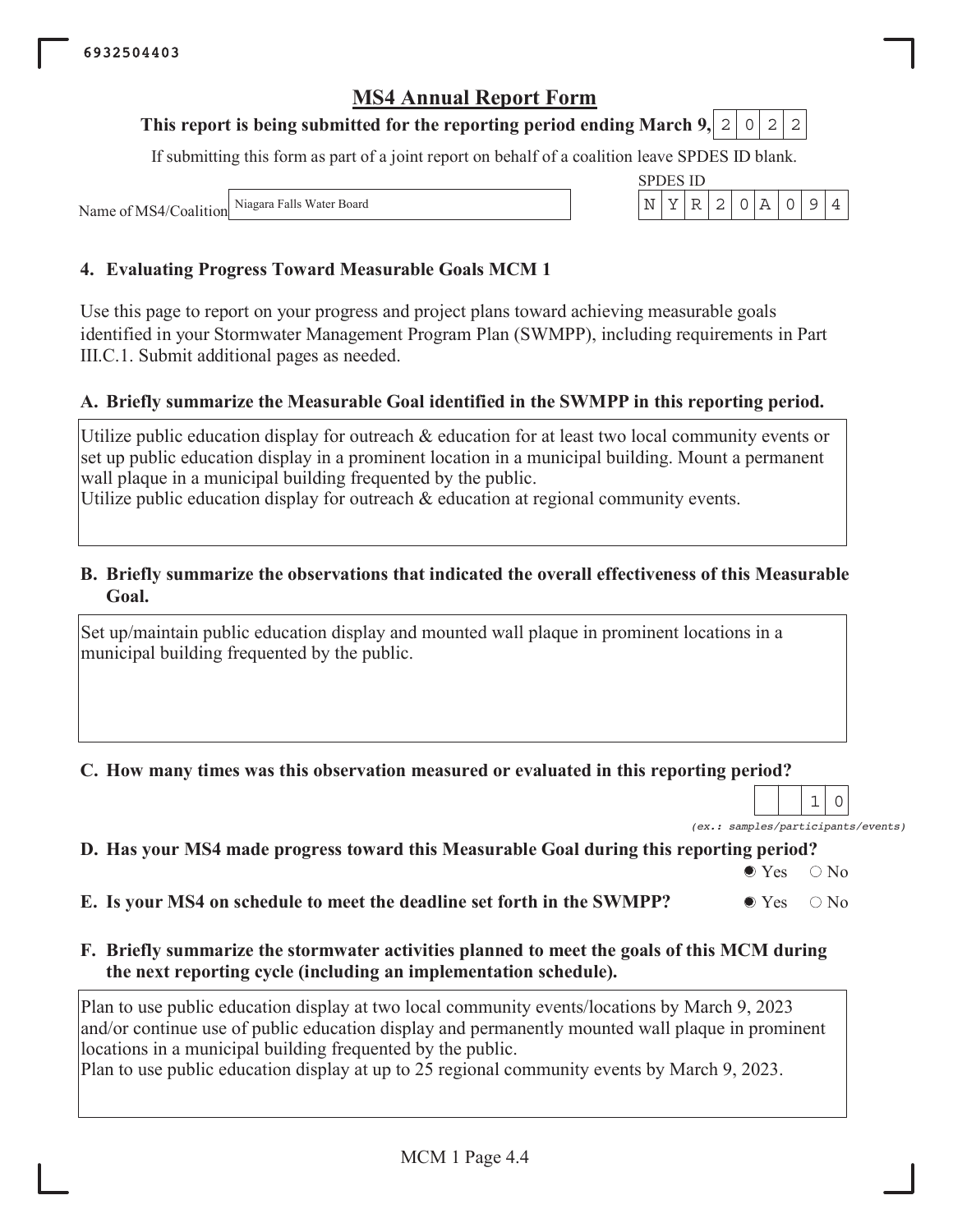#### This report is being submitted for the reporting period ending March 9, 2 0 2 2

If submitting this form as part of a joint report on behalf of a coalition leave SPDES ID blank.

Niagara Falls Water Board Name of MS4/Coalition

## 4. Evaluating Progress Toward Measurable Goals MCM 1

Use this page to report on your progress and project plans toward achieving measurable goals identified in your Stormwater Management Program Plan (SWMPP), including requirements in Part III.C.1. Submit additional pages as needed.

### A. Briefly summarize the Measurable Goal identified in the SWMPP in this reporting period.

Post PSAs on WNY Stormwater Coalition webpage. Use PSAs at public meetings, in school programs and at community events as appropriate.

#### B. Briefly summarize the observations that indicated the overall effectiveness of this Measurable Goal.

PSAs on webpage (www.erie.gov/stormwater).

C. How many times was this observation measured or evaluated in this reporting period?

(ex.: samples/participants/events)

 $\mathbf 1$ 

## D. Has your MS4 made progress toward this Measurable Goal during this reporting period?

 $\bullet$  Yes  $\bigcirc$  No

| E. Is your MS4 on schedule to meet the deadline set forth in the SWMPP? | $\bullet$ Yes $\circ$ No |  |
|-------------------------------------------------------------------------|--------------------------|--|
|-------------------------------------------------------------------------|--------------------------|--|

F. Briefly summarize the stormwater activities planned to meet the goals of this MCM during the next reporting cycle (including an implementation schedule).

Continue to promote PSAs addressing stormwater pollution and water quality protection in WNY. Use videos and/or PSAs at public education venues. Continue to pursue funding opportunities to use local media outlets to educate the public.



|  | SPDES |  |
|--|-------|--|
|  |       |  |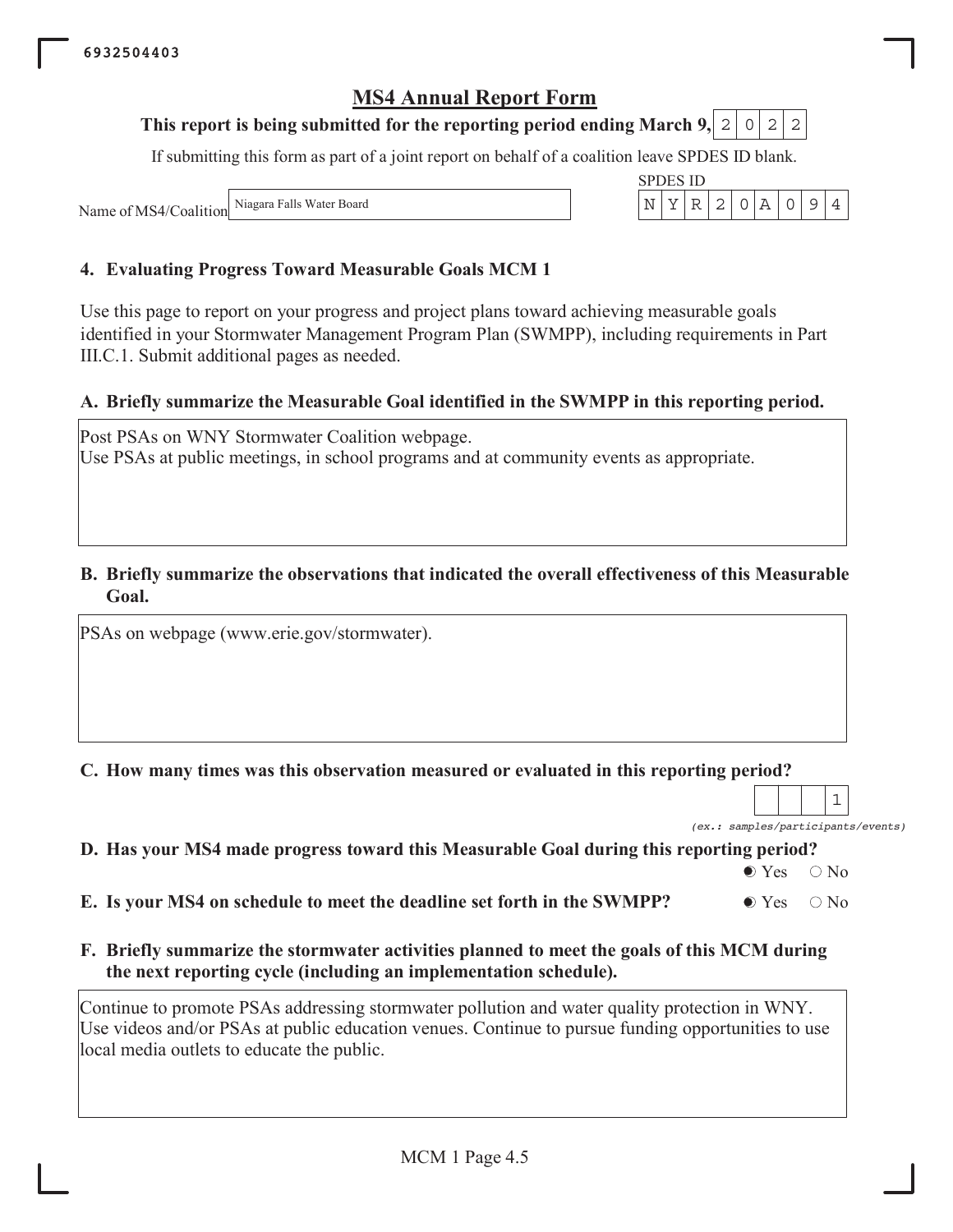

#### This report is being submitted for the reporting period ending March 9, 2 0 2  $\overline{2}$

If submitting this form as part of a joint report on behalf of a coalition leave SPDES ID blank.

Niagara Falls Water Board Name of MS4/Coalition



 $\bigcirc$  No

## **Minimum Control Measure 2. Public Involvement/Participation**

The information in this section is being reported (check one):

• On behalf of an individual MS4

 $\circ$  On behalf of a coalition

How many MS4s contributed to this report?

1. What opportunities were provided for public participation in implementation, development, evaluation and improvement of the Stormwater Management Program (SWMP) Plan during this reporting period? Check all that apply:

| • Cleanup Events                                                                                                     | # Events                                                                             |                              |   |       | $\mathsf 9$    | 2                   |
|----------------------------------------------------------------------------------------------------------------------|--------------------------------------------------------------------------------------|------------------------------|---|-------|----------------|---------------------|
| • Comments on SWMP Received                                                                                          | # Comments                                                                           |                              |   |       |                | $\mathsf{O}\xspace$ |
| $\circ$ Community Hotlines                                                                                           | Phone#                                                                               | $\overline{\phantom{0}}$     |   |       |                |                     |
| Phone#<br>$\overline{\phantom{0}}$                                                                                   | Phone#                                                                               | $\overline{\phantom{a}}$     |   |       |                |                     |
| Phone#<br>$\overline{\phantom{0}}$                                                                                   | Phone#                                                                               | $\overline{\phantom{0}}$     |   |       |                |                     |
| Phone#<br>$\overline{\phantom{0}}$                                                                                   | Phone#                                                                               | $\overline{\phantom{a}}$     |   |       |                |                     |
| Phone#<br>$\overline{\phantom{0}}$                                                                                   | Phone#                                                                               | $\overline{\phantom{a}}$     |   |       |                |                     |
| Phone#<br>$\overline{\phantom{0}}$                                                                                   | Phone#                                                                               | $\qquad \qquad \blacksquare$ |   |       |                |                     |
| • Community Meetings                                                                                                 | # Attendees                                                                          |                              |   | $1\,$ | $\overline{2}$ | 0                   |
| $\circ$ Plantings                                                                                                    | Sq. Ft.                                                                              |                              |   |       |                |                     |
| ○ Storm Drain Markings                                                                                               | #Drains                                                                              |                              |   |       |                |                     |
| $\circ$ Stakeholder Meetings                                                                                         | # Attendees                                                                          |                              |   |       |                |                     |
| $\circ$ Volunteer Monitoring                                                                                         | # Events                                                                             |                              |   |       |                |                     |
| h<br>d<br>$\mathbf 1$<br>$\rm H$<br>ΙH<br>• Other:<br>a<br>e<br>$\circ$<br>a<br>$\Upsilon$<br>u<br>S<br>Ζ<br>$\circ$ | d<br>W<br>t<br>Ε<br>$\mathtt{s}$<br>$\rm s$<br>a<br>u<br>e<br>$\mathbf v$<br>$\circ$ | e                            | n | t     | S              |                     |

2. Was public notice of availability of this annual report and Stormwater Management **Program (SWMP) Plan provided?**  $\bullet$  Yes

|                                  | $\circ$ |  |  |  | $\overline{\phantom{a}}$ |  |  |  |  |  |  |  |  |  |  |  |  |             |  |  |  |
|----------------------------------|---------|--|--|--|--------------------------|--|--|--|--|--|--|--|--|--|--|--|--|-------------|--|--|--|
| $\circ$ List-Serve               |         |  |  |  |                          |  |  |  |  |  |  |  |  |  |  |  |  | $#$ In List |  |  |  |
| $\circ$ Newspaper Advertising    |         |  |  |  |                          |  |  |  |  |  |  |  |  |  |  |  |  | # Days Run  |  |  |  |
| ○ TV/Radio Notices<br># Days Run |         |  |  |  |                          |  |  |  |  |  |  |  |  |  |  |  |  |             |  |  |  |
| $\circ$ Other:                   |         |  |  |  |                          |  |  |  |  |  |  |  |  |  |  |  |  |             |  |  |  |
|                                  |         |  |  |  |                          |  |  |  |  |  |  |  |  |  |  |  |  |             |  |  |  |

 $\bullet$  Web Page URL: Enter URL(s) on the following two pages.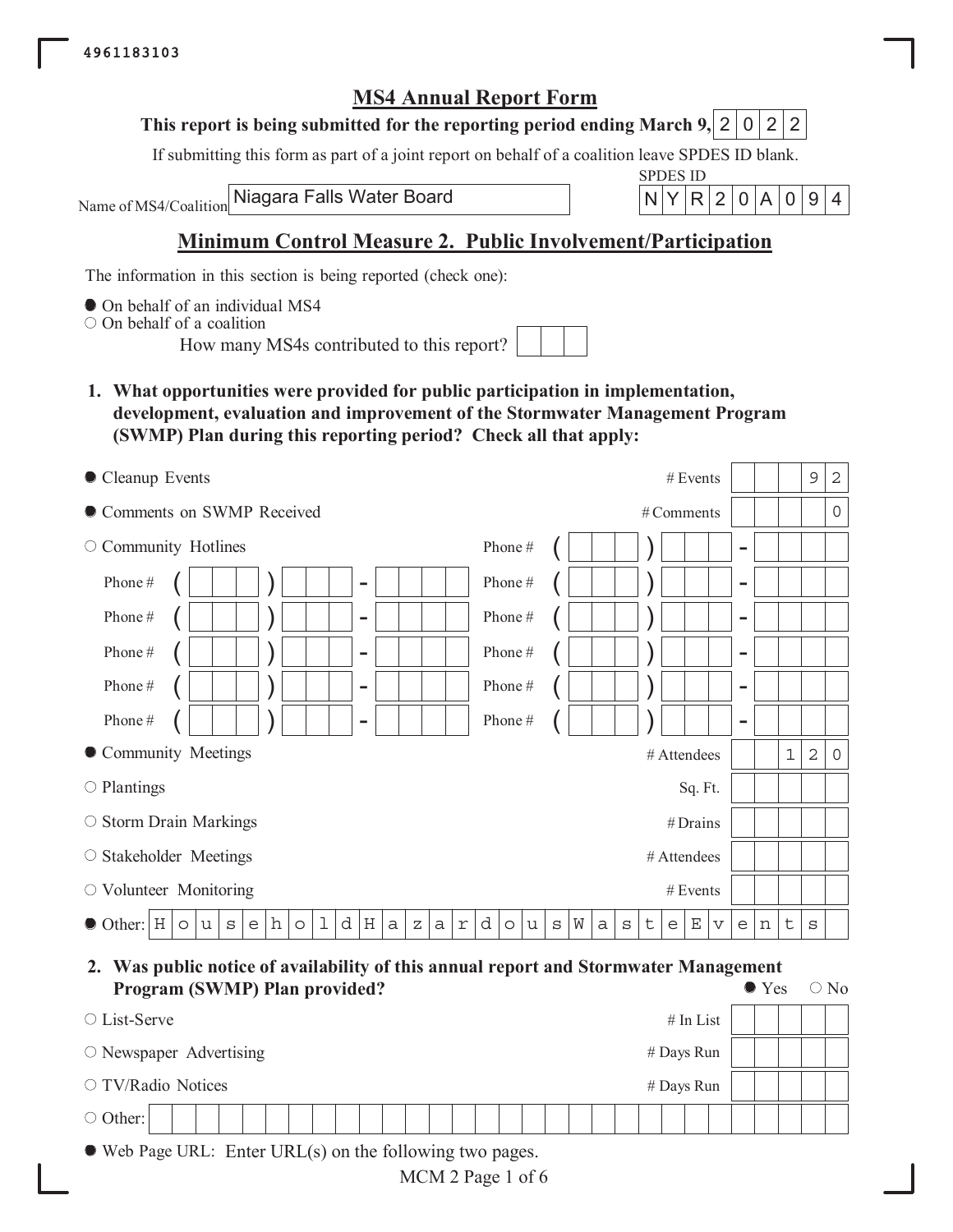This report is being submitted for the reporting period ending March 9, 2 2 2 2

If submitting this form as part of a joint report on behalf of a coalition leave SPDES  $\overline{ID}$  blank.

<code>Name</code> of <code>MS4/Coalition</code> <code>Niagara Falls Water Board</code>  $\blacksquare$   $\blacksquare$   $\blacksquare$   $\blacksquare$   $\blacksquare$   $\blacksquare$   $\blacksquare$   $\blacksquare$   $\blacksquare$   $\blacksquare$   $\blacksquare$   $\blacksquare$   $\blacksquare$   $\blacksquare$   $\blacksquare$   $\blacksquare$   $\blacksquare$   $\blacksquare$   $\blacksquare$   $\blacksquare$   $\blacksquare$   $\blacksquare$   $\blacksquare$   $\blacksquare$ 

SPDES ID

### 2. URL(s) con't.:

Please provide specific address(es) where notice(s) can be accessed - not home page.

URL URL URL URL URL URL URL  $\mathtt{h}\mathtt{|t|t|p|s|}$  :  $\mathtt{|}/\mathtt{|}/\mathtt{|n|f|w|b|}$  .  $\mathtt{|o|r|g|}/\mathtt{|r|e|p|o|r|t|s|}/|\mathtt{o|t|h|e|r}$  $w \hspace{0.25mm} | \hspace{0.25mm} w \hspace{0.25mm} | \hspace{0.25mm} w \hspace{0.25mm} | \hspace{0.25mm} | \hspace{0.25mm} e \hspace{0.25mm} | \hspace{0.25mm} \text{} \mathtt{i} \hspace{0.25mm} | \hspace{0.25mm} e \hspace{0.25mm} | \hspace{0.25mm} \text{} \mathtt{j} \hspace{0.25mm} | \hspace{0.25mm} \text{} \mathtt{o} \hspace{0.25mm} | \hspace{0.25mm} x \hspace{0.25mm} |$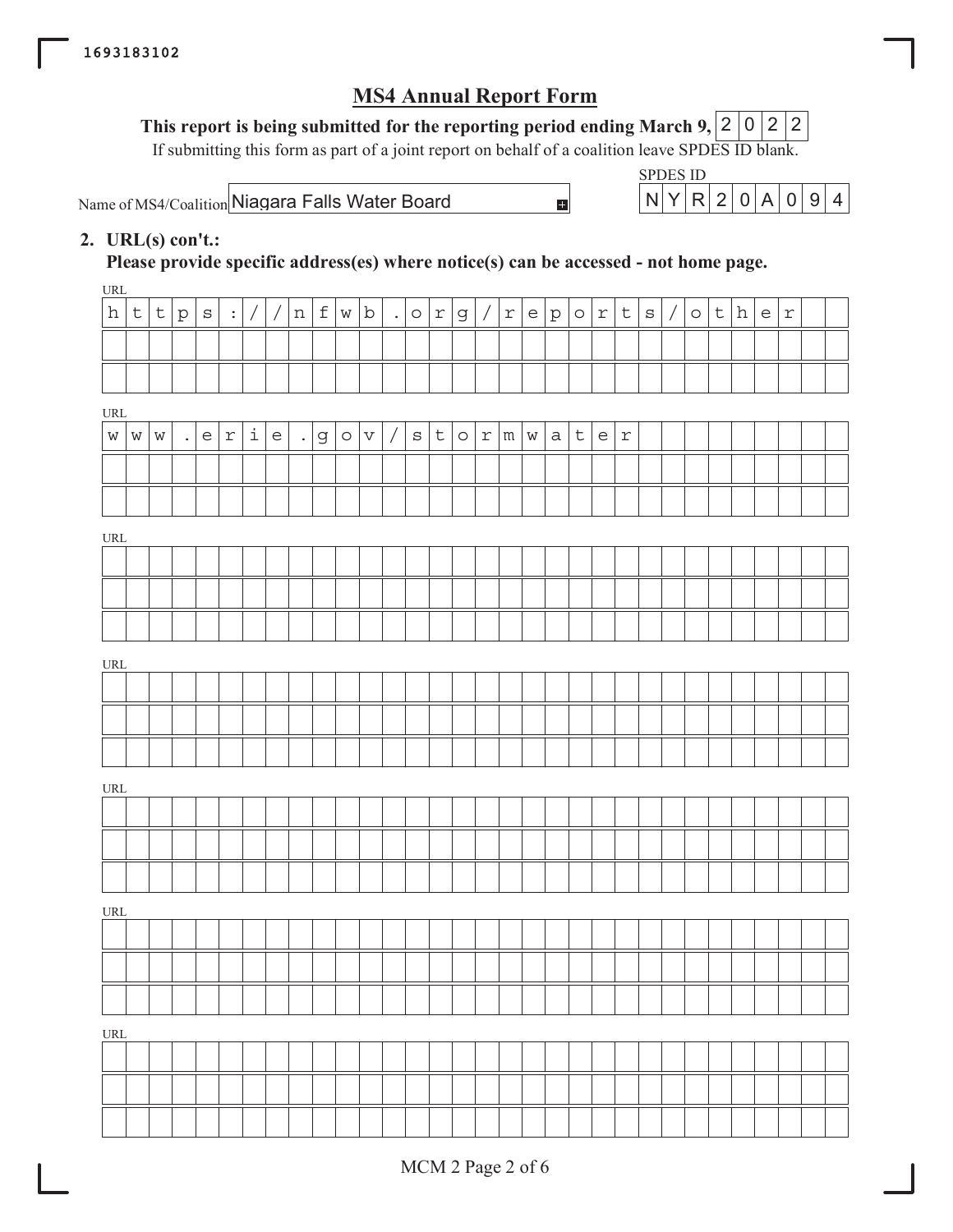# This report is being submitted for the reporting period ending March 9, 2 0 2 2

If submitting this form as part of a joint report on behalf of a coalition leave SPDES ID blank.

 $\blacksquare$ 

Name of MS4/Coalition Niagara Falls Water Board

**SPDES ID**  $Y|R|2|$  $0$   $A$  $0|9|4$ N

## 2. URL $(s)$  con't.:

Please provide specific address(es) where notices can be accessed - not home page.

| URL                              |  |  |  |  |  |  |  |  |  |  |  |  |  |  |  |  |
|----------------------------------|--|--|--|--|--|--|--|--|--|--|--|--|--|--|--|--|
|                                  |  |  |  |  |  |  |  |  |  |  |  |  |  |  |  |  |
|                                  |  |  |  |  |  |  |  |  |  |  |  |  |  |  |  |  |
|                                  |  |  |  |  |  |  |  |  |  |  |  |  |  |  |  |  |
| $\ensuremath{\text{URL}}\xspace$ |  |  |  |  |  |  |  |  |  |  |  |  |  |  |  |  |
|                                  |  |  |  |  |  |  |  |  |  |  |  |  |  |  |  |  |
|                                  |  |  |  |  |  |  |  |  |  |  |  |  |  |  |  |  |
|                                  |  |  |  |  |  |  |  |  |  |  |  |  |  |  |  |  |
|                                  |  |  |  |  |  |  |  |  |  |  |  |  |  |  |  |  |
| $\ensuremath{\text{URL}}\xspace$ |  |  |  |  |  |  |  |  |  |  |  |  |  |  |  |  |
|                                  |  |  |  |  |  |  |  |  |  |  |  |  |  |  |  |  |
|                                  |  |  |  |  |  |  |  |  |  |  |  |  |  |  |  |  |
|                                  |  |  |  |  |  |  |  |  |  |  |  |  |  |  |  |  |
| $\underline{\text{URL}}$         |  |  |  |  |  |  |  |  |  |  |  |  |  |  |  |  |
|                                  |  |  |  |  |  |  |  |  |  |  |  |  |  |  |  |  |
|                                  |  |  |  |  |  |  |  |  |  |  |  |  |  |  |  |  |
|                                  |  |  |  |  |  |  |  |  |  |  |  |  |  |  |  |  |
|                                  |  |  |  |  |  |  |  |  |  |  |  |  |  |  |  |  |
| $\ensuremath{\text{URL}}\xspace$ |  |  |  |  |  |  |  |  |  |  |  |  |  |  |  |  |
|                                  |  |  |  |  |  |  |  |  |  |  |  |  |  |  |  |  |
|                                  |  |  |  |  |  |  |  |  |  |  |  |  |  |  |  |  |
|                                  |  |  |  |  |  |  |  |  |  |  |  |  |  |  |  |  |
| $\ensuremath{\text{URL}}\xspace$ |  |  |  |  |  |  |  |  |  |  |  |  |  |  |  |  |
|                                  |  |  |  |  |  |  |  |  |  |  |  |  |  |  |  |  |
|                                  |  |  |  |  |  |  |  |  |  |  |  |  |  |  |  |  |
|                                  |  |  |  |  |  |  |  |  |  |  |  |  |  |  |  |  |
|                                  |  |  |  |  |  |  |  |  |  |  |  |  |  |  |  |  |
| $\underline{\text{URL}}$         |  |  |  |  |  |  |  |  |  |  |  |  |  |  |  |  |
|                                  |  |  |  |  |  |  |  |  |  |  |  |  |  |  |  |  |
|                                  |  |  |  |  |  |  |  |  |  |  |  |  |  |  |  |  |
|                                  |  |  |  |  |  |  |  |  |  |  |  |  |  |  |  |  |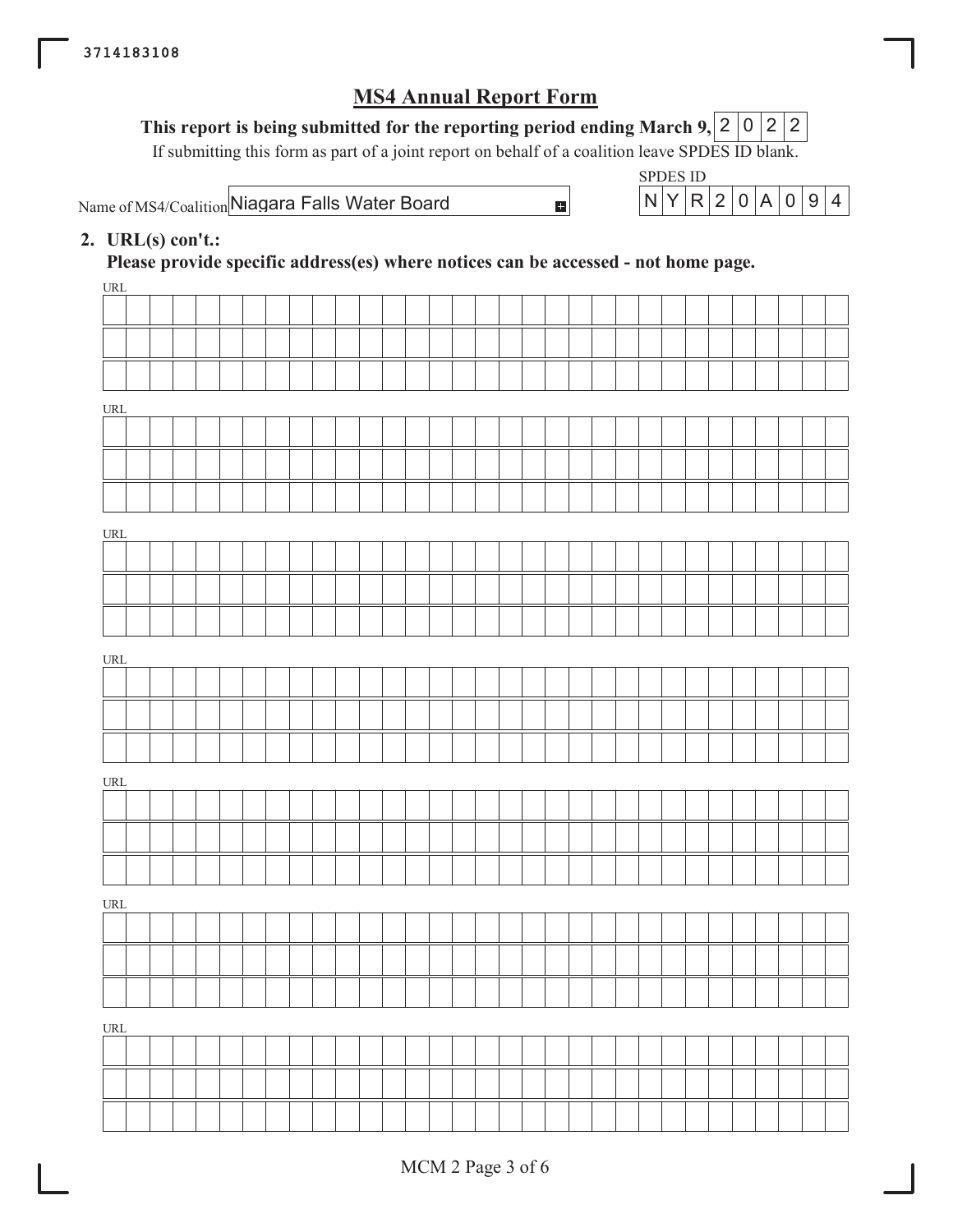#### This report is being submitted for the reporting period ending March 9, 2  $\circ$ 2 2

If submitting this form as part of a joint report on behalf of a coalition leave SPDES ID blank.

Name of MS4/Coalition Niagara Falls Water Board

**SPDES ID**  $Y|R|2$  $0|A$  $9$  $\overline{\rm N}$  $\overline{O}$  $\overline{4}$ 

3. Where can the public access copies of this annual report, Stormwater Management Program SWMP) Plan and submit comments on those documents?

Enter address/contact info and select radio button to indicate which document is available and whether comments may be submitted at that location. Submit additional pages as needed.

• MS4/Coalition Office • Annual Report SWMP Plan • Comments Department T  $\dot{\mathbbm{1}}$ W  $\sf t$ e  $\mathbf{r}$  $\Upsilon$  $\epsilon$  $\mathsf t$  $m$  $\overline{e}$  $\mathbf n$  $\mathsf t$  $\mathbf F$  $\mathsf{a}$  $\mathsf C$ i  $\mathbf 1$  $\mathsf t$  $\mathsf{a}$  $\mathsf{a}$ y Address 5 8  $\mathbf{1}$ 5  $\overline{B}$  $\mathbf f$  $\mathbf f$  $\mathbf{I}$  $\overline{A}$  $\circ$ u  $\overline{a}$  $\overline{\mathbf{V}}$  $\epsilon$  $n$ u e City Zip  $\mathbf N$ i  $\overline{\mathrm{F}}$  $\mathbf 1$  $\mathbf 1$  $\mathsf{a}$ g  $\mathsf{a}$  $\Upsilon$  $\mathsf{a}$  $\mathsf{a}$ S Phone 7  $\mathbf{1}$ 6  $\overline{2}$ 8 3 9 7  $\overline{7}$  $\mathsf{O}$ O Library<br>Address  $\circ$  Annual Report ○ SWMP Plan  $\circ$  Comments City Zip Phone ○ Annual Report ● SWMP Plan  $\bullet$  Comments ● Other Address  $\mathbf{1}$  $\dot{\mathbb{1}}$ S  $\overline{7}$  $\overline{9}$ 5  $\overline{\mathrm{F}}$  $\mathbf k$  $\mathsf{t}$  $\mathsf{t}$  $\mathbb{R}$  $\mathbf{1}$  $\overline{0}$ 6  $\mathbf r$  $\mathsf{a}$  $\mathbf n$ n  $\mathbf{r}$  $\epsilon$  $\epsilon$  $\circ$  $\circ$ | m City Zip  $\overline{B}$  $\acute{\text{f}}$  $\mathbf{1}$  $\overline{2}$  $\mathbf f$  $\overline{1}$  $\rm N$  $\rm \overline{Y}$  $\overline{4}$  $\overline{2}$  $\overline{0}$ u  $\overline{a}$  $\circ$ Phone 7 8 5 8 5 8  $\mathbf{1}$ 6 7  $\mathfrak{Z}$ ● SWMP Plan  $\circ$  Comments  $\circ$  Annual Report ● Web Page URL: f b W W W n W  $\circ$  $\Upsilon$ g i  $\mathsf{t}$  $\mathsf{e}% _{t}\!\left( \mathcal{A}_{t}\right)$  $\Upsilon$  $\epsilon$ g  $\circ$  $\boldsymbol{\nabla}$  $\sqrt{2}$  $\rm S$  $\circ$  $\Upsilon$  ${\mathfrak m}$  $\mathbf W$  $\mathsf a$  $\mathsf t$  $\epsilon$  $\mathfrak{L}$ W  $\mathbf W$ W Please provide specific address of page where report can be accessed - not home page.  $\bullet$  eMail  $\circ$  Comments d i ı ı i  $\mathsf{a}$  ${\mathfrak m}$  $\rm S$  $\circ$  $\, {\rm n}$  $@$  $\, {\rm n}$ f W b  $\circ$  $\Upsilon$ g W  $\dot{\mathtt{l}}$  ${\mathfrak m}$  $\mathsf{a}$  $\Upsilon$ y  $\mathfrak m$  $\overline{a}$  $\mathsf{C}$ S W  $\overline{a}$  $\,$  n  $@$  $\epsilon$  $\Gamma$  $\epsilon$ g  $\circ$  $\overline{\mathbf{v}}$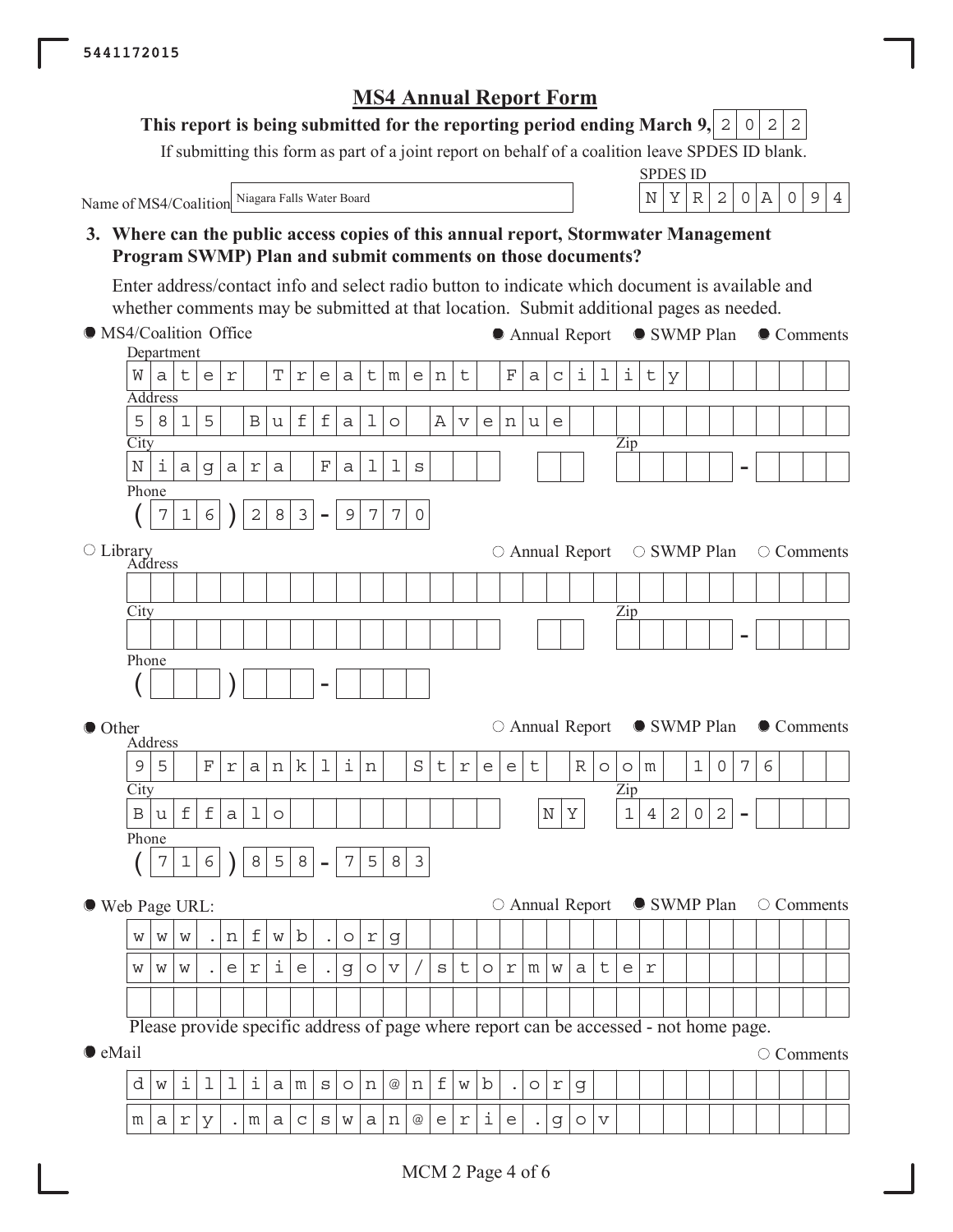| <b>MS4 Annual Report Form</b>                                                                                                            |               |
|------------------------------------------------------------------------------------------------------------------------------------------|---------------|
| 2<br>This report is being submitted for the reporting period ending March 9, 2<br>$\overline{0}$                                         | 2             |
| If submitting this form as part of a joint report on behalf of a coalition leave SPDES ID blank.                                         |               |
| <b>SPDES ID</b><br>$\overline{0}$<br>R<br>2<br> A <br>$\overline{0}$<br>Name of MS4/Coalition Niagara Falls Water Board<br>N<br>H        | 9             |
| 4.a. If this report was made available on the internet, what date was it posted?                                                         |               |
| Leave blank if this report was not posted on the internet.                                                                               |               |
| 4.b. For how many days was/will this report be posted?                                                                                   |               |
| If submitting a report for single MS4, answer 5.a If submitting a joint report, answer 5.b                                               |               |
| 5.a. Was an Annual Report public meeting held in this reporting period?<br>$\circ$ Yes<br>If Yes, what was the date of the meeting?      | $\bigcirc$ No |
| If No, is one planned?<br>$\circ$ Yes                                                                                                    | $\bigcirc$ No |
| 5.b. Was an Annual Report public meeting held for all MS4s contributing to this report during<br>this reporting period?<br>$\bullet$ Yes | $\bigcirc$ No |
| If No, is one planned for each?<br>$\circ$ Yes                                                                                           | $\bigcirc$ No |

6. Were comments received during this reporting period?  $\circ$  Yes  $\circ$  No If Yes, attach comments, responses and changes made to SWMP in response to comments to this report.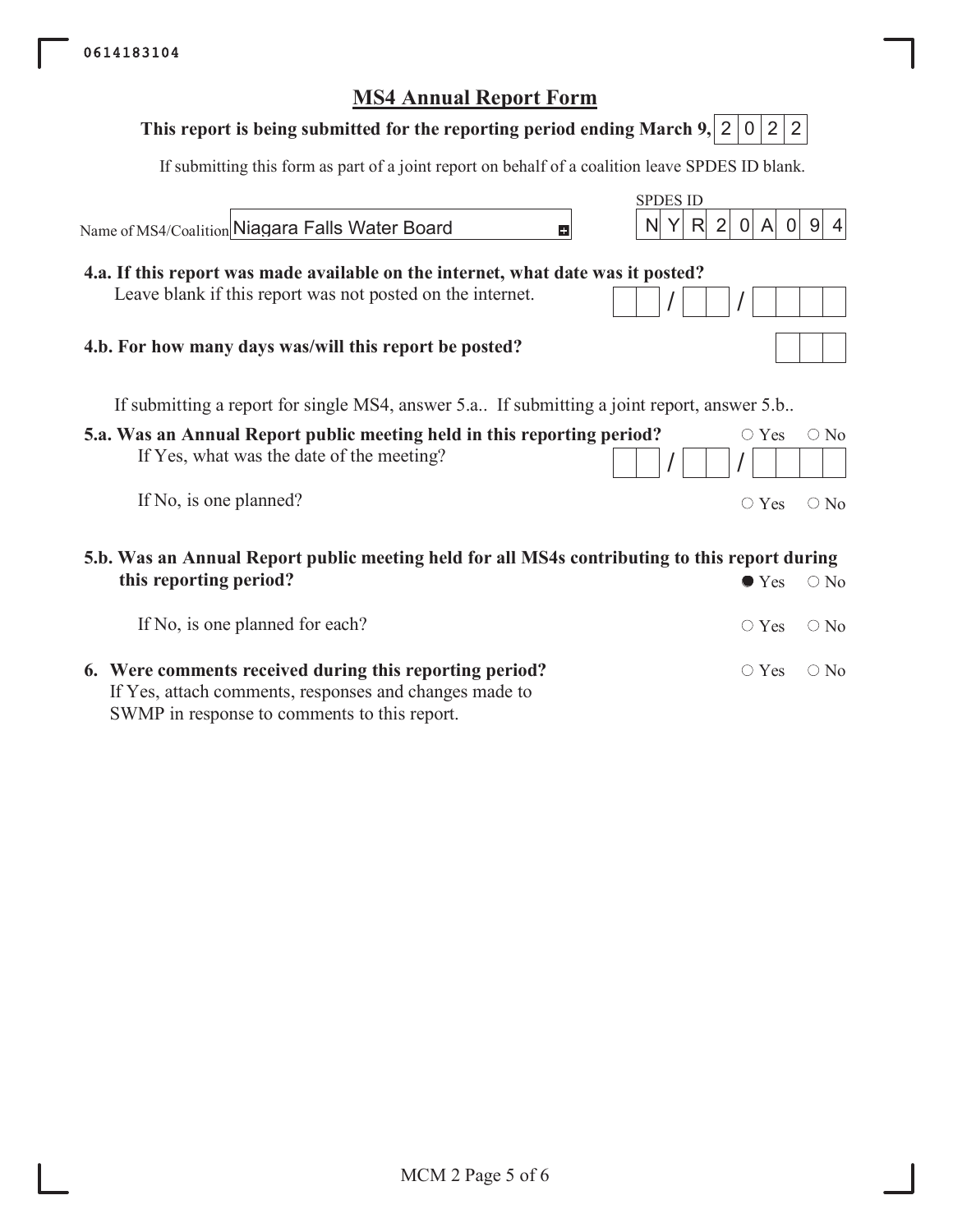#### This report is being submitted for the reporting period ending March 9, 2  $\circ$ 2 2

If submitting this form as part of a joint report on behalf of a coalition leave SPDES ID blank.

**SPDES ID** 

 $\mathbf N$ Υ  $\ensuremath{\mathbb{R}}$  $\left|2\right|$  $\circ$  $\, {\bf A}$   $\overline{9}$ 

 $\overline{4}$ 

 $\circ$ 

Niagara Falls Water Board Name of MS4/Coalition

## 7. Evaluating Progress Toward Measurable Goals MCM 2

Use this page to report on your progress and project plans toward achieving measurable goals identified in your Stormwater Management Program Plan (SWMPP), including requirements in Part III.C.1. Submit additional pages as needed.

## A. Briefly summarize the Measurable Goal identified in the SWMPP in this reporting period.

Identify key individuals and groups who are interested in/or affected by the permitting program. Groups identified include: Erie County Environmental Management Council; Niagara County Environmental Management Council; municipal Conservation Advisory Committees; Buffalo Niagara Waterkeeper; Erie and Niagara County's Soil & Water Conservation Districts; Erie County Water Quality Committee.

#### B. Briefly summarize the observations that indicated the overall effectiveness of this Measurable Goal.

Periodic reports to Erie/Niagara County Environmental Management Councils; MS4 Conservation Advisory Committees; Erie County Water Quality Committee. Participation of Erie and Niagara County Soil & Water Conservation Districts (8); Buffalo Niagara Waterkeeper (2); SWMP and Annual Report review, trainings and activities.

C. How many times was this observation measured or evaluated in this reporting period?

1  $\circ$ (ex.: samples/participants/events)

D. Has your MS4 made progress toward this measurable goal during this reporting period?

 $\bullet$  Yes  $\bigcirc$  No

E. Is your MS4 on schedule to meet the deadline set forth in the SWMPP?

 $\bullet$  Yes  $\bigcirc$  No

F. Briefly summarize the stormwater activities planned to meet the goals of this MCM during the next reporting cycle (including an implementation schedule).

Continue periodic reports to Erie/Niagara County Environmental Management Councils; MS4 Conservation Advisory Committees; Erie County Water Quality Committee. Continue to encourage participation of Buffalo Niagara Waterkeeper; Erie County Soil & Water Conservation District; Niagara County Soil & Water Conservation District, and MS4 Conservation Advisory Committee members in WNYSC monthly meetings, trainings & activities.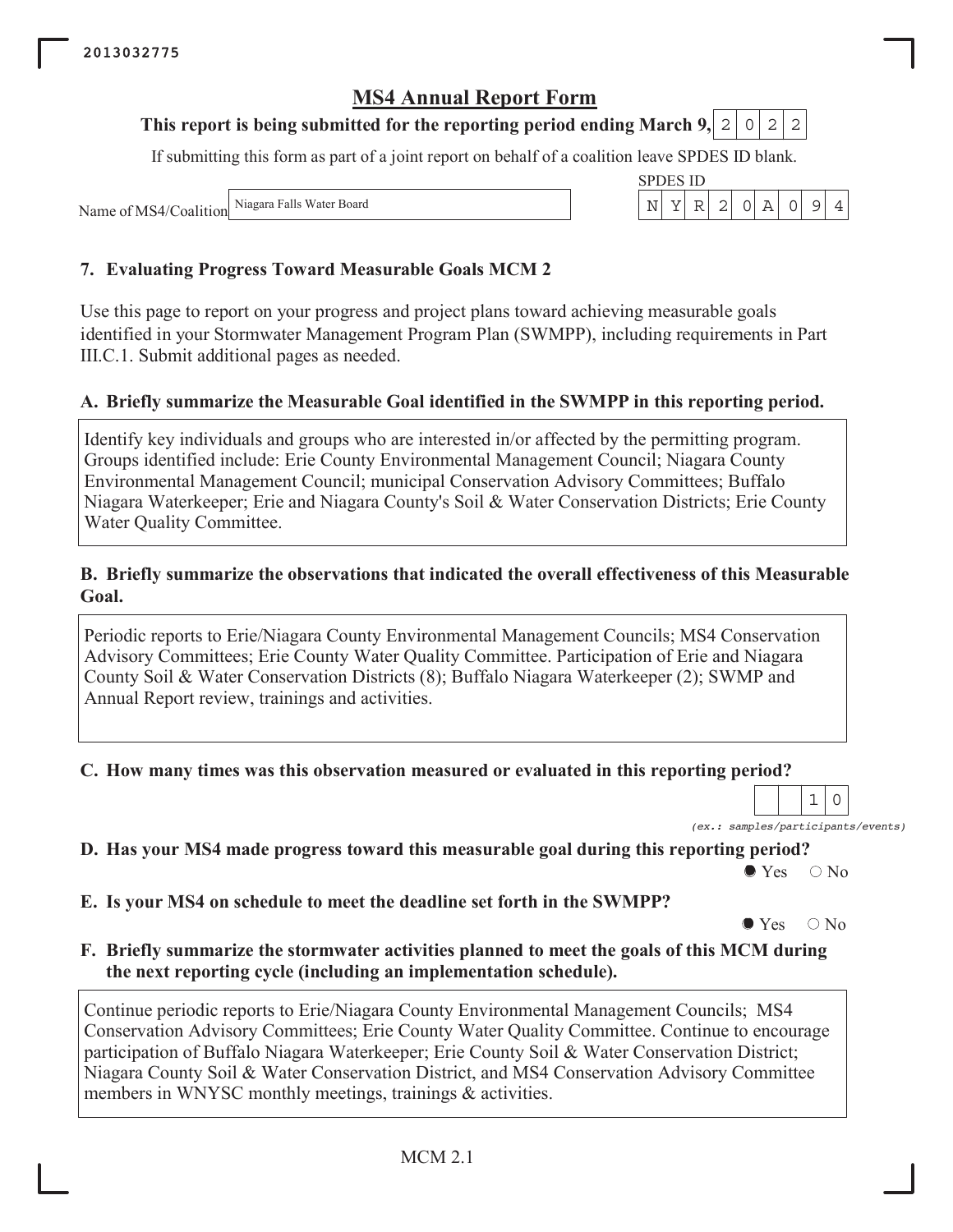#### This report is being submitted for the reporting period ending March 9, 2  $\circ$ 2 2

If submitting this form as part of a joint report on behalf of a coalition leave SPDES ID blank.

**SPDES ID** Y  $\mathbb R$  $\overline{2}$  $\mathsf{O}$  $\overline{A}$  $\mathsf O$ 9

N

Niagara Falls Water Board Name of MS4/Coalition

## 7. Evaluating Progress Toward Measurable Goals MCM 2

Use this page to report on your progress and project plans toward achieving measurable goals identified in your Stormwater Management Program Plan (SWMPP), including requirements in Part III.C.1. Submit additional pages as needed.

## A. Briefly summarize the Measurable Goal identified in the SWMPP in this reporting period.

Provide public with an ongoing opportunity to inspect Stormwater Management Program Plan (SWMPP) and review/comment. Present the draft Annual Report at a meeting that is open to the public and/or on the internet to solicit public review and comment.

Provide public notice about the presentation in accordance with State Open Meetings Law or other local public notice requirements.

#### B. Briefly summarize the observations that indicated the overall effectiveness of this Measurable Goal.

Number of known SWMP reviews/comments. Number of attendees at public meeting (WNYSC:22; MS4: TBD). Number of known Annual Report reviews/comments (0) Number of known webpage reviews (0).

C. How many times was this observation measured or evaluated in this reporting period?

 $2|$  $\overline{2}$ (ex.: samples/participants/events)

 $\overline{4}$ 

D. Has your MS4 made progress toward this measurable goal during this reporting period?

 $\bullet$  Yes  $\bigcirc$  No

E. Is your MS4 on schedule to meet the deadline set forth in the SWMPP?

 $\bullet$  Yes  $\bigcirc$  No

F. Briefly summarize the stormwater activities planned to meet the goals of this MCM during the next reporting cycle (including an implementation schedule).

Continue to provide public with an ongoing opportunity to inspect SWMPP and review/comment. Continue to present the draft Annual Report at a meeting that is open to the public and/or on the internet to solicit public review and comment.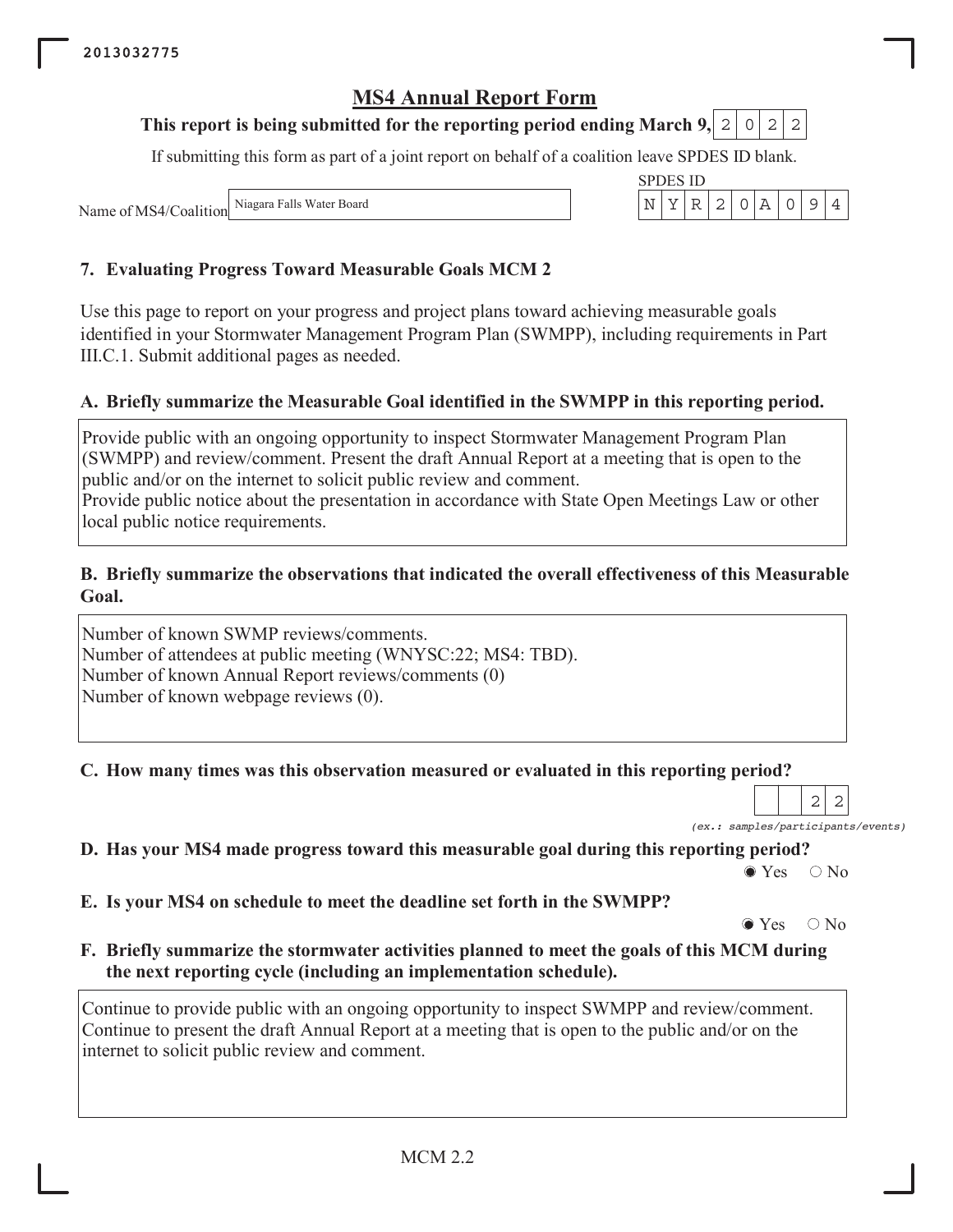#### This report is being submitted for the reporting period ending March 9, 2  $\circ$ 2 2

If submitting this form as part of a joint report on behalf of a coalition leave SPDES ID blank.

**SPDES ID** 

N Υ  $\mathbb R$  $\mathbf{2}$  $\mathsf{O}$  $\overline{A}$  $\mathsf O$  $\mathcal{G}$   $\overline{4}$ 

Niagara Falls Water Board Name of MS4/Coalition

## 7. Evaluating Progress Toward Measurable Goals MCM 2

Use this page to report on your progress and project plans toward achieving measurable goals identified in your Stormwater Management Program Plan (SWMPP), including requirements in Part III.C.1. Submit additional pages as needed.

## A. Briefly summarize the Measurable Goal identified in the SWMPP in this reporting period.

Inform and encourage residents about opportunities to participate in stormwater pollution prevention programming including: community clean up initiatives such as Household Hazardous Waste collections, Great American Clean Ups; Buffalo Niagara Waterkeeper Spring/Fall Shoreline Clean Up and Keep America Beautiful Fall Beach Sweep; and, annual Erie-Niagara County Rain Barrel and Compost Bin Sales.

#### B. Briefly summarize the observations that indicated the overall effectiveness of this Measurable Goal.

Number of Household Hazardous Waste collections (2 events plus continuous "by-voucher" collections in Erie & Niagara Counties); number of participants  $(3,143)$ Number of clean up events (92); number of participants (1653) Number of Rain Barrels/Composters sold (450); number of participants (349)

#### C. How many times was this observation measured or evaluated in this reporting period?

5 5 | 1  $\overline{4}$ (ex.: samples/participants/events)

D. Has your MS4 made progress toward this measurable goal during this reporting period?

 $\bullet$  Yes  $\bigcirc$  No

E. Is your MS4 on schedule to meet the deadline set forth in the SWMPP?

 $\bullet$  Yes  $\bigcirc$  No

F. Briefly summarize the stormwater activities planned to meet the goals of this MCM during the next reporting cycle (including an implementation schedule).

Erie County: Publish a notice in local paper  $\&$  Erie County Household Hazardous Waste webpage to notify residents of the Collection events. Niagara County: Educate residents on options for disposal of household hazardous waste, location, schedule and guidelines for facilities accepting the waste (year-round;ongoing). Annual rain barrel/composter sale.

Continue to track community clean up events and other stormwater related community involvement.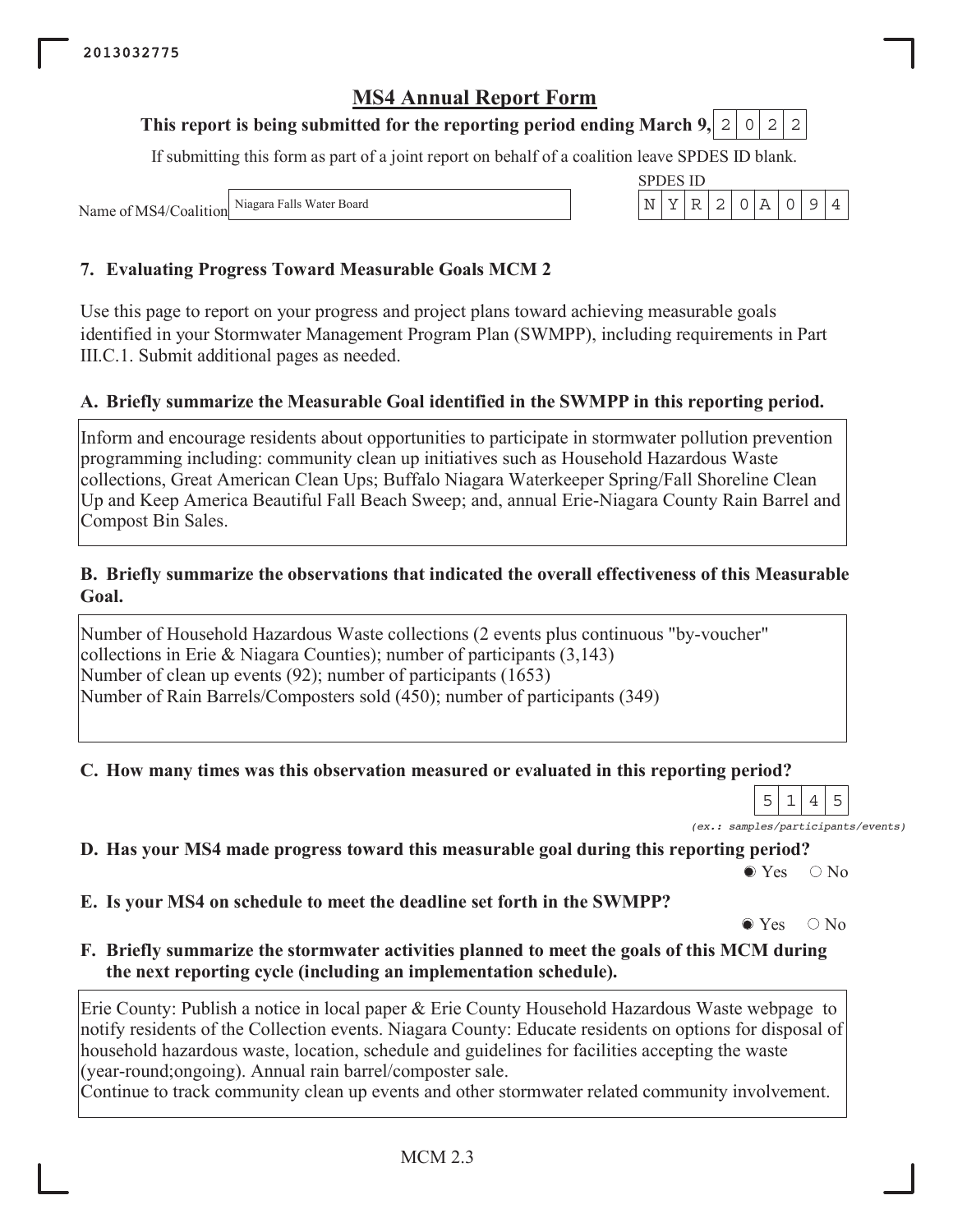#### This report is being submitted for the reporting period ending March 9, 2  $\circ$ 2 2

If submitting this form as part of a joint report on behalf of a coalition leave SPDES ID blank.

**SPDES ID** 

 $\overline{\rm N}$ Y  $R$  $\overline{2}$  $\mathsf{O}$  $\overline{A}$  $\overline{O}$ 9  $\overline{4}$ 

Niagara Falls Water Board Name of MS4/Coalition

## 7. Evaluating Progress Toward Measurable Goals MCM 2

Use this page to report on your progress and project plans toward achieving measurable goals identified in your Stormwater Management Program Plan (SWMPP), including requirements in Part III.C.1. Submit additional pages as needed.

### A. Briefly summarize the Measurable Goal identified in the SWMPP in this reporting period.

There is a feedback mechanism on the Niagara Falls Water Board webpage that provides the public the opportunity to contact us regarding stormwater management concerns.

#### B. Briefly summarize the observations that indicated the overall effectiveness of this Measurable Goal.

Number of responses received.

C. How many times was this observation measured or evaluated in this reporting period?

(ex.: samples/participants/events)

 $\overline{O}$ 

D. Has your MS4 made progress toward this measurable goal during this reporting period?

 $\bullet$  Yes  $\bigcirc$  No

E. Is your MS4 on schedule to meet the deadline set forth in the SWMPP?

 $\bullet$  Yes  $\bigcirc$  No

F. Briefly summarize the stormwater activities planned to meet the goals of this MCM during the next reporting cycle (including an implementation schedule).

Continue to provide feedback option on webpage in the form of a name/contact number and public comment forms.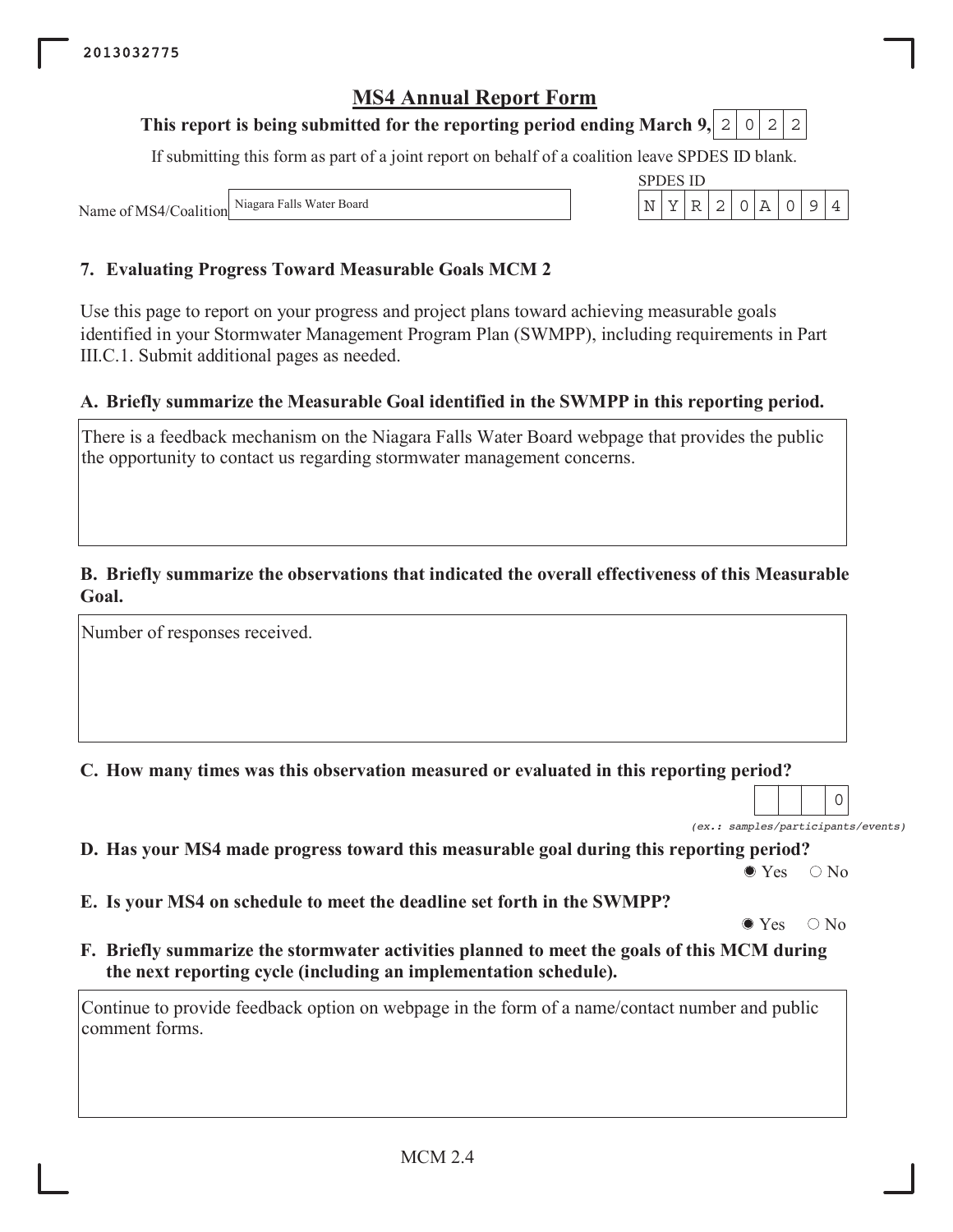#### This report is being submitted for the reporting period ending March 9, 2  $\circ$ 2 2

If submitting this form as part of a joint report on behalf of a coalition leave SPDES ID blank.

**SPDES ID** 

Y  $\mathbb R$  $\overline{2}$  $\mathsf{O}$  $\overline{A}$  $\mathsf O$  $\mathcal{G}$ 

 $\mathbf N$ 

Niagara Falls Water Board Name of MS4/Coalition

## 7. Evaluating Progress Toward Measurable Goals MCM 2

Use this page to report on your progress and project plans toward achieving measurable goals identified in your Stormwater Management Program Plan (SWMPP), including requirements in Part III.C.1. Submit additional pages as needed.

### A. Briefly summarize the Measurable Goal identified in the SWMPP in this reporting period.

Identify Contact Person for Stormwater Program.

#### B. Briefly summarize the observations that indicated the overall effectiveness of this Measurable Goal.

Stormwater Management Officer is currently Douglas S. Williamson. Stormwater Management Officer listed in MS4 Reference Guide on WNY Stormwater Coalition webpage.

C. How many times was this observation measured or evaluated in this reporting period?

(ex.: samples/participants/events)

 $\overline{4}$ 

D. Has your MS4 made progress toward this measurable goal during this reporting period?

 $\bullet$  Yes  $\bigcirc$  No

E. Is your MS4 on schedule to meet the deadline set forth in the SWMPP?

 $\bullet$  Yes  $\bigcirc$  No

F. Briefly summarize the stormwater activities planned to meet the goals of this MCM during the next reporting cycle (including an implementation schedule).

Identify Stormwater Management Officer in SWMPP, update as needed. Identify Stormwater Management Officer in MS4 Reference Guide on WNY Stormwater Coalition webpage, update as needed.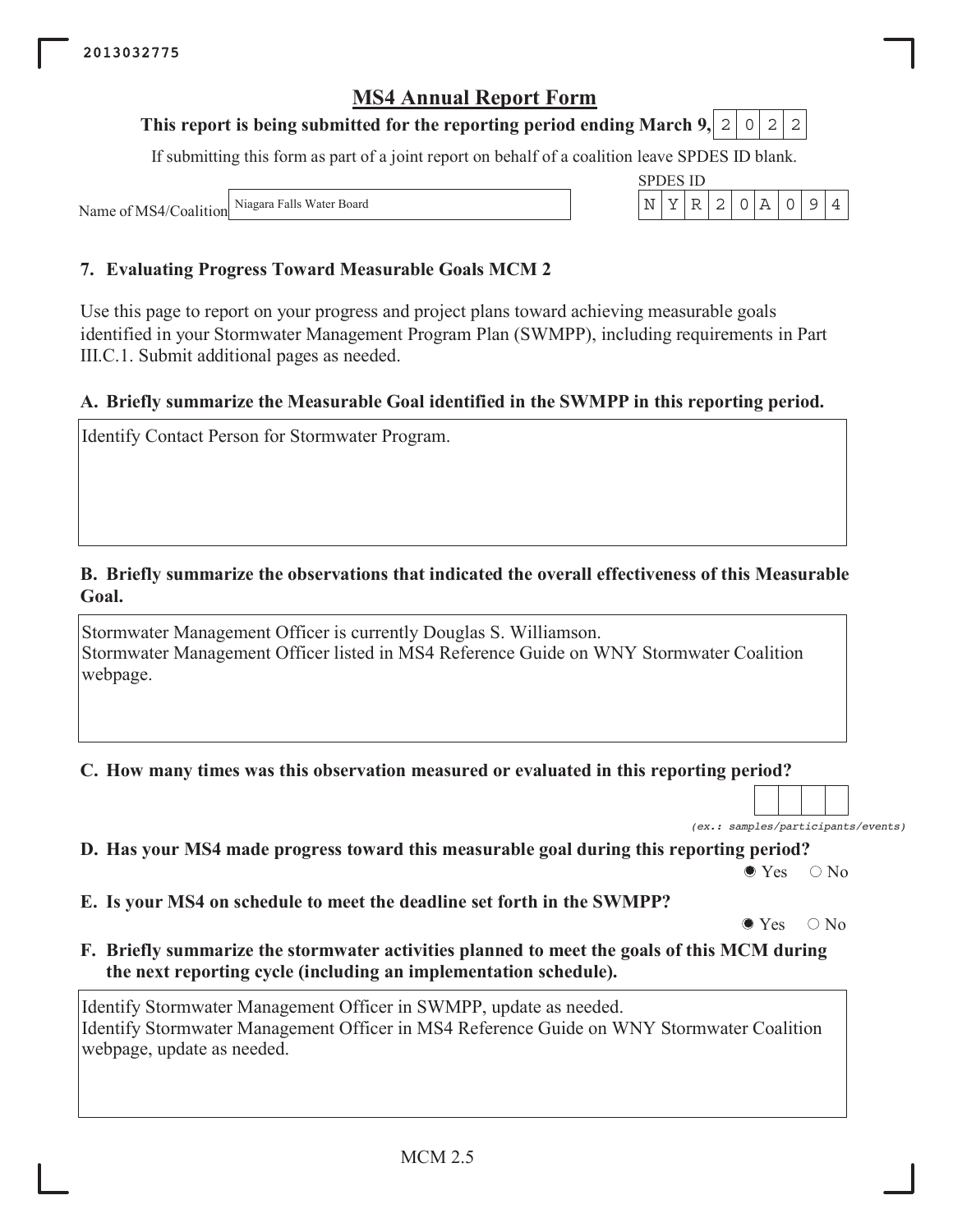## This report is being submitted for the reporting period ending March 9, 2 0 2 2

If submitting this form as part of a joint report on behalf of a coalition leave SPDES ID blank.

Name of MS4/Coalition

Niagara Falls Water Board

## Minimum Control Measure 3. Illicit Discharge Detection and Elimination

 $\mathcal{G}$ 6

The information in this section is being reported (check one):

- On behalf of an individual MS4
- $\circ$  On behalf of a coalition

How many MS4s contributed to this report?

- 1. Enter the number and approx. percent of outfalls mapped:
- 2. How many of these outfalls have been screened for dry weather discharges during this reporting period (outfall reconnaissance inventory)?  $\overline{7}$  $\mathbf 1$
- 3.a. What types of generating sites/sewersheds were targeted for inspection during this reporting period?

| $\circ$ Auto Recyclers                                                                | ○ Landscaping (Irrigation)                               |  |  |  |  |  |  |  |  |  |  |
|---------------------------------------------------------------------------------------|----------------------------------------------------------|--|--|--|--|--|--|--|--|--|--|
| $\circ$ Building Maintenance                                                          | $\bigcirc$ Marinas                                       |  |  |  |  |  |  |  |  |  |  |
| Churches<br>О                                                                         | $\circ$ Metal Plateing Operations                        |  |  |  |  |  |  |  |  |  |  |
| Commercial Carwashes                                                                  | • Outdoor Fluid Storage                                  |  |  |  |  |  |  |  |  |  |  |
| O Commercial Laundry/Dry Cleaners                                                     | <b>• Parking Lot Maintenance</b>                         |  |  |  |  |  |  |  |  |  |  |
| Construction Vehicle Washouts                                                         | $\circ$ Printing                                         |  |  |  |  |  |  |  |  |  |  |
| Cross-Connections                                                                     | • Residential Carwashing                                 |  |  |  |  |  |  |  |  |  |  |
| $\circ$ Distribution Centers                                                          | • Restaurants                                            |  |  |  |  |  |  |  |  |  |  |
| $\circ$ Food Processing Facilities                                                    | $\circ$ Schools and Universities                         |  |  |  |  |  |  |  |  |  |  |
| ○ Garbage Truck Washouts                                                              | $\circ$ Septic Maintenance                               |  |  |  |  |  |  |  |  |  |  |
| $\circ$ Hospitals                                                                     | $\circ$ Swimming Pools                                   |  |  |  |  |  |  |  |  |  |  |
| $\circ$ Improper RV Waste Disposal                                                    | $\circ$ Vehicle Fueling                                  |  |  |  |  |  |  |  |  |  |  |
| $\circ$ Industrial Process Water                                                      | $\circ$ Vehicle Maint./Repair Shops                      |  |  |  |  |  |  |  |  |  |  |
| Other:                                                                                | $\bigcirc$ None                                          |  |  |  |  |  |  |  |  |  |  |
| i<br>i<br>$\mathbf 1$<br>Ρ<br>t<br>O<br>$\Upsilon$<br>У<br>u<br>$\Upsilon$<br>$\circ$ | f<br>$\mathbf 1$<br>$\mathbf 1$<br>t<br>$\mathbf S$<br>a |  |  |  |  |  |  |  |  |  |  |
| Sewersheds:<br>O                                                                      |                                                          |  |  |  |  |  |  |  |  |  |  |
|                                                                                       |                                                          |  |  |  |  |  |  |  |  |  |  |

|  | . |     |        |  |  |
|--|---|-----|--------|--|--|
|  |   | RI2 | 0<br>г |  |  |

 $#$ 

 $\mathbf{1}$  $\Omega$   $0 | 0/6$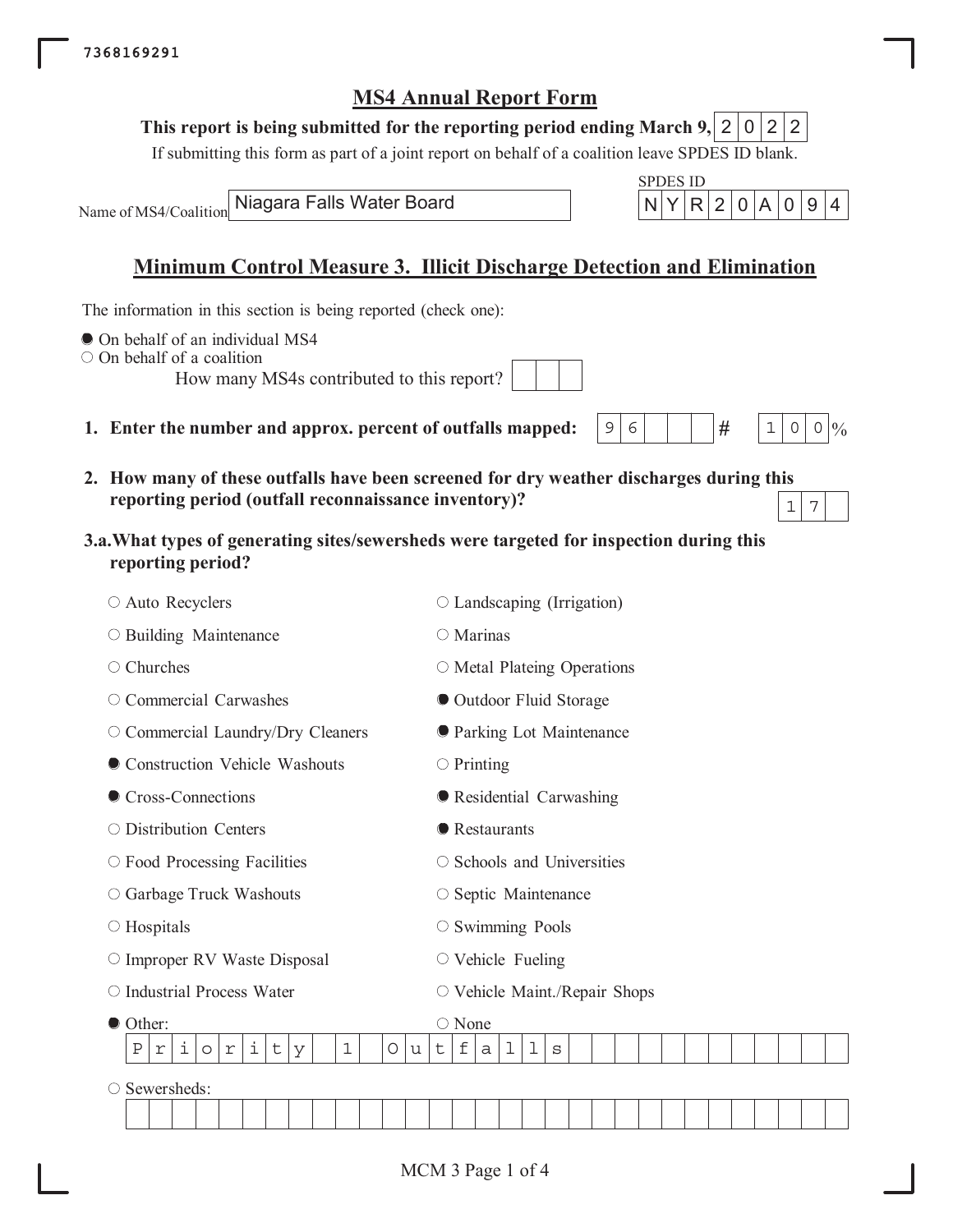| This report is being submitted for the reporting period ending March 9, $\mid$ 2 $\mid$ 0 $\mid$ 2 $\mid$ 2 $\mid$ 2 |  |  |  |  |  |  |
|----------------------------------------------------------------------------------------------------------------------|--|--|--|--|--|--|
|----------------------------------------------------------------------------------------------------------------------|--|--|--|--|--|--|

If submitting this form as part of a joint report on behalf of a coalition leave SPDES ID blank.

**SPDES ID** Name of MS4/Coalition Niagara Falls Water Board  $\overline{2}$ R  $\overline{0}$  $\overline{0}$ N Y A -9 4  $\blacksquare$ 3.b. What types of illicit discharges have been found during this reporting period? **• Broken Lines From Sanitary Sewer**  $\circ$  Industrial Connections ● Cross Connections **Inflow/Infiltration**  $\circ$  Failing Septic Systems  $\circ$  Pump Station Failure ● Floor Drains Connected To Storm Sewers • Sanitary Sewer Overflows  $\circ$  Illegal Dumping  $\circ$  Straight Pipe Sewer Discharges ○ Other:  $\circ$  None

- 4. How many illicit discharges/potential illegal connections have been detected during this reporting period?  $\overline{O}$
- 5. How many illicit discharges have been confirmed during this reporting period?
- 6. How many illicit discharges/illegal connections have been eliminated during this reporting period?  $\overline{0}$

 $\overline{0}$ 

 $\bullet$  Yes

 $\bullet$  Yes

 $\bullet$  Yes

 $\bigcirc$  No

 $\bigcirc$  No

 $\bigcirc$  No

<u>န</u>

- 7. Has the storm sewershed mapping been completed in this reporting period? If No, approximately what percent was completed in this reporting period?
- 8. Is the above information available in GIS? Is this information available on the web? If Yes, provide  $URL(s)$ :

**URL** 

Please provide specific address of page where map(s) can be accessed - not home page.

| h          | t | t | $\mathbf{p}$ | S | $\bullet$      |             |   | e            | r       | i | e | n              | У | $\bullet$ | m | a           | $\rm p$             | S | $\cdot$ | a | r              | $\mathbf C$ | g           | $\mathbf 1$ | S | $\bullet$ | C            | $\circ$ | m |   |     |
|------------|---|---|--------------|---|----------------|-------------|---|--------------|---------|---|---|----------------|---|-----------|---|-------------|---------------------|---|---------|---|----------------|-------------|-------------|-------------|---|-----------|--------------|---------|---|---|-----|
| a          | р | p | S            |   | W              | e           | b | a            | $\rm p$ | p | V | i              | e | W         | e | r           |                     | i | n       | d | e              | $\mathbf x$ | $\bullet$   | h           | t | m         | $\mathbf 1$  | $\cdot$ | i | d | $=$ |
| 7          | 1 | 7 | 9            | 8 | $\overline{4}$ | $\mathbf b$ | d | $\mathsf{O}$ | 3       | e | 7 | $\overline{4}$ | f | 2         | 3 | $\mathbf b$ | $\mathsf{O}\xspace$ | 2 | 9       | 6 | $\overline{4}$ | 6           | $\mathbf 1$ | e           | 3 | e         | $\mathsf{a}$ | 9       | 9 | 5 | 7   |
| <b>URL</b> |   |   |              |   |                |             |   |              |         |   |   |                |   |           |   |             |                     |   |         |   |                |             |             |             |   |           |              |         |   |   |     |
|            |   |   |              |   |                |             |   |              |         |   |   |                |   |           |   |             |                     |   |         |   |                |             |             |             |   |           |              |         |   |   |     |
|            |   |   |              |   |                |             |   |              |         |   |   |                |   |           |   |             |                     |   |         |   |                |             |             |             |   |           |              |         |   |   |     |
|            |   |   |              |   |                |             |   |              |         |   |   |                |   |           |   |             |                     |   |         |   |                |             |             |             |   |           |              |         |   |   |     |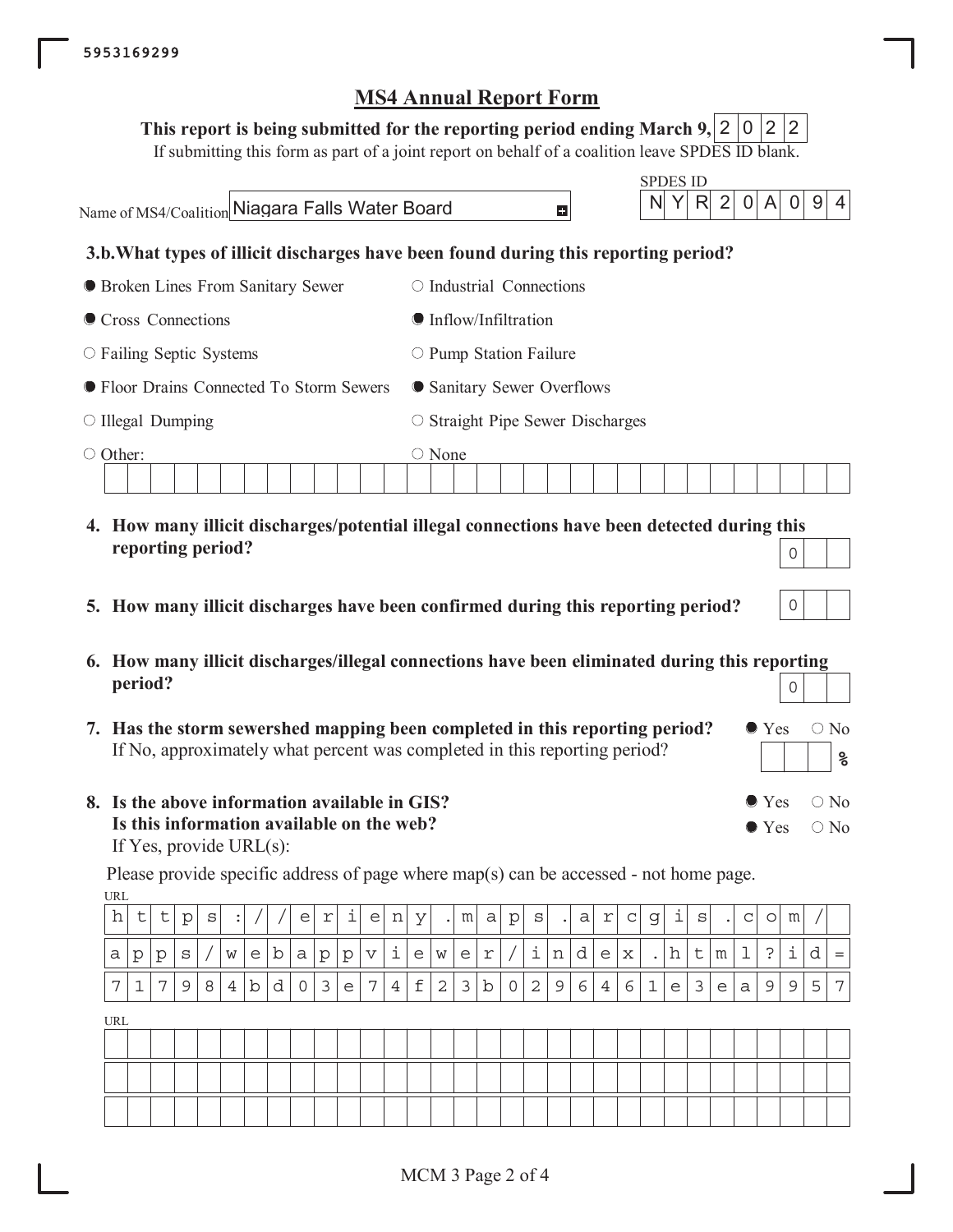#### This report is being submitted for the reporting period ending March 9, 2  $\overline{0}$  $2|2|$

If submitting this form as part of a joint report on behalf of a coalition leave SPDES ID blank.

 $\pm$ 

Name of MS4/Coalition Niagara Falls Water Board



## 8. URL $(s)$  con't.:

Please provide specific address of page where map(s) can be accessed - not home page

| <b>URL</b>                       |  |  |  |  |  |  |  |  |  |  |  |  |  |  |  |  |
|----------------------------------|--|--|--|--|--|--|--|--|--|--|--|--|--|--|--|--|
|                                  |  |  |  |  |  |  |  |  |  |  |  |  |  |  |  |  |
|                                  |  |  |  |  |  |  |  |  |  |  |  |  |  |  |  |  |
|                                  |  |  |  |  |  |  |  |  |  |  |  |  |  |  |  |  |
| $\ensuremath{\text{URL}}\xspace$ |  |  |  |  |  |  |  |  |  |  |  |  |  |  |  |  |
|                                  |  |  |  |  |  |  |  |  |  |  |  |  |  |  |  |  |
|                                  |  |  |  |  |  |  |  |  |  |  |  |  |  |  |  |  |
|                                  |  |  |  |  |  |  |  |  |  |  |  |  |  |  |  |  |
| URL                              |  |  |  |  |  |  |  |  |  |  |  |  |  |  |  |  |
|                                  |  |  |  |  |  |  |  |  |  |  |  |  |  |  |  |  |
|                                  |  |  |  |  |  |  |  |  |  |  |  |  |  |  |  |  |
|                                  |  |  |  |  |  |  |  |  |  |  |  |  |  |  |  |  |
| $\ensuremath{\text{URL}}\xspace$ |  |  |  |  |  |  |  |  |  |  |  |  |  |  |  |  |
|                                  |  |  |  |  |  |  |  |  |  |  |  |  |  |  |  |  |
|                                  |  |  |  |  |  |  |  |  |  |  |  |  |  |  |  |  |
|                                  |  |  |  |  |  |  |  |  |  |  |  |  |  |  |  |  |
| URL                              |  |  |  |  |  |  |  |  |  |  |  |  |  |  |  |  |
|                                  |  |  |  |  |  |  |  |  |  |  |  |  |  |  |  |  |
|                                  |  |  |  |  |  |  |  |  |  |  |  |  |  |  |  |  |
|                                  |  |  |  |  |  |  |  |  |  |  |  |  |  |  |  |  |
|                                  |  |  |  |  |  |  |  |  |  |  |  |  |  |  |  |  |

- 9. Has an IDDE law been adopted for each traditional MS4 and/or have IDDE procedures been approved for all non-traditional MS4s contributing to this report?  $\bullet$  Yes  $\circ$  No
- 10. If Yes, has every traditional MS4 contributing to this report certified that this law is  $\bigcirc$  Yes  $\bigcirc$  No equivalent to the NYS Model IDDE Law?  $\bullet$  NT

11. What percent of staff in relevant positions and departments has received IDDE training?  $2<sup>1</sup>$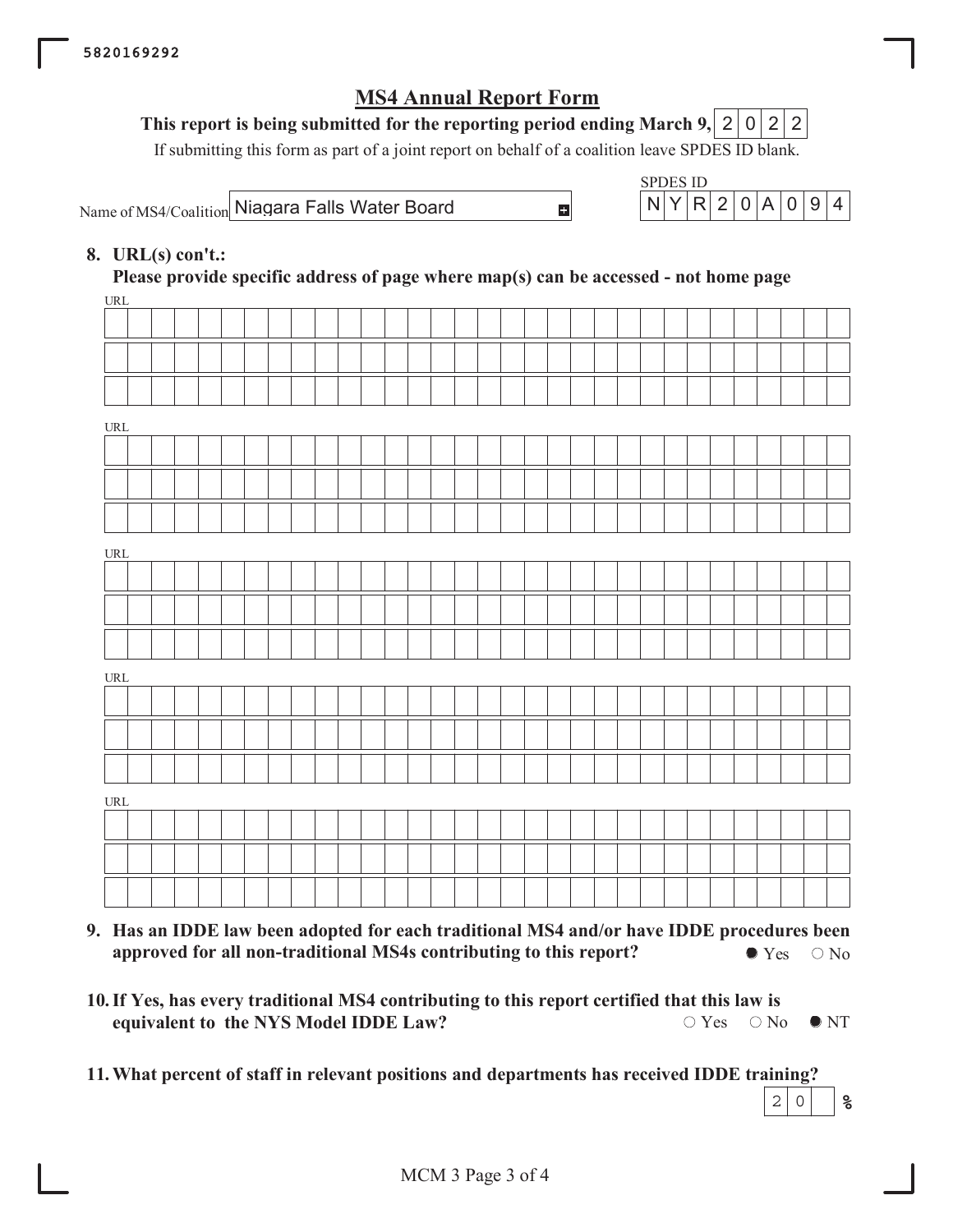#### This report is being submitted for the reporting period ending March 9, 2 0  $\overline{2}$ 2

If submitting this form as part of a joint report on behalf of a coalition leave SPDES ID blank.

**SPDES ID** Y  $R$ 2  $\mathsf{O}$ A  $\mathsf O$ 9

 $\mathbf N$ 

Niagara Falls Water Board Name of MS4/Coalition

### 12. Evaluating Progress Toward Measurable Goals MCM 3

Use this page to report on your progress and project plans toward achieving measurable goals identified in your Stormwater Management Program Plan (SWMPP), including requirements in Part III.C.1. Submit additional pages as needed.

### A. Briefly summarize the Measurable Goal identified in the SWMPP in this reporting period.

Update outfall data and map as needed.

#### B. Briefly summarize the observations that indicated the overall effectiveness of this Measurable Goal.

Outfall inspections continued under a prioritized system. In 2021, 17 outfalls were inspected for priority  $1(48" \& \text{ greater, SSO's}).$ GIS outfall map is current.

C. How many times was this observation measured or evaluated in this reporting period?

|  |  |  | (ex.: samples/participants/events) |  |
|--|--|--|------------------------------------|--|

 $\overline{4}$ 

D. Has your MS4 made progress toward this measurable goal during this reporting period?

 $\bullet$  Yes  $\bigcirc$  No

E. Is your MS4 on schedule to meet the deadline set forth in the SWMPP?

 $\circ$  Yes  $\bigcirc$  No

F. Briefly summarize the stormwater activities planned to meet the goals of this MCM during the next reporting cycle (including an implementation schedule).

Continue outfall inspections according to schedule. Continue to update existing information/add new outfalls as needed. Continue to maintain and update GIS outfall map.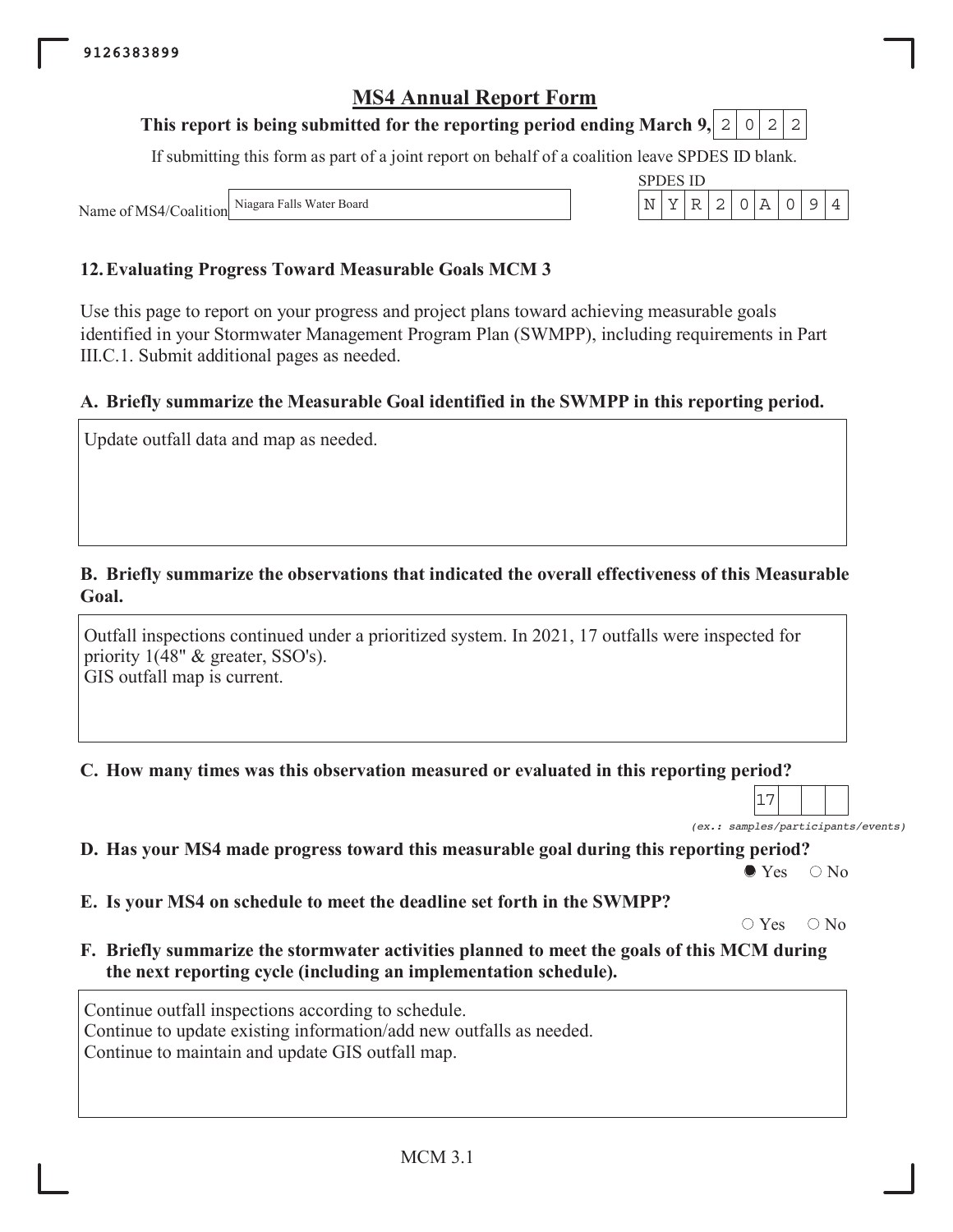#### This report is being submitted for the reporting period ending March 9, 2  $\circ$ 2 2

If submitting this form as part of a joint report on behalf of a coalition leave SPDES ID blank.

**SPDES ID**  $\mathbf Y$  $\ensuremath{\mathbb{R}}$  $\mathbf{2}$  $\circ$  $\, {\bf A}$  $\mathsf{O}$  $\overline{9}$ 

 $N$ 

Niagara Falls Water Board Name of MS4/Coalition

### 12. Evaluating Progress Toward Measurable Goals MCM 3

Use this page to report on your progress and project plans toward achieving measurable goals identified in your Stormwater Management Program Plan (SWMPP), including requirements in Part III.C.1. Submit additional pages as needed.

### A. Briefly summarize the Measurable Goal identified in the SWMPP in this reporting period.

Outfall Reconnaissance Inventory (ORI) - routine dry weather visual inspections of outfalls.

#### B. Briefly summarize the observations that indicated the overall effectiveness of this Measurable Goal.

Outfall inspections continued under a prioritized system. In 2021, 17 outfalls were inspected for priority 1 (48" & greater, SSO's). GIS outfall map is current.

#### C. How many times was this observation measured or evaluated in this reporting period?

7 1 (ex.: samples/participants/events)

 $\overline{4}$ 

D. Has your MS4 made progress toward this measurable goal during this reporting period?

 $\bullet$  Yes  $\bigcirc$  No

E. Is your MS4 on schedule to meet the deadline set forth in the SWMPP?

 $\bullet$  Yes  $\bigcirc$  No

F. Briefly summarize the stormwater activities planned to meet the goals of this MCM during the next reporting cycle (including an implementation schedule).

Priority 1 & 2 (49%) of the 96 total outfalls are planned for inspection in the next reporting period that ends in early March of 2022. Plan to continue outfall inspections according to prioritized schedule.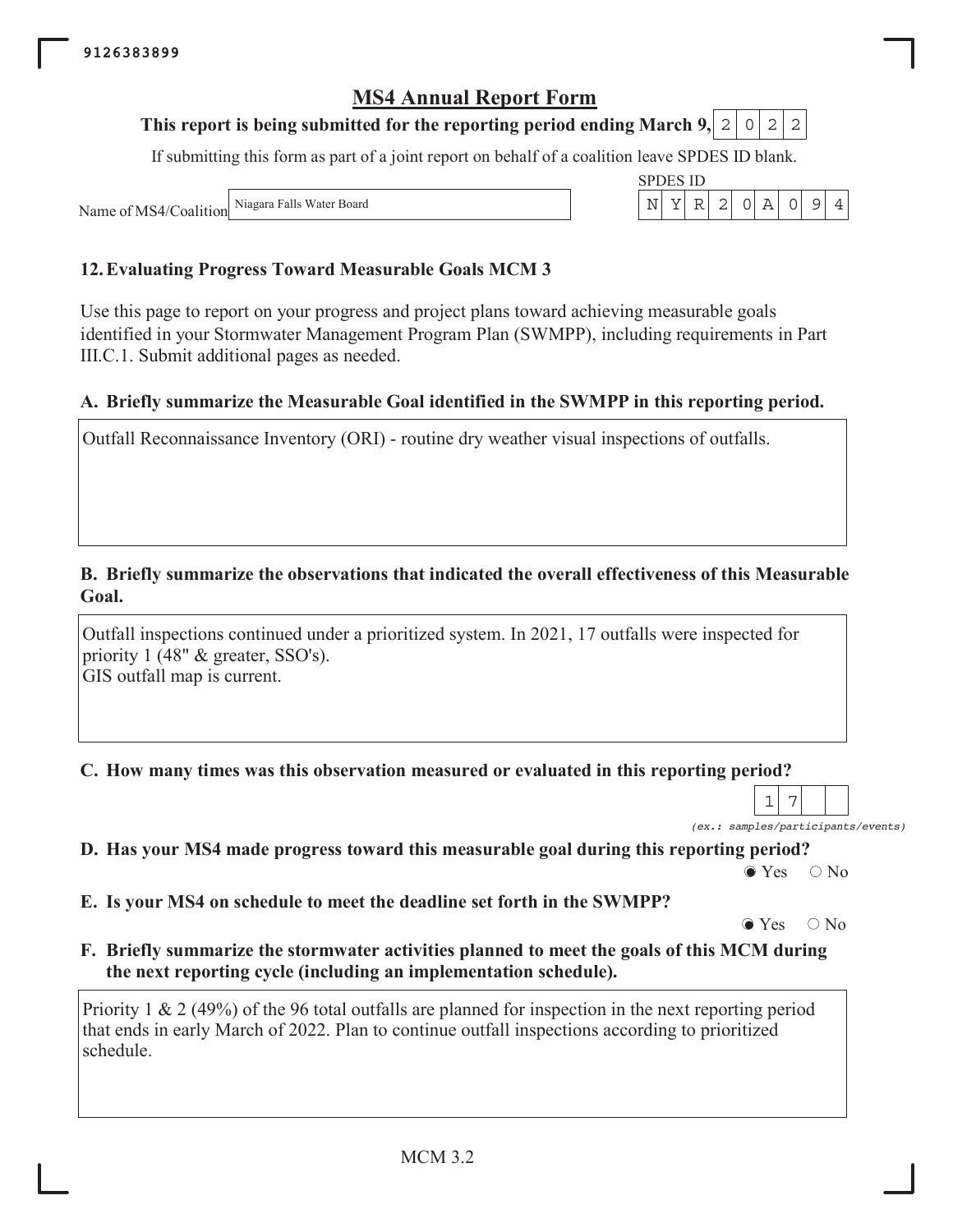#### This report is being submitted for the reporting period ending March 9, 2  $\circ$ 2  $\mathbf{2}$

If submitting this form as part of a joint report on behalf of a coalition leave SPDES ID blank.

**SPDES ID** Y  $\mathbb R$ 2  $\mathsf{O}$  $\overline{A}$  $\mathsf O$  $\mathcal{G}$ 

 $\mathbf N$ 

Niagara Falls Water Board Name of MS4/Coalition

## 12. Evaluating Progress Toward Measurable Goals MCM 3

Use this page to report on your progress and project plans toward achieving measurable goals identified in your Stormwater Management Program Plan (SWMPP), including requirements in Part III.C.1. Submit additional pages as needed.

### A. Briefly summarize the Measurable Goal identified in the SWMPP in this reporting period.

Pollutant source tracking procedures to detect and address non-stormwater discharges, including illegal dumping, as needed in response to public complaints or by scheduled inspection of outfalls.

#### B. Briefly summarize the observations that indicated the overall effectiveness of this Measurable Goal.

The Niagara Falls Water Board inspects outfalls on a yearly basis under a prioritized system. Based on public complaints received or visual inspection of the outfall, the NFWB plans to sample these outfalls for pollutants as needed.

C. How many times was this observation measured or evaluated in this reporting period?

 $17$ (ex.: samples/participants/events)

 $\overline{4}$ 

D. Has your MS4 made progress toward this measurable goal during this reporting period?

 $\bullet$  Yes  $\bigcirc$  No

E. Is your MS4 on schedule to meet the deadline set forth in the SWMPP?

 $\bullet$  Yes  $\bigcirc$  No

F. Briefly summarize the stormwater activities planned to meet the goals of this MCM during the next reporting cycle (including an implementation schedule).

Plan to sample outfalls discharging during dry weather to determine presence of pollutants. Plan to conduct trackdown sampling/investigation as needed. An illicit Discharge Track Down Protocol and Sampling Procedures have been developed and will be followed. Testing equipment is available and additional training for sampling and analysis will continue in 2022.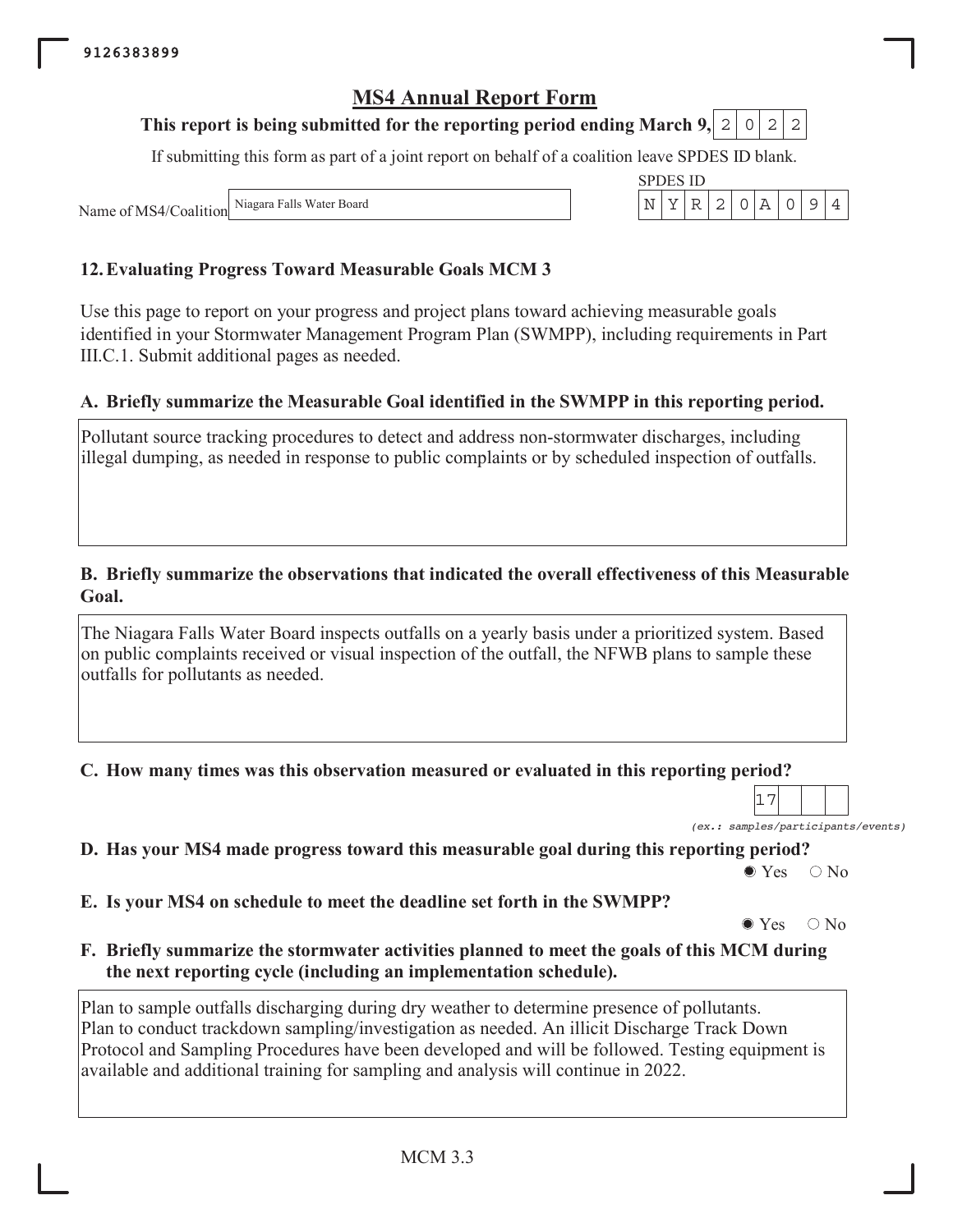#### This report is being submitted for the reporting period ending March 9,  $|2|$  $2 \mid 2$  $\circ$

If submitting this form as part of a joint report on behalf of a coalition leave SPDES ID blank.

Niagara Falls Water Board Name of MS4/Coalition

|  | ш |  |  |  |
|--|---|--|--|--|
|  |   |  |  |  |

| <b>Minimum Control Measures 4 and 5.</b>               |  |
|--------------------------------------------------------|--|
| <b>Construction Site and Post-Construction Control</b> |  |

The information in this section is being reported (check one):

- On behalf of an individual MS4
- $\circ$  On behalf of a coalition

How many MS4s contributed to this report?

- 1a. Has each MS4 contributing to this report adopted a law, ordinance or other regulatory mechanism that provides equivalent protection to the NYS SPDES General Permit for **Stormwater Discharges from Construction Activities?**  $\bullet$  Yes  $\circ$  No
- 1b. Has each Town, City and/or Village contributing to this report documented that the law is equivalent to a NYSDEC Sample Local Law for Stormwater Management and Erosion and Sediment Control through either an attorney cerfification or using the NYSDEC Gap **Analysis Workbook?**  $\circ$  Yes  $\circ$  No  $\bullet$  NT

If Yes, Towns, Cities and Villages provide date of equivalent NYS Sample Local Law.  $\bigcirc$  09/2004  $\bigcirc$  03/2006  $\bullet$  NT

- 2. Does your MS4/Coalition have a SWPPP review procedure in place?  $\circ$  Yes  $\bigcirc$  No
- 3. How many Construction Stormwater Pollution Prevention Plans (SWPPPs) have been reviewed in this reporting period?  $\Omega$
- 4. Does your MS4/Coalition have a mechanism for receipt and consideration of public comments related to construction SWPPPs?  $\circ$  Yes  $\bigcirc$  No  $\circ$  NT

If Yes, how many public comments were received during this reporting period?

5. Does your MS4/Coalition provide education and training for contractors about the local **SWPPP** process?  $\bullet$  Yes  $\circ$  No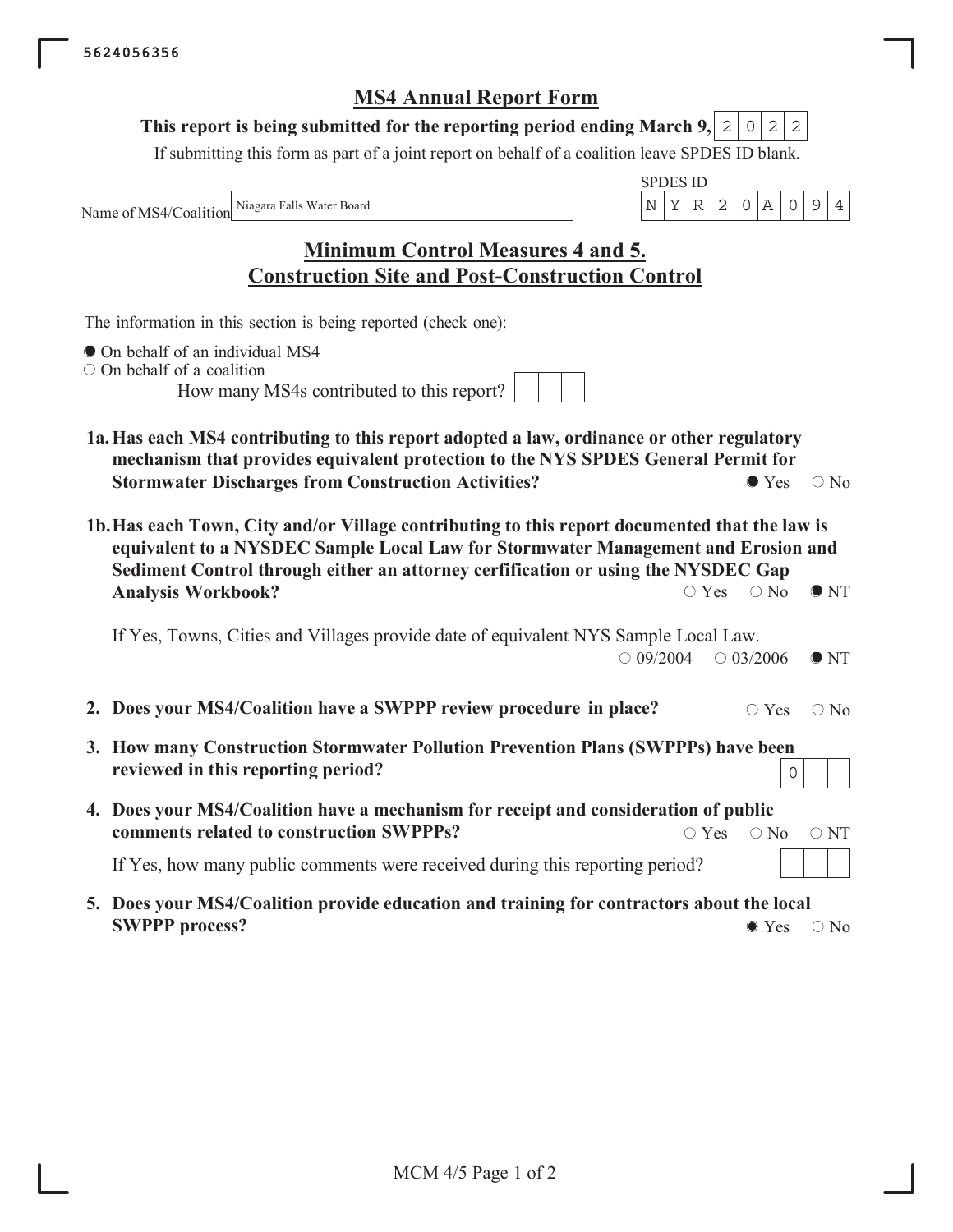6. Identify which of the following types of enforcement actions you used during the reporting period for construction activities, indicate the number of actions, or note those for which you do not have authority:

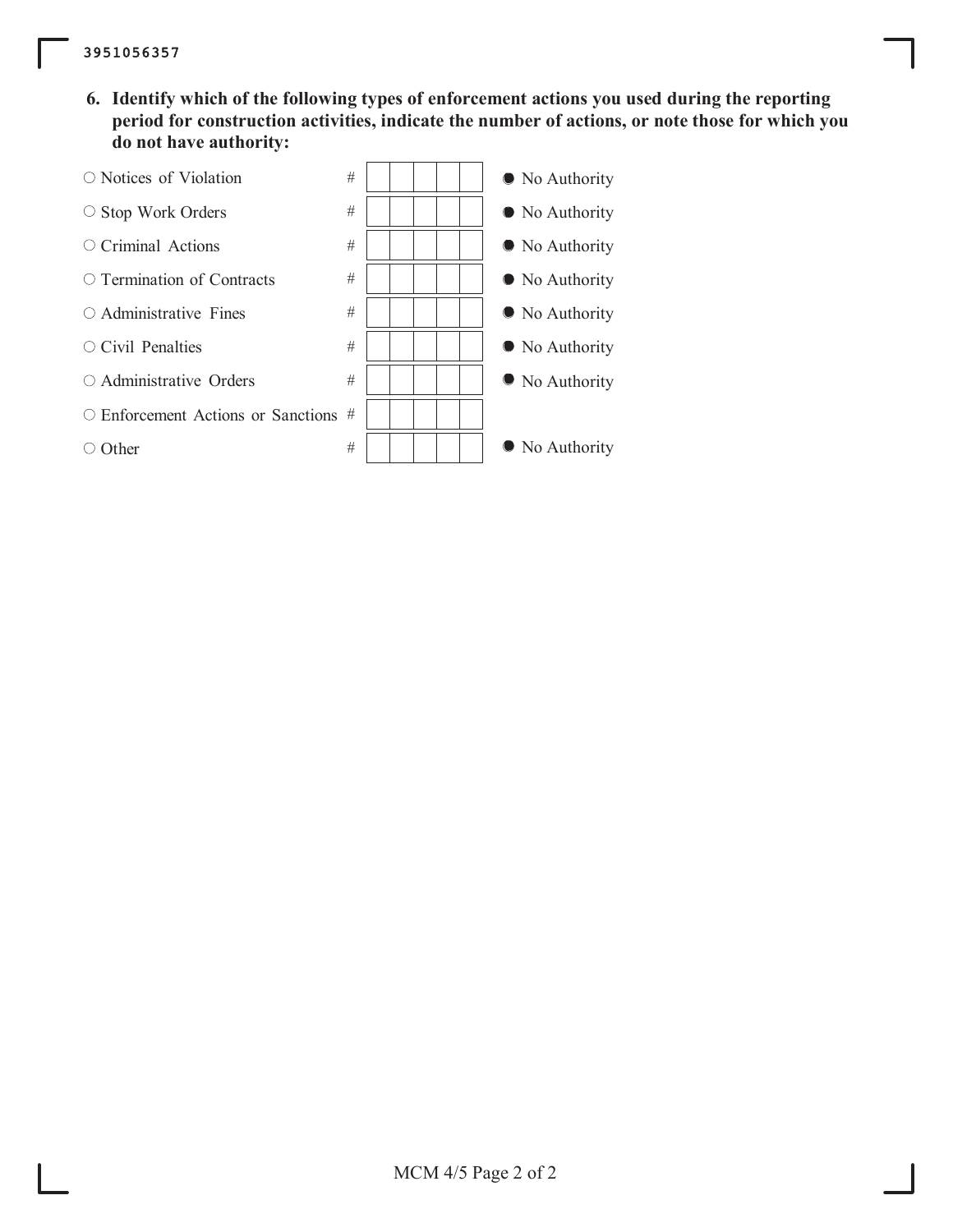### This report is being submitted for the reporting period ending March 9, 2 0 2 2

If submitting this form as part of a joint report on behalf of a coalition leave SPDES ID blank.

Name of MS4/Coalition

Niagara Falls Water Board

|  | S 11) |  |               |   |  |
|--|-------|--|---------------|---|--|
|  |       |  | R   2   N   A | 0 |  |

 $\frac{0}{0}$ 

 $\frac{0}{0}$ 

## **Minimum Control Measure 4. Construction Site Stormwater Runoff Control**

The information in this section is being reported (check one):

• On behalf of an individual MS4

 $\circ$  On behalf of a coalition

How many MS4s contributed to this report?

- 1. How many construction projects have been authorized for disturbances of one acre or more during this reporting period?  $\overline{O}$
- 2. How many construction projects disturbing at least one acre were active in your jurisdiction during this reporting period?  $\mathsf{O}\xspace$
- 3. What percent of active construction sites were inspected during this reporting period?  $\bullet$  NT
- 4. What percent of active construction sites were inspected more than once?  $\bullet$  NT
- 5. Do all inspectors working on behalf of the MS4s contributing to this report use the NYS **Construction Stormwater Inspection Manual?**  $\bigcirc$  Yes  $\bigcirc$  No  $\bullet$  NT
- 6. Does your MS4/Coalition provide public access to Stormwater Pollution Prevention Plans (SWPPPs) of construction projects that are subject to MS4 review and approval?  $\circ$  Yes  $\bigcirc$  No  $\bullet$  NT

If your MS4 is Non-Traditional, are SWPPPs of construction projects made available for public review?  $\circ$  Yes  $\bullet$  No

If Yes, use the following page to identify location(s) where SWPPPs can be accessed.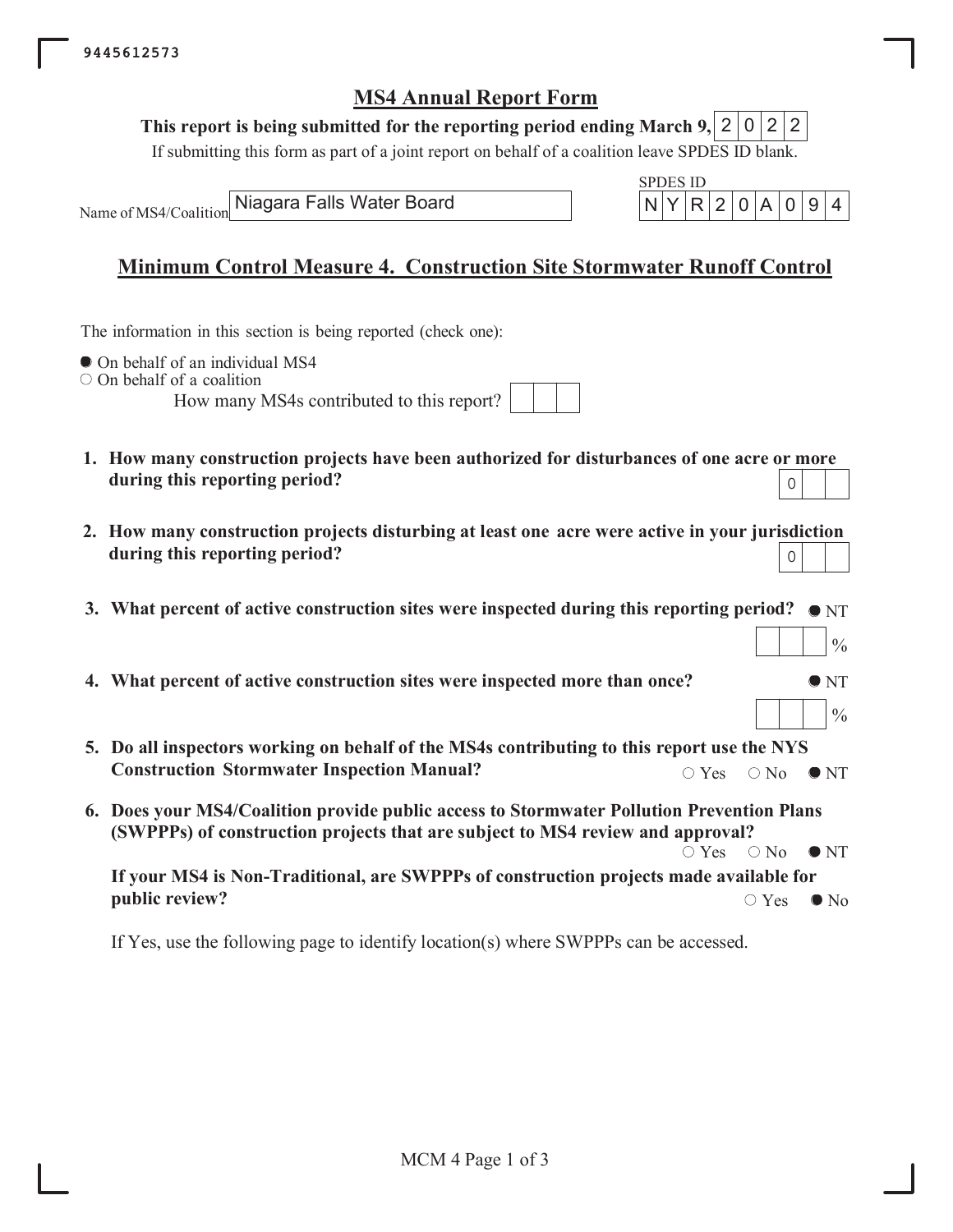## This report is being submitted for the reporting period ending March 9,  $|2|0|2|2$

If submitting this form as part of a joint report on behalf of a coalition leave SPDES ID blank.

SPDES ID



#### **6.** con't.:

Submit additional pages as needed.

O MS4/Coalition Office

|                          |                                    | Department |  |  |  |                          |  |  |  |  |  |  |                   |  |  |                |                                                                               |  |
|--------------------------|------------------------------------|------------|--|--|--|--------------------------|--|--|--|--|--|--|-------------------|--|--|----------------|-------------------------------------------------------------------------------|--|
|                          |                                    |            |  |  |  |                          |  |  |  |  |  |  |                   |  |  |                |                                                                               |  |
|                          |                                    | Address    |  |  |  |                          |  |  |  |  |  |  |                   |  |  |                |                                                                               |  |
|                          |                                    |            |  |  |  |                          |  |  |  |  |  |  |                   |  |  |                |                                                                               |  |
|                          | City                               |            |  |  |  |                          |  |  |  |  |  |  | $_{\frac{Zip}{}}$ |  |  |                |                                                                               |  |
|                          |                                    |            |  |  |  |                          |  |  |  |  |  |  |                   |  |  | $\overline{a}$ |                                                                               |  |
|                          | Phone                              |            |  |  |  |                          |  |  |  |  |  |  |                   |  |  |                |                                                                               |  |
|                          |                                    |            |  |  |  | $\overline{\phantom{a}}$ |  |  |  |  |  |  |                   |  |  |                |                                                                               |  |
| $\bigcirc$ Library       |                                    |            |  |  |  |                          |  |  |  |  |  |  |                   |  |  |                |                                                                               |  |
|                          |                                    | Address    |  |  |  |                          |  |  |  |  |  |  |                   |  |  |                |                                                                               |  |
|                          |                                    |            |  |  |  |                          |  |  |  |  |  |  |                   |  |  |                |                                                                               |  |
|                          | City                               |            |  |  |  |                          |  |  |  |  |  |  | $_{\text{Zip}}$   |  |  |                |                                                                               |  |
|                          |                                    |            |  |  |  |                          |  |  |  |  |  |  |                   |  |  |                |                                                                               |  |
|                          | Phone                              |            |  |  |  |                          |  |  |  |  |  |  |                   |  |  |                |                                                                               |  |
|                          |                                    |            |  |  |  |                          |  |  |  |  |  |  |                   |  |  |                |                                                                               |  |
| ○ Other                  |                                    |            |  |  |  |                          |  |  |  |  |  |  |                   |  |  |                |                                                                               |  |
|                          |                                    | Address    |  |  |  |                          |  |  |  |  |  |  |                   |  |  |                |                                                                               |  |
|                          |                                    |            |  |  |  |                          |  |  |  |  |  |  |                   |  |  |                |                                                                               |  |
|                          | City                               |            |  |  |  |                          |  |  |  |  |  |  | Zip               |  |  |                |                                                                               |  |
|                          |                                    |            |  |  |  |                          |  |  |  |  |  |  |                   |  |  |                |                                                                               |  |
|                          | Phone                              |            |  |  |  |                          |  |  |  |  |  |  |                   |  |  |                |                                                                               |  |
|                          |                                    |            |  |  |  |                          |  |  |  |  |  |  |                   |  |  |                |                                                                               |  |
| $\circ$ Web Page URL(s): |                                    |            |  |  |  |                          |  |  |  |  |  |  |                   |  |  |                | Please provide specific address where SWPPPs can be accessed - not home page. |  |
|                          | $\ensuremath{\mathsf{URL}}\xspace$ |            |  |  |  |                          |  |  |  |  |  |  |                   |  |  |                |                                                                               |  |
|                          |                                    |            |  |  |  |                          |  |  |  |  |  |  |                   |  |  |                |                                                                               |  |
|                          |                                    |            |  |  |  |                          |  |  |  |  |  |  |                   |  |  |                |                                                                               |  |
|                          |                                    |            |  |  |  |                          |  |  |  |  |  |  |                   |  |  |                |                                                                               |  |
|                          |                                    |            |  |  |  |                          |  |  |  |  |  |  |                   |  |  |                |                                                                               |  |
|                          | $\ensuremath{\mathsf{URL}}\xspace$ |            |  |  |  |                          |  |  |  |  |  |  |                   |  |  |                |                                                                               |  |
|                          |                                    |            |  |  |  |                          |  |  |  |  |  |  |                   |  |  |                |                                                                               |  |
|                          |                                    |            |  |  |  |                          |  |  |  |  |  |  |                   |  |  |                |                                                                               |  |
|                          |                                    |            |  |  |  |                          |  |  |  |  |  |  |                   |  |  |                |                                                                               |  |
|                          |                                    |            |  |  |  |                          |  |  |  |  |  |  |                   |  |  |                |                                                                               |  |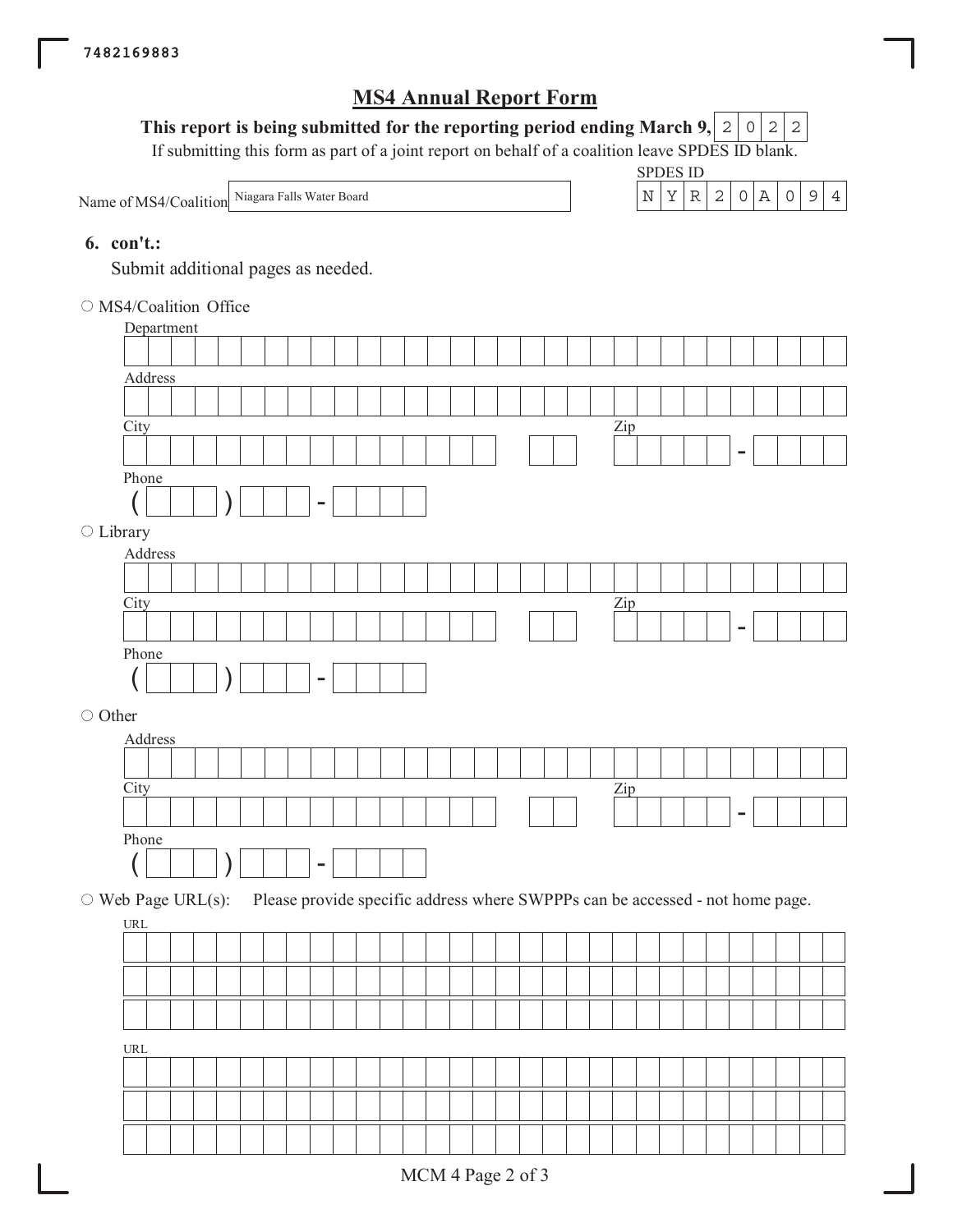## This report is being submitted for the reporting period ending March 9, 2 0 2

If submitting this form as part of a joint report on behalf of a coalition leave SPDES ID blank.

Name of MS4/Coalition Niago

### 7. Evaluating Progress Toward Measurable Goals MCM 4

Use this page to report on your progress and project plans toward achieving measurable goals identified in your Stormwater Management Program Plan (SWMPP), including requirements in Part III.C.1. Submit additional pages as needed.

### A. Briefly summarize the Measurable Goal identified in the SWMPP in this reporting period.

Conduct SWPPP review for all permitted construction sites to ensure consistency with State and local erosion and sediment control requirements and NYS Design Standards.

#### B. Briefly summarize the observations that indicated the overall effectiveness of this Measurable Goal.

The Niagara Falls Water Board is a non-traditional MS-4 without legal authority for this MCM.

C. How many times was this observation measured or evaluated in this reporting period?

(ex.: samples/participants/events)

 $\mathbf{O}$ 

D. Has your MS4 made progress toward this measurable goal during this reporting period?

 $\bigcirc$  Yes  $\bigcirc$  No

E. Is your MS4 on schedule to meet the deadline set forth in the SWMPP?

 $\circ$  Yes  $\bigcirc$  No

F. Briefly summarize the stormwater activities planned to meet the goals of this MCM during the next reporting cycle (including an implementation schedule).

|  | ш |  |  |  |
|--|---|--|--|--|
|  |   |  |  |  |

2

| Niagara Falls Water Board |  |  |
|---------------------------|--|--|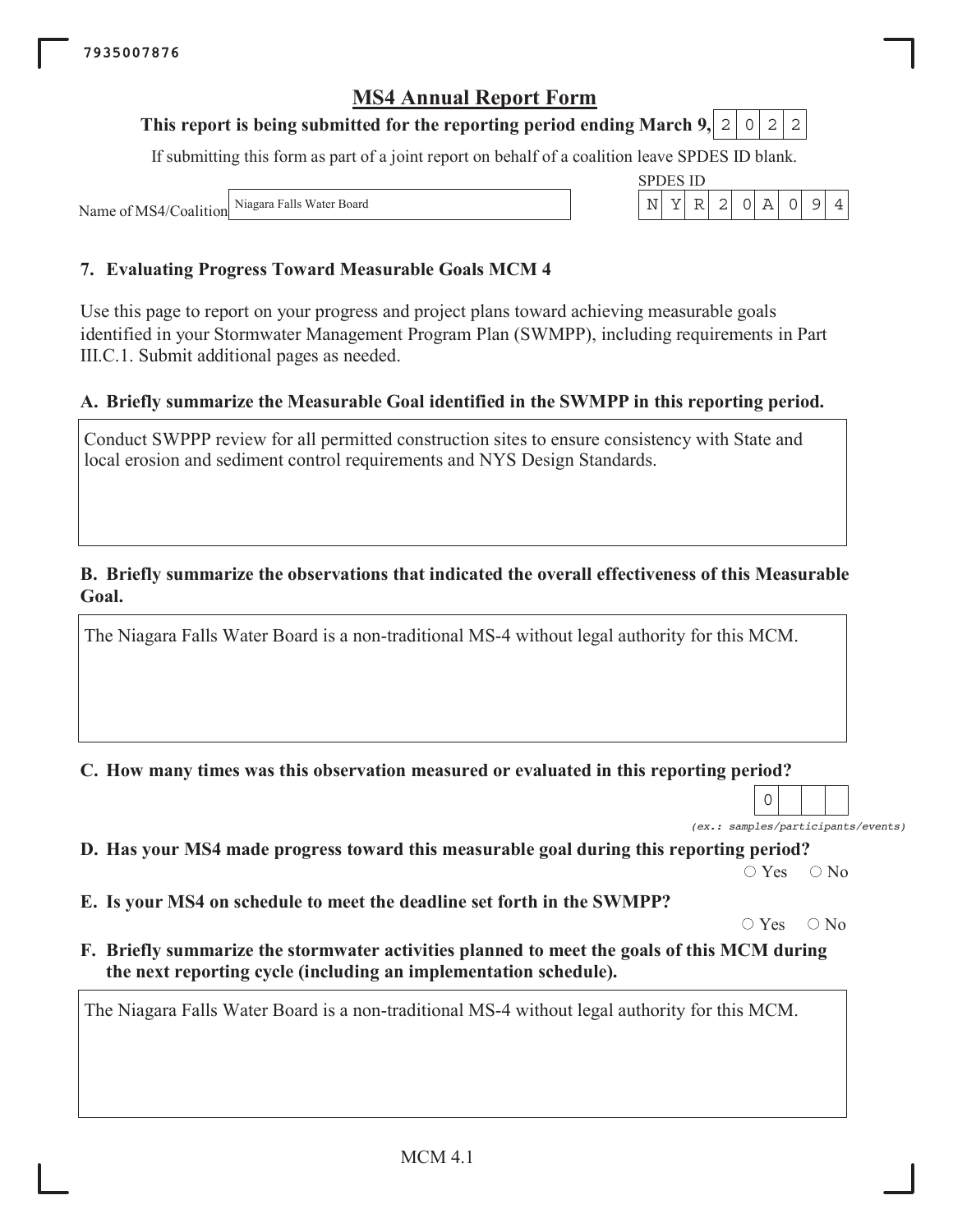#### This report is being submitted for the reporting period ending March 9, 2  $\Omega$ 2  $\mathbf{2}$

If submitting this form as part of a joint report on behalf of a coalition leave SPDES ID blank.

**SPDES ID** Y  $\mathbb R$ 2  $\mathsf{O}$  $\overline{A}$  $\mathsf O$  $\mathcal{G}$ 

N

Niagara Falls Water Board Name of MS4/Coalition

### 7. Evaluating Progress Toward Measurable Goals MCM 4

Use this page to report on your progress and project plans toward achieving measurable goals identified in your Stormwater Management Program Plan (SWMPP), including requirements in Part III.C.1. Submit additional pages as needed.

### A. Briefly summarize the Measurable Goal identified in the SWMPP in this reporting period.

Conduct inspections of permitted construction sites that discharge stormwater to the MS4 as often as needed to ensure compliance with GP-0-20-001 (or previous permits for projects approved prior to January 29, 2020).

Issue enforcement actions to owners/operators of construction sites that are not in compliance with GP-0-20-001 (or previous permits for projects approved prior to January 29, 2020).

#### B. Briefly summarize the observations that indicated the overall effectiveness of this Measurable Goal.

The Niagara Falls Water Board is a non-traditional MS-4 without legal authority for this MCM.

#### C. How many times was this observation measured or evaluated in this reporting period?

0 (ex.: samples/participants/events)

 $\overline{4}$ 

D. Has your MS4 made progress toward this measurable goal during this reporting period?

 $\bigcirc$  Yes  $\bigcirc$  No

E. Is your MS4 on schedule to meet the deadline set forth in the SWMPP?

 $\circ$  Yes  $\bigcirc$  No

F. Briefly summarize the stormwater activities planned to meet the goals of this MCM during the next reporting cycle (including an implementation schedule).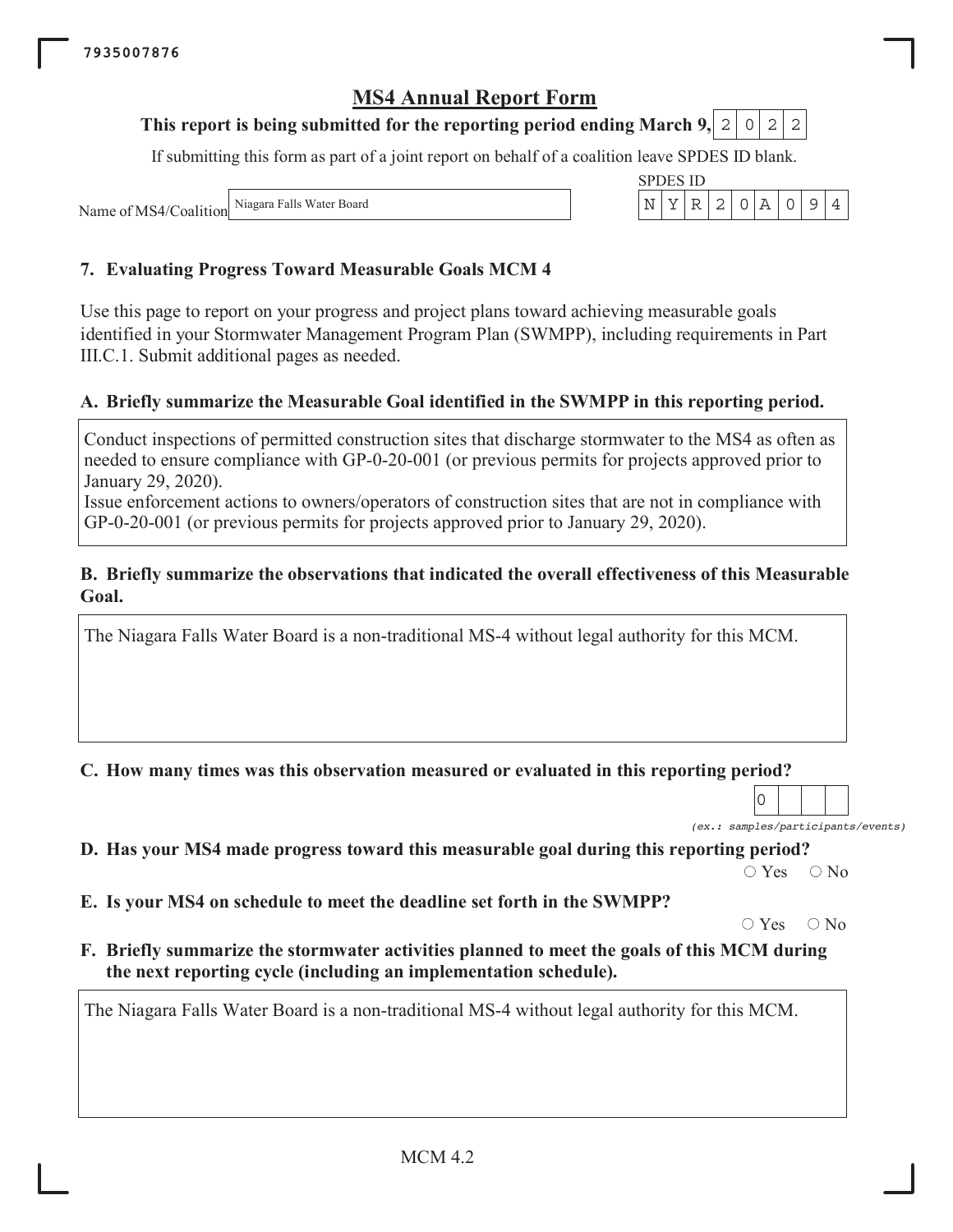#### This report is being submitted for the reporting period ending March 9, 2  $\circ$ 2 2

If submitting this form as part of a joint report on behalf of a coalition leave SPDES ID blank.

**SPDES ID** 

Y  $\mathbb R$  $\overline{2}$  $\mathsf{O}$  $\overline{A}$  $\mathsf O$  $\mathcal{G}$ 

 $\mathbf N$ 

Niagara Falls Water Board Name of MS4/Coalition

### 7. Evaluating Progress Toward Measurable Goals MCM 4

Use this page to report on your progress and project plans toward achieving measurable goals identified in your Stormwater Management Program Plan (SWMPP), including requirements in Part III.C.1. Submit additional pages as needed.

### A. Briefly summarize the Measurable Goal identified in the SWMPP in this reporting period.

Provide the public with an opportunity to review and comment on proposed design plans and construction projects.

#### B. Briefly summarize the observations that indicated the overall effectiveness of this Measurable Goal.

The Niagara Falls Water Board is a non-traditional MS-4 without legal authority for this MCM.

C. How many times was this observation measured or evaluated in this reporting period?

(ex.: samples/participants/events)

0

 $\overline{4}$ 

D. Has your MS4 made progress toward this measurable goal during this reporting period?

 $\bigcirc$  Yes  $\bigcirc$  No

E. Is your MS4 on schedule to meet the deadline set forth in the SWMPP?

 $\circ$  Yes  $\bigcirc$  No

F. Briefly summarize the stormwater activities planned to meet the goals of this MCM during the next reporting cycle (including an implementation schedule).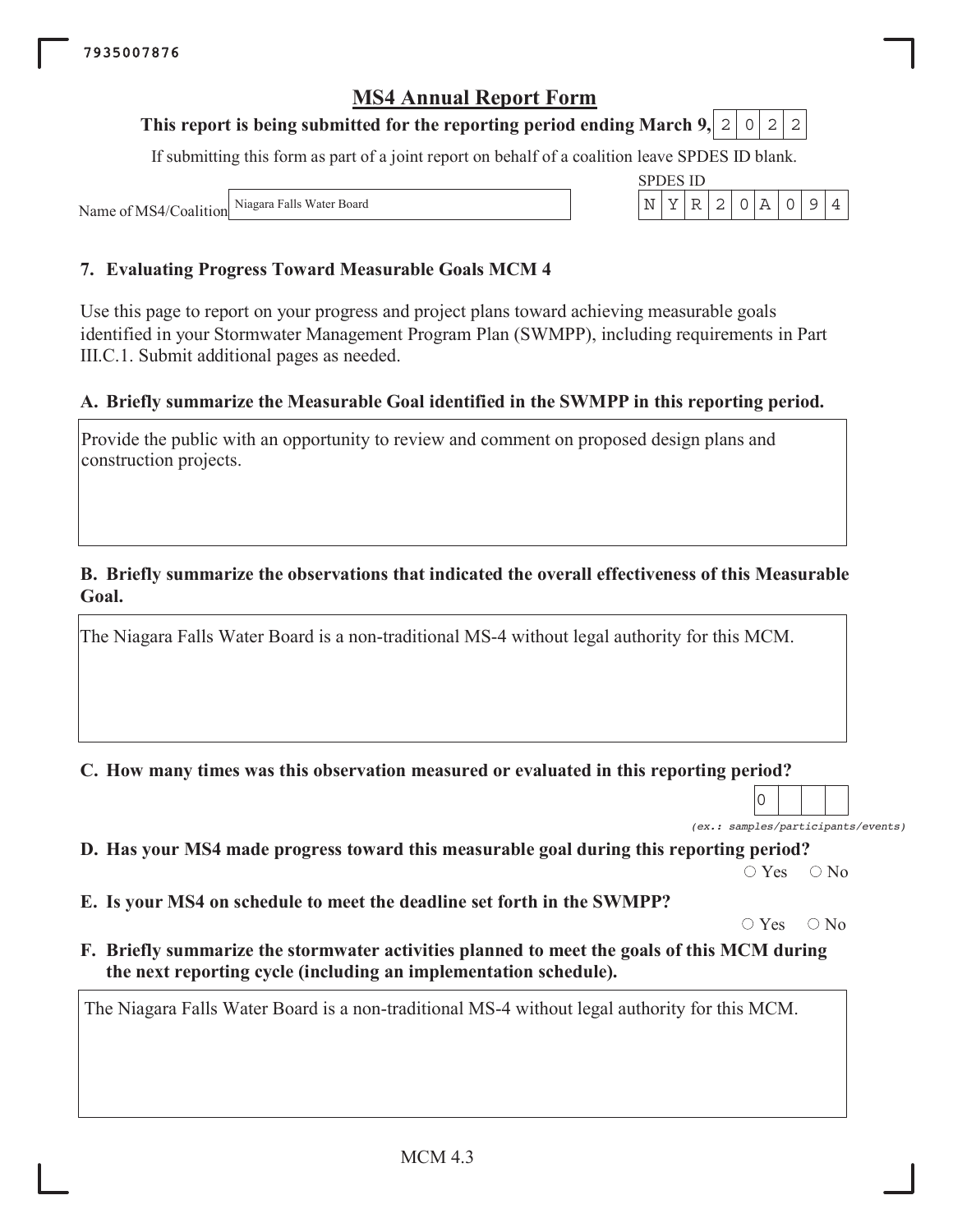This report is being submitted for the reporting period ending March 9, 2 0  $\mathbf{2}$  $\mathbf{2}^{\prime}$ 

If submitting this form as part of a joint report on behalf of a coalition leave SPDES ID blank.

Name of MS4/Coalition

Niagara Falls Water Board



## **Minimum Control Measure 5. Post-Construction Stormwater Management**

The information in this section is being reported (check one):

- On behalf of an individual MS4
- $\circ$  On behalf of a coalition

How many MS4s contributed to this repo

1. How many and what type of post-construction stormwater management practices has your MS4/Coalition inventoried, inspected and maintained in this reporting period?

|                             | #<br>Inventoried | #<br><b>Inspections</b> | # Times<br><b>Maintained</b> |
|-----------------------------|------------------|-------------------------|------------------------------|
| ○ Alternative Practices     |                  |                         |                              |
| ○ Filter Systems            |                  |                         |                              |
| $\circ$ Infiltration Basins |                  |                         |                              |
| $\circ$ Open Channels       |                  |                         |                              |
| $\bigcirc$ Ponds            |                  |                         |                              |
| $\circ$ Wetlands            |                  |                         |                              |
| $\circ$ Other               |                  |                         |                              |

- 2. Do you use an electronic tool (e.g. GIS, database, spreadsheet) to track post-construction **BMPs, inspections and maintanance?**  $\circ$  Yes  $\bullet$  No
- 3. What types of non-structural practices have been used to implement Low Impact Development/Better Site Design/Green Infrastructure principles?
- $\circ$  Building Codes ○ Municipal Comprehensive Plans

 $\circ$  Overlay Districts  $\circ$  Open Space Preservation Program

- $\circ$  Zoning ○ Local Law or Ordinance
- $\bigcirc$  None  $\circ$  Land Use Regulation/Zoning
- Watershed Plans ○ Other Comprehensive Plan

○ Other

|  |  |  |  | and the contract of the contract of the contract of the contract of the contract of the contract of the contract of the contract of the contract of the contract of the contract of the contract of the contract of the contra | the contract of the contract of the contract of | the contract of the contract of the contract of | and the contract of the contract of |  | the contract of the contract of the contract of the contract of the contract of the contract of the contract of |  | the contract of the contract of the contract of the contract of the contract of |  | and the contract of the contract of |  | the contract of the contract of the contract of |  |
|--|--|--|--|--------------------------------------------------------------------------------------------------------------------------------------------------------------------------------------------------------------------------------|-------------------------------------------------|-------------------------------------------------|-------------------------------------|--|-----------------------------------------------------------------------------------------------------------------|--|---------------------------------------------------------------------------------|--|-------------------------------------|--|-------------------------------------------------|--|
|  |  |  |  |                                                                                                                                                                                                                                |                                                 |                                                 |                                     |  |                                                                                                                 |  |                                                                                 |  |                                     |  |                                                 |  |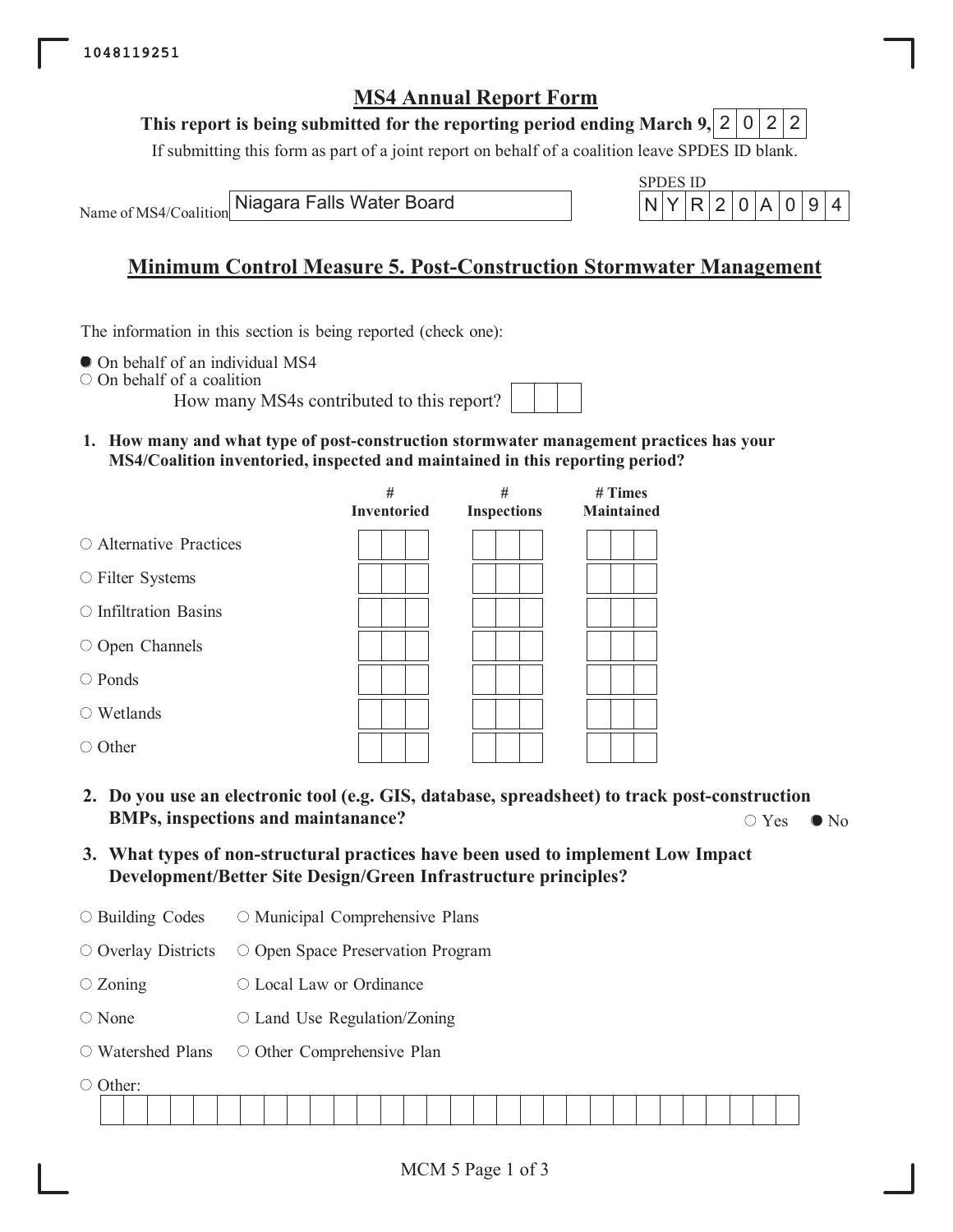#### This report is being submitted for the reporting period ending March 9, 2 | 0 |  $2<sub>1</sub>$  $\overline{2}$

If submitting this form as part of a joint report on behalf of a coalition leave SPDES ID blank.

 $\mathbf{L}$ 

Name of MS4/Coalition Niagara Falls Water Board

4a. Are the MS4s contributing to this report involved in a regional/watershed wide planning effort?

 $\circ$  Yes  $\bullet$  No

 $\Omega$ 9  $\overline{4}$ 

**SPDES ID** 

R.  $\overline{2}$   $\Omega$ 

Δ

4b. Does the MS4 have a banking and credit system for stormwater management practices?

 $\circ$  Yes  $\circ$  No

 $\frac{0}{0}$ 

- 4c. Do the SWMP Plans for each MS4 contributing to this report include a protocol for evaluation and approval of banking and credit of alternative siting of a stormwater management practice?  $\circ$  Yes  $\circ$  No
- 4d. How many stormwater management practices have been implemented as part of this system in this reporting period?
- 5. What percent of municipal officials/MS4 staff responsible for program implementation attended training on Low Impace Development (LID), Better Site Design (BSD) and other Green Infrastructure principles in this reporting period?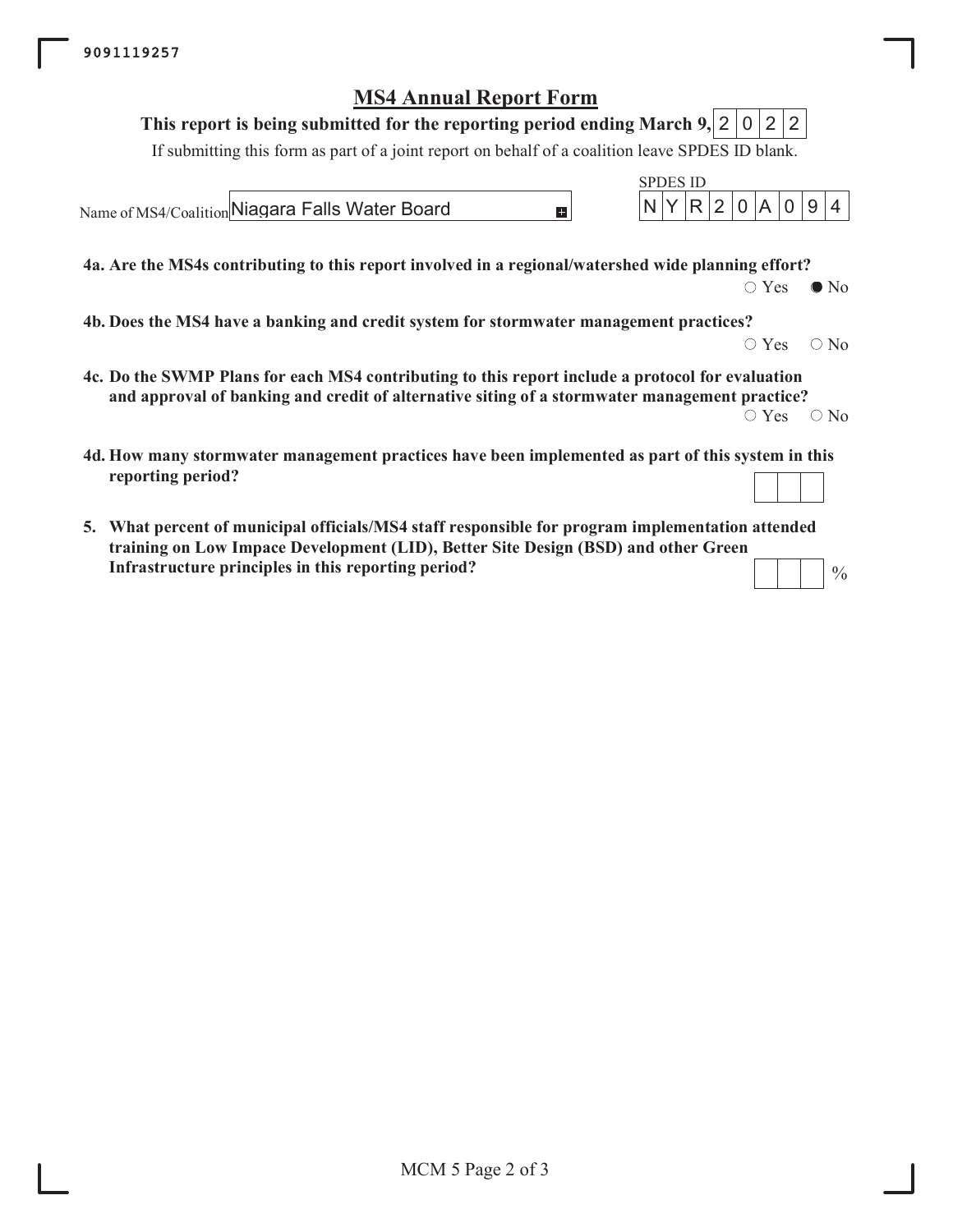#### This report is being submitted for the reporting period ending March 9, 2  $\circ$ 2 2

If submitting this form as part of a joint report on behalf of a coalition leave SPDES ID blank.

**SPDES ID** Y  $\mathbb R$  $\overline{2}$  $\mathsf{O}$  $\overline{A}$  $\mathsf O$  $\mathcal{G}$ 

N

Niagara Falls Water Board Name of MS4/Coalition

## 6. Evaluating Progress Toward Measurable Goals MCM 5

Use this page to report on your progress and project plans toward achieving measurable goals identified in your Stormwater Management Program Plan (SWMPP), including requirements in Part III.C.1. Submit additional pages as needed.

### A. Briefly summarize the Measurable Goal identified in the SWMPP in this reporting period.

Develop an inventory and inspection program for post-construction stormwater management practices.

#### B. Briefly summarize the observations that indicated the overall effectiveness of this Measurable Goal.

The Niagara Falls Water Board is a non-traditional MS-4 without legal authority for this MCM.

C. How many times was this observation measured or evaluated in this reporting period?

(ex.: samples/participants/events)

0

 $\overline{4}$ 

D. Has your MS4 made progress toward this measurable goal during this reporting period?

 $\bigcirc$  Yes  $\bigcirc$  No

E. Is your MS4 on schedule to meet the deadline set forth in the SWMPP?

 $\circ$  Yes  $\bigcirc$  No

F. Briefly summarize the stormwater activities planned to meet the goals of this MCM during the next reporting cycle (including an implementation schedule).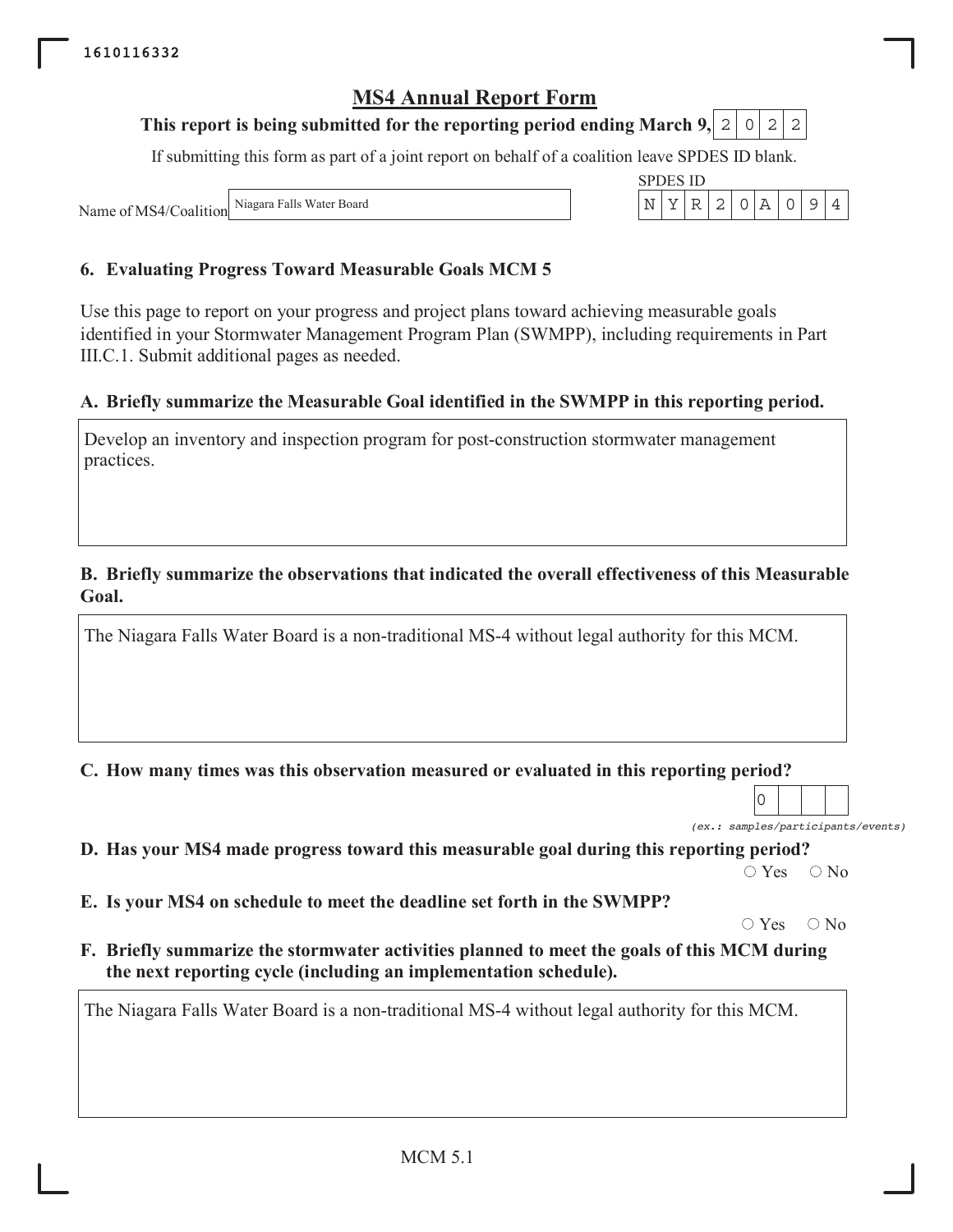#### This report is being submitted for the reporting period ending March 9, 2  $\circ$ 2 2

If submitting this form as part of a joint report on behalf of a coalition leave SPDES ID blank.

SPDES ID6

Y  $\mathbb R$ 2  $\mathsf{O}$  $\overline{A}$  $\mathsf O$  $\mathcal{G}$ 

N

Niagara Falls Water Board Name of MS4/Coalition

### 6. Evaluating Progress Toward Measurable Goals MCM 5

Use this page to report on your progress and project plans toward achieving measurable goals identified in your Stormwater Management Program Plan (SWMPP), including requirements in Part III.C.1. Submit additional pages as needed.

### A. Briefly summarize the Measurable Goal identified in the SWMPP in this reporting period.

Conduct maintenance on post-construction stormwater management practices as needed.

#### B. Briefly summarize the observations that indicated the overall effectiveness of this Measurable Goal.

The Niagara Falls Water Board is a non-traditional MS-4 without legal authority for this MCM.

C. How many times was this observation measured or evaluated in this reporting period?

(ex.: samples/participants/events)

0

 $\overline{4}$ 

D. Has your MS4 made progress toward this measurable goal during this reporting period?

 $\bigcirc$  Yes  $\bigcirc$  No

E. Is your MS4 on schedule to meet the deadline set forth in the SWMPP?

 $\circ$  Yes  $\bigcirc$  No

F. Briefly summarize the stormwater activities planned to meet the goals of this MCM during the next reporting cycle (including an implementation schedule).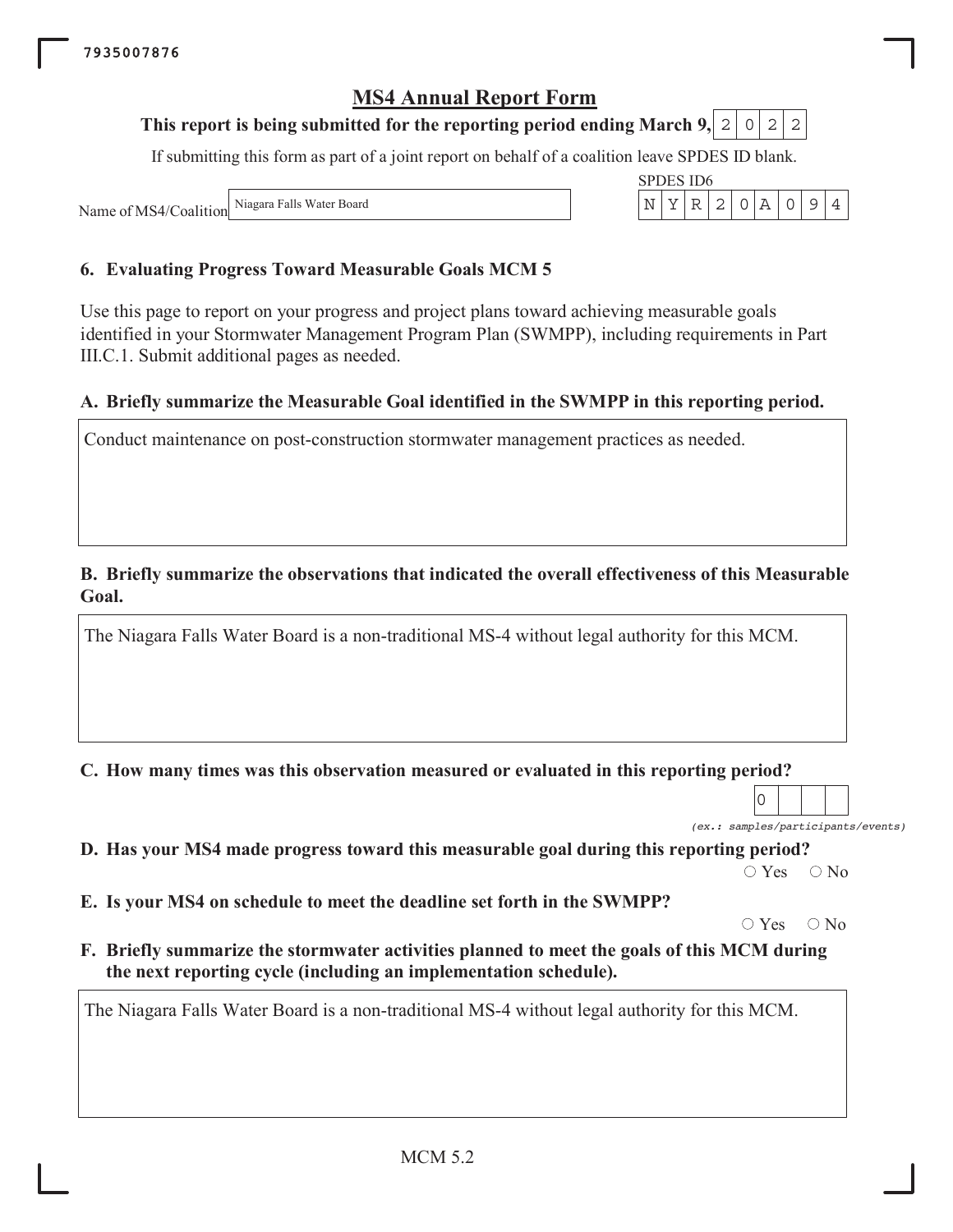#### This report is being submitted for the reporting period ending March 9,  $2 \mid 0 \mid 2$ 2

If submitting this form as part of a joint report on behalf of a coalition leave SPDES ID blank.

Name of MS4/Coalition

Niagara Falls Water Board



## **Minimum Control Measure 6. Stormwater Management for Municipal Operations**

The information in this section is being reported (check one):

• On behalf of an individual MS4

 $\circ$  On behalf of a coalition

How many MS4s contributed to this report?



1. Choose/list each municipal operation/facility that contributes or may potentially contribute Pollutants of Concern to the MS4 system. For each operation/facility indicate whether the operation/facility has been addressed in the MS4's/Coalition's Stormwater Management Program(SWMP) Plan and whether a self-assessment has been performed during the reporting period. A self-assessment is performed to: 1) determine the sources of pollutants potentially generated by the permittee's operations and facilities; 2) evaluate the effectiveness of existing programs and 3) identify the municipal operations and facilities that will be addressed by the pollution prevention and good housekeeping program, if it's not done already.

|                                                 |                           |                     | <b>Self-Assessment</b>             |               |
|-------------------------------------------------|---------------------------|---------------------|------------------------------------|---------------|
|                                                 |                           |                     | <b>Operation/Activity/Facility</b> |               |
|                                                 |                           |                     | performed within the past 3        |               |
| <b>Operation/Activity/Facility</b>              | <b>Addressed in SWMP?</b> |                     | <u>vears?</u>                      |               |
|                                                 |                           |                     |                                    | $\bigcirc$ No |
|                                                 |                           |                     | $\bullet$ No $\ldots$ $\circ$ Yes  | $\bigcirc$ No |
|                                                 |                           |                     |                                    | $\bigcirc$ No |
|                                                 |                           |                     | $\bullet$ No $\ldots$ $\circ$ Yes  | $\bigcirc$ No |
|                                                 |                           |                     |                                    | $\circ$ No    |
| New Municipal Construction and Land Disturbance | $\circ$ Yes               |                     | $\bullet$ No $\ldots$ $\circ$ Yes  | $\bigcirc$ No |
|                                                 | $\circ$ Yes               |                     | $\bullet$ No $\quad \bullet$ Yes   | $\circ$ No    |
|                                                 | $\circ$ Yes               |                     | $\bullet$ No $\ldots$ $\circ$ Yes  | $\circ$ No    |
|                                                 |                           |                     | $\bullet$ No $\ldots$ $\circ$ Yes  | $\bigcirc$ No |
|                                                 |                           |                     | $\bullet$ No $\ldots$ $\circ$ Yes  | $\bigcirc$ No |
|                                                 | $\bullet$ Yes             | $\circ$ No $\ldots$ | $\bullet$ Yes                      | $\bigcirc$ No |
|                                                 |                           | $\circ$ No $\ldots$ | $\bullet$ Yes                      | $\bigcirc$ No |
|                                                 |                           | $\circ$ No $\ldots$ | $\bullet$ Yes                      | $\circ$ No    |
|                                                 | $\circ$ Yes               |                     | $\circ$ Yes                        | $\bigcirc$ No |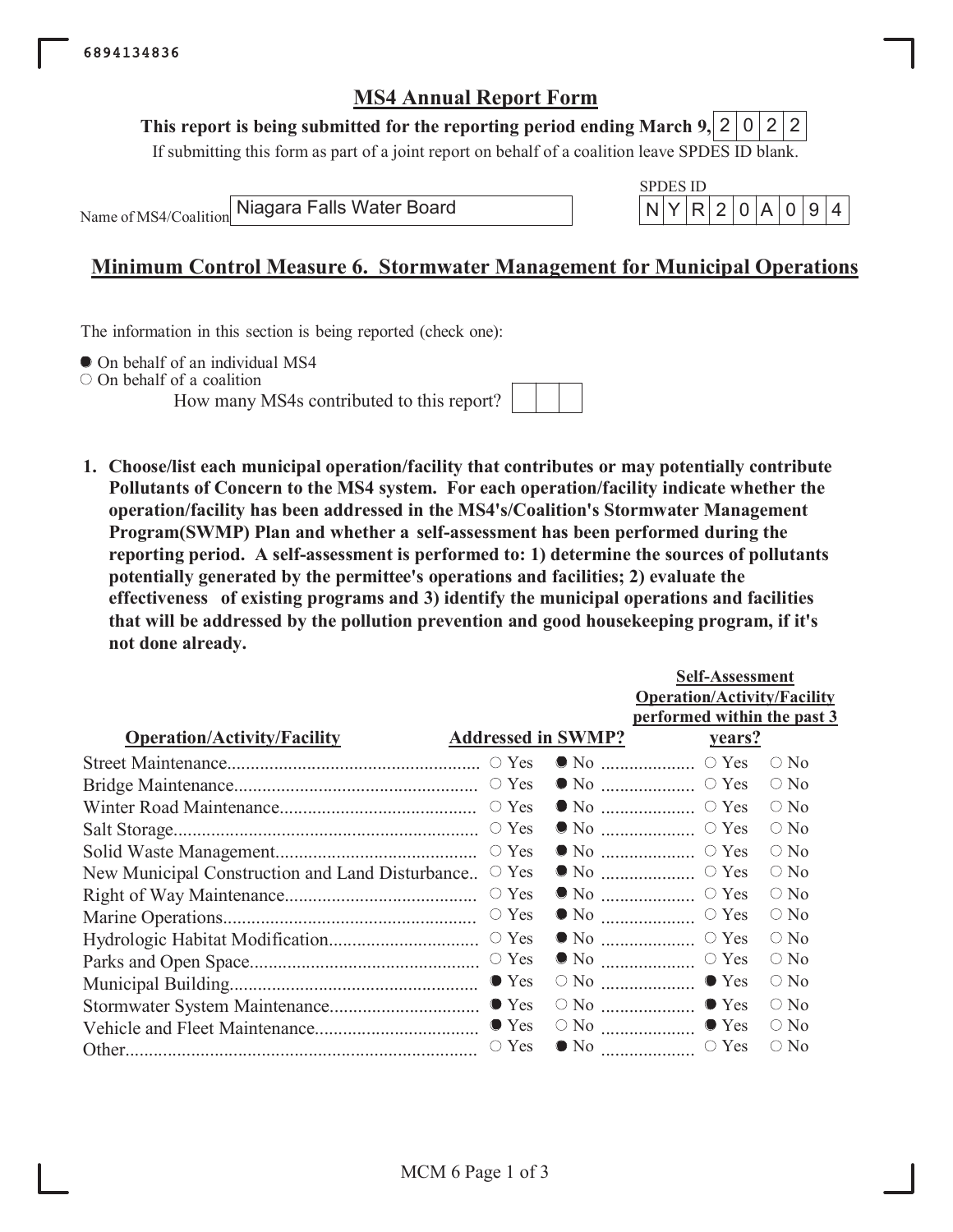## This report is being submitted for the reporting period ending March 9, 2 0 2 2

If submitting this form as part of a joint report on behalf of a coalition leave SPDES ID blank.

E.

Name of MS4/Coalition Niagara Falls Water Board

### 2. Provide the following information about municipal operations good housekeeping programs:

| $\circ$ Parking Lots Swept (Number of acres X Number of times swept)                                                                                 | $#$ Acres |   |        |  |
|------------------------------------------------------------------------------------------------------------------------------------------------------|-----------|---|--------|--|
| (Number of miles X Number of times swept)<br>$\circ$ Streets Swept                                                                                   | # Miles   |   |        |  |
| Catch Basins Inspected and Cleaned Where Necessary                                                                                                   | #         | 6 | ∩<br>6 |  |
| O Post Construction Control Stormwater Management Practices<br>Inspected and Cleaned Where Necessary                                                 | #         |   |        |  |
| O Phosphorus Applied In Chemical Fertilizer                                                                                                          | #Lbs.     |   |        |  |
| $\circ$ Nitrogen Applied In Chemical Fertilizer                                                                                                      | #Lbs.     |   |        |  |
| $\circ$ Pesticide/Herbicide Applied<br>(Number of acres to which pesticide/herbicide was applied X Number of<br>times applied to the nearest tenth.) | $#$ Acres |   |        |  |

- 3. How many stormwater management trainings have been provided to municipal employees during this reporting period?  $2|0$
- 4. What was the date of the last training?
- 5. How many municipal employees have been trained in this reporting period?
- 6. What percent of municipal employees in relevant positions and departments receive stormwater management training?  $\overline{4}$



 $\overline{A}$ 

 $0|9|4$ 

**SPDES ID** 

 $N|Y$ 

 $R|2|0$ 

<u>rans de la part</u>

03/04/2022

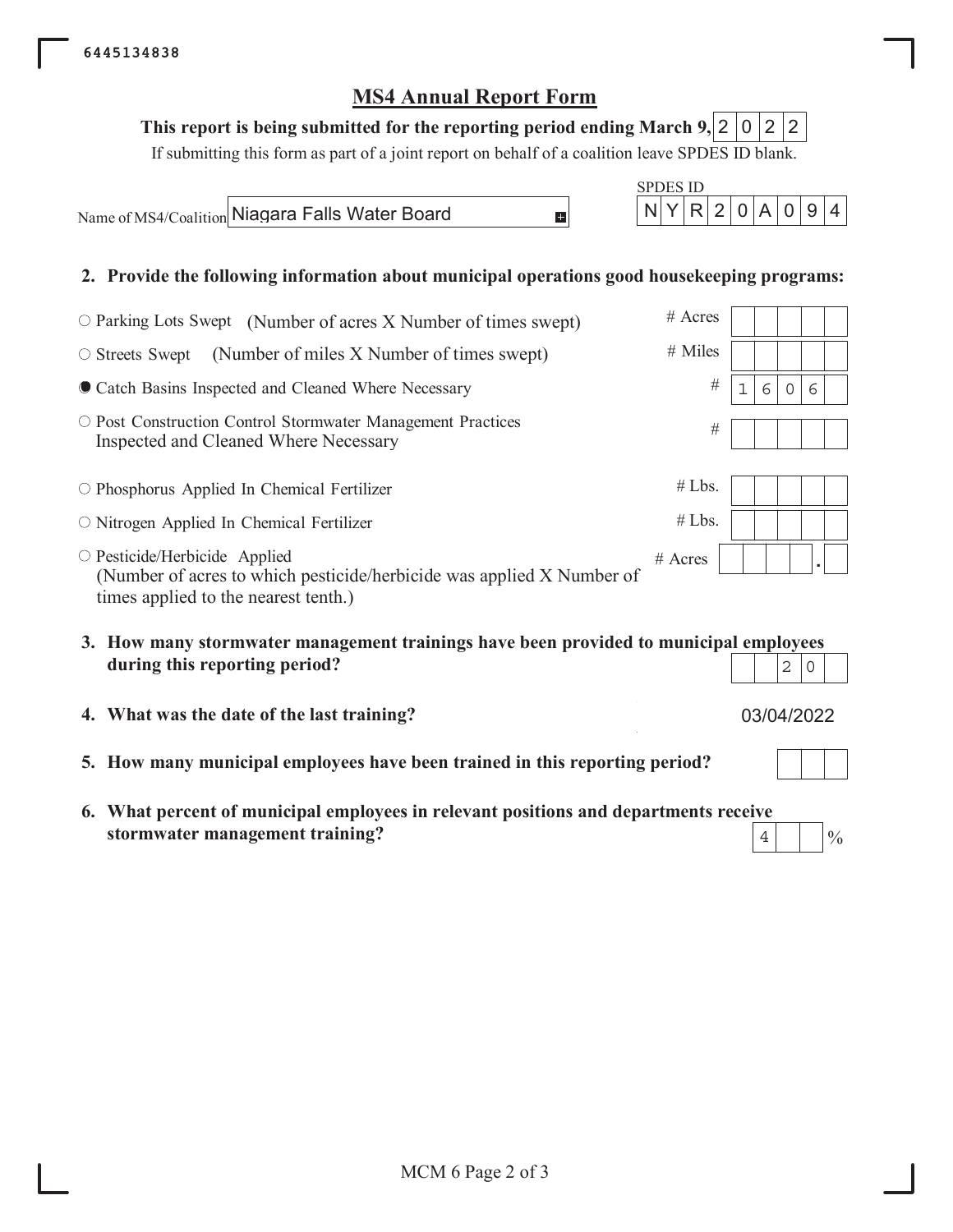#### This report is being submitted for the reporting period ending March 9, 2  $\overline{0}$ 2 2

If submitting this form as part of a joint report on behalf of a coalition leave SPDES ID blank.

Niagara Falls Water Board Name of MS4/Coalition

#### 7. Evaluating Progress Toward Measurable Goals MCM 6

Use this page to report on your progress and project plans toward achieving measurable goals identified in your Stormwater Management Program Plan (SWMPP), including requirements in Part III.C.1. Submit additional pages as needed.

#### A. Briefly summarize the Measurable Goal identified in the SWMPP in this reporting period.

Inspect catch basins and clean as needed.

### B. Briefly summarize the observations that indicated the overall effectiveness of this Measurable Goal.

In  $2021$ : Number of catch basins inspected/Cleaned: 1606

C. How many times was this observation measured or evaluated in this reporting period?

 $6 \overline{6}$  $\circ$ 6  $\mathbf{1}$ 

D. Has your MS4 made progress toward this measurable goal during this reporting period?

 $\bullet$  Yes  $\bigcirc$  No

E. Is your MS4 on schedule to meet the deadline set forth in the SWMPP?

 $\bullet$  Yes  $\bigcirc$  No

F. Briefly summarize the stormwater activities planned to meet the goals of this MCM during the next reporting cycle (including an implementation schedule).

Continue to inspect catch basins and clean as needed.



(ex.: samples/participants/events)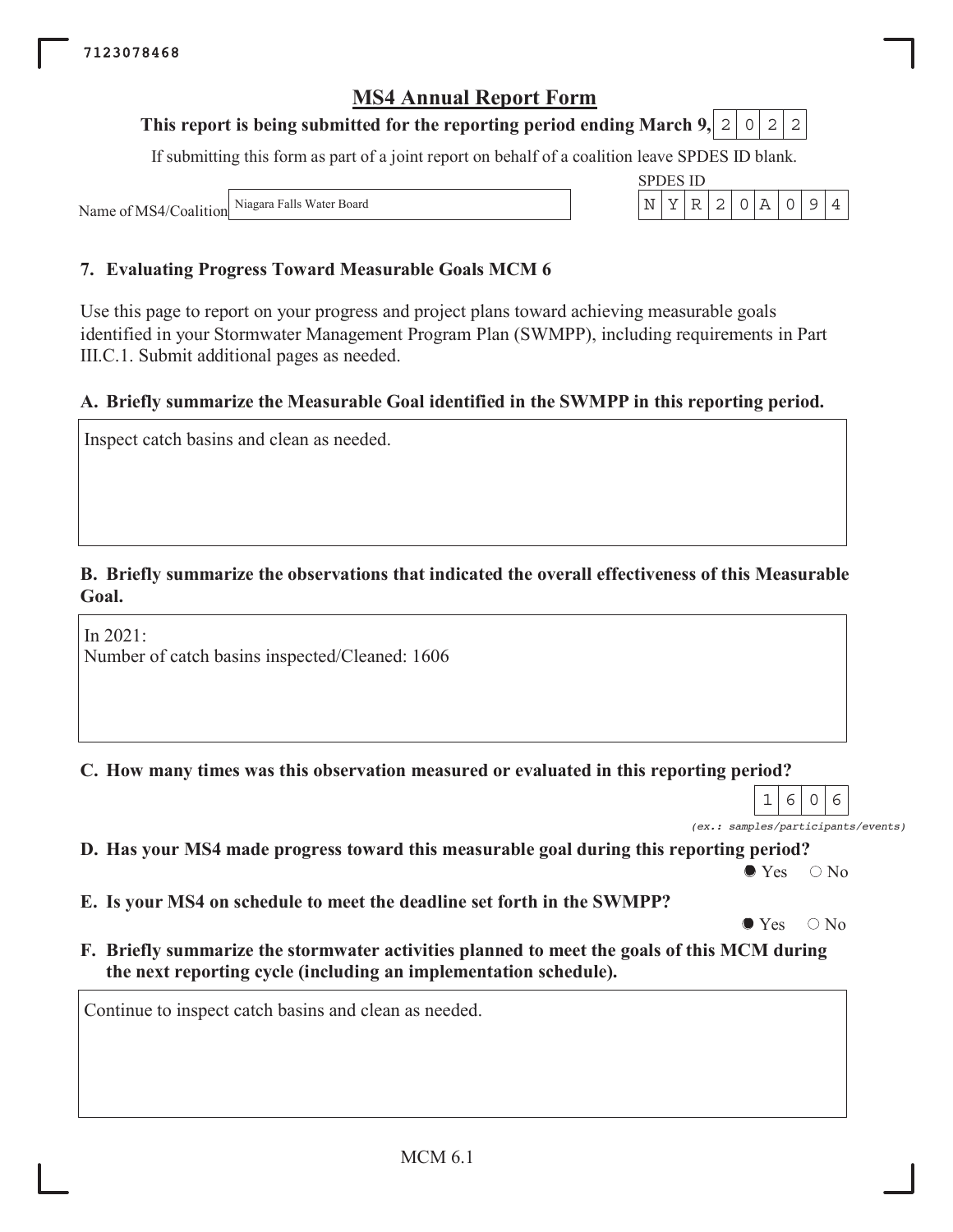#### This report is being submitted for the reporting period ending March 9, 2  $\circ$ 2 2

If submitting this form as part of a joint report on behalf of a coalition leave SPDES ID blank.

Niagara Falls Water Board Name of MS4/Coalition

### 7. Evaluating Progress Toward Measurable Goals MCM 6

Use this page to report on your progress and project plans toward achieving measurable goals identified in your Stormwater Management Program Plan (SWMPP), including requirements in Part III.C.1. Submit additional pages as needed.

#### A. Briefly summarize the Measurable Goal identified in the SWMPP in this reporting period.

Conduct street sweeping.

## B. Briefly summarize the observations that indicated the overall effectiveness of this Measurable Goal.

In 2021, there were 54.4 miles of Sanitary sewer and storm sewer pipe cleaned.

C. How many times was this observation measured or evaluated in this reporting period?

5  $\overline{4}$  $\overline{4}$ (ex.: samples/participants/events)

D. Has your MS4 made progress toward this measurable goal during this reporting period?

 $\bullet$  Yes  $\bigcirc$  No

E. Is your MS4 on schedule to meet the deadline set forth in the SWMPP?

 $\bullet$  Yes  $\bigcirc$  No

F. Briefly summarize the stormwater activities planned to meet the goals of this MCM during the next reporting cycle (including an implementation schedule).

Continue to clean storm sewer pipes on a prioritized basis.

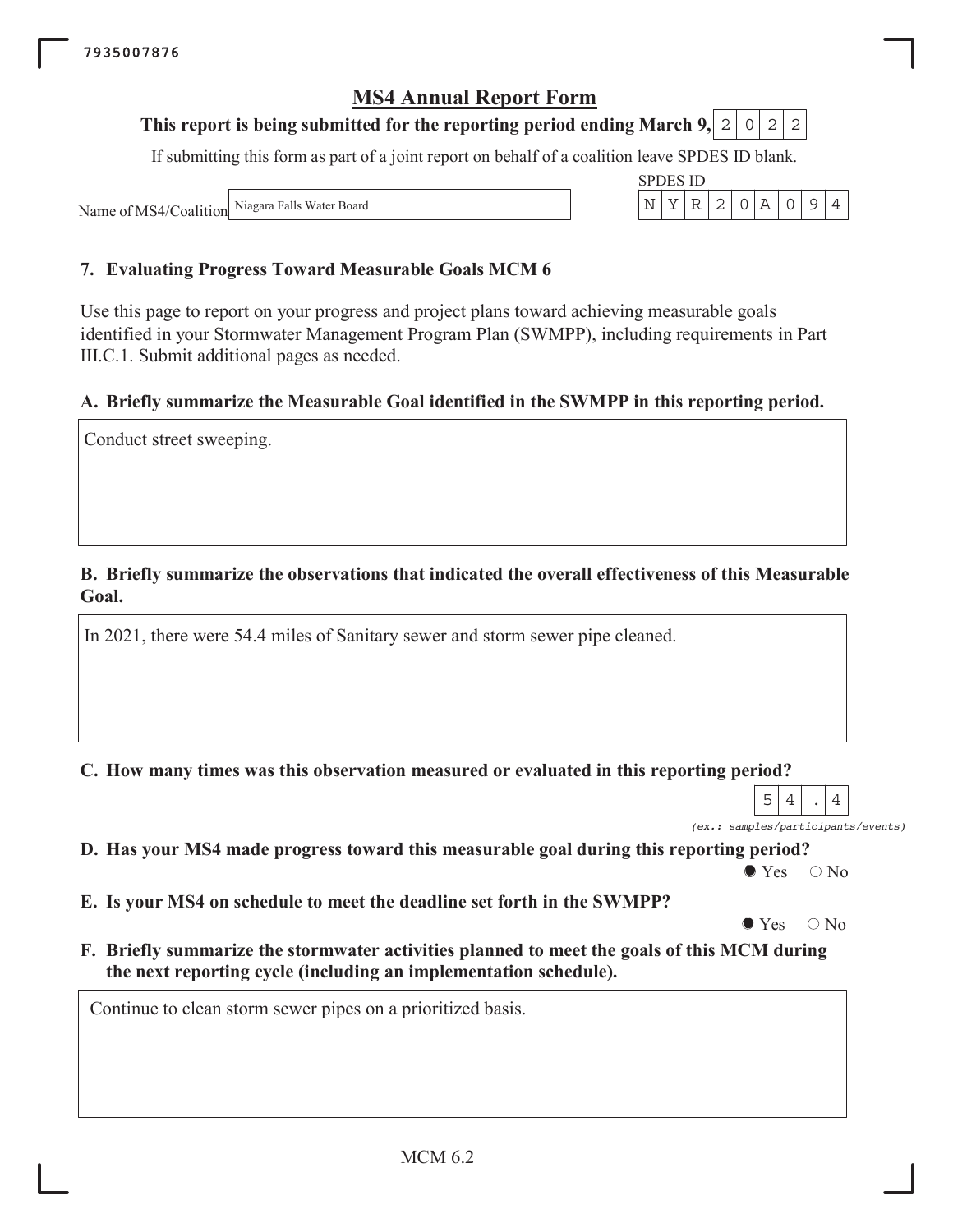#### This report is being submitted for the reporting period ending March 9, 2 0 2 2

If submitting this form as part of a joint report on behalf of a coalition leave SPDES ID blank.

**SPDES ID** 

 $N|Y|R|$ 

 $\vert$  2

 $0 \, \text{A}$ 

 $\circ$  $9$   $\overline{4}$ 

Niagara Falls Water Board Name of MS4/Coalition

## 7. Evaluating Progress Toward Measurable Goals MCM 6

Use this page to report on your progress and project plans toward achieving measurable goals identified in your Stormwater Management Program Plan (SWMPP), including requirements in Part III.C.1. Submit additional pages as needed.

### A. Briefly summarize the Measurable Goal identified in the SWMPP in this reporting period.

Create an inventory of operations/activities/facilities that are subject to environmental assessment requirement.

Conduct environmental assessment of each operation/activity/facility every three years.

#### B. Briefly summarize the observations that indicated the overall effectiveness of this Measurable Goal.

Number of environmental assessments performed.

C. How many times was this observation measured or evaluated in this reporting period?

(ex.: samples/participants/events)

|  |  |  | D. Has your MS4 made progress toward this Measurable Goal during this reporting period? |  |  |  |
|--|--|--|-----------------------------------------------------------------------------------------|--|--|--|
|  |  |  |                                                                                         |  |  |  |

 $\bullet$  Yes  $\bigcirc$  No

| E. Is your MS4 on schedule to meet the deadline set forth in the SWMPP? | $\bullet$ Yes $\circ$ No |  |
|-------------------------------------------------------------------------|--------------------------|--|
|-------------------------------------------------------------------------|--------------------------|--|

F. Briefly summarize the stormwater activities planned to meet the goals of this MCM during the next reporting cycle (including an implementation schedule).

Conduct environmental assessment of each operation/activity/facility every three years.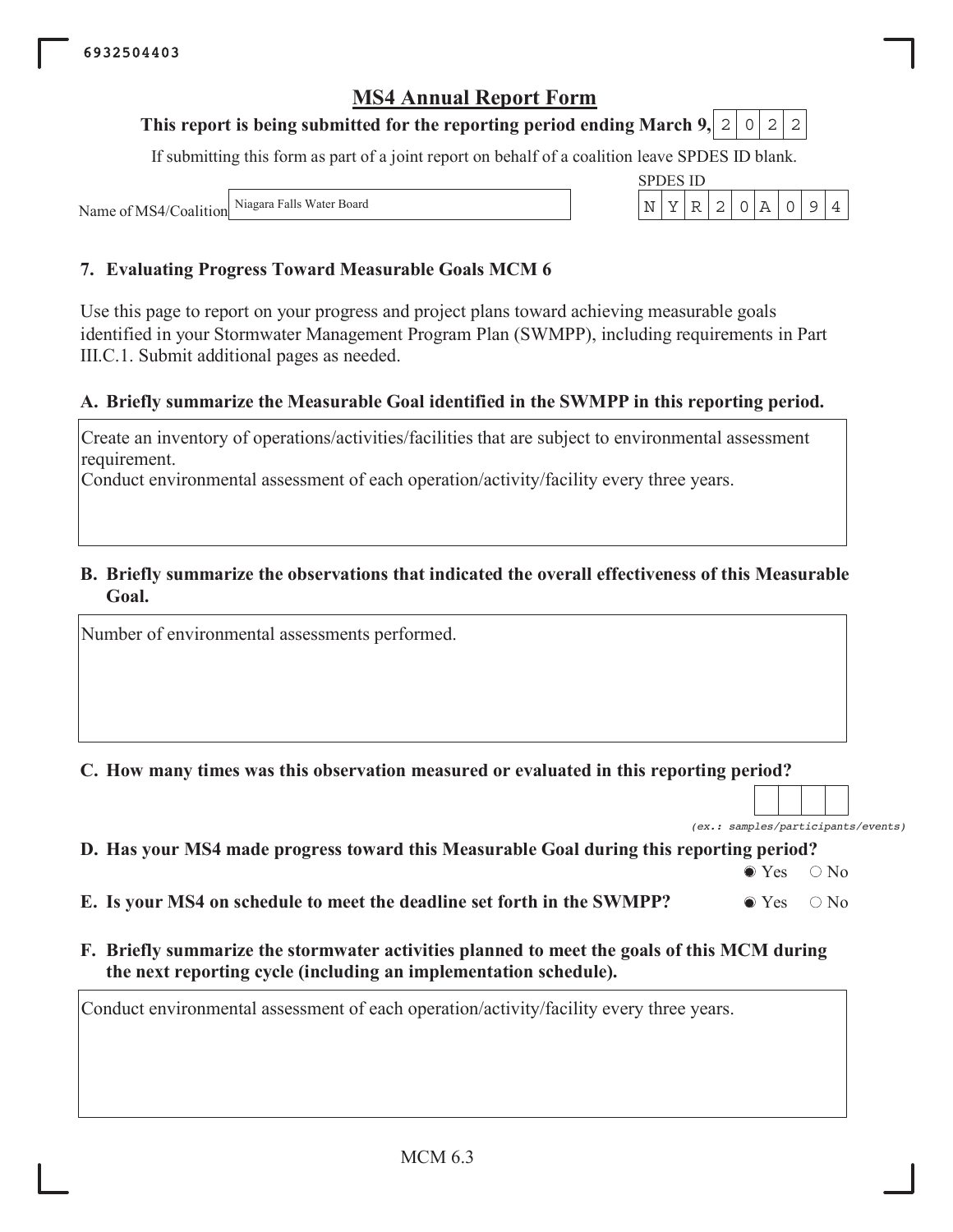This report is being submitted for the reporting period ending March 9, 2 0 2 2

If submitting this form as part of a joint report on behalf of a coalition leave SPDES ID blank.

Name of MS4/Coalition

Niagara Falls Water Board

## **Additional Watershed Improvement Strategy Best Management Practices**

The information in this section is being reported (check one):

 $\circ$  On behalf of an individual MS4

 $\circ$  On behalf of a coalition

How many MS4s contributed to this report?

**SPDES ID** 

Y

 $R|2|$ 

 $0|A$ 

 $\overline{0}$ 9  $\overline{4}$ 

### MS4s must answer the questions or check NA as indicated in the table below.

| <b>MS4 Description</b>          | Answer                   | <b>Check NA</b>        | (POC)                  |  |
|---------------------------------|--------------------------|------------------------|------------------------|--|
| <b>NYC EOH Watershed</b>        |                          |                        |                        |  |
| <b>Traditional Land Use</b>     | 1,2,3,4,5,6,7a-d,8a,8b,9 | 10,11,12               | Phosphorus             |  |
| Traditional Non-Land Use        | 1,2,3,4,7a-d,8a,8b,9     | 5, 10, 11, 12          | Phosphorus             |  |
| Non-Traditional                 | 1,2,77a-d,8a,8b,9        | 3,4,5,10,11,12         | Phosphorus             |  |
| <b>Onondaga Lake Watershed</b>  |                          |                        |                        |  |
| <b>Traditional Land Use</b>     | $1,6,7a-d,8a,9$          | 2,3,4,5,8b,10,11,12    | Phosphorus             |  |
| Traditional Non-Land Use        | $1,6,7a-d,8a,9$          | 2,3,4,5,8b,10,11,12    | Phosphorus             |  |
| Non-Traditional                 | $1,6,7a-d,8a,9$          | 2,3,4,5,8b,10,11,12    | Phosphorus             |  |
| <b>Greenwood Lake Watershed</b> |                          |                        |                        |  |
| Traditional Land Use            | 1,4,6,7a-d,8a,9          | 2,3,5,8b,10,11,12      | Phosphorus             |  |
| Traditional Non-Land Use        | $1,4,6,7a-d,8a,9$        | 2,3,5,8b,10,11,12      | Phosphorus             |  |
| Non-Traditional                 | $1,4,6,7a-d,8a,9$        | 2,3,5,8b,10,11,12      | Phosphorus             |  |
| <b>Oyster Bay</b>               |                          |                        |                        |  |
| <b>Traditional Land Use</b>     | 1,4,7a-d,9,10,11,12      | 2,3,5,6,8a,8b          | Pathogens              |  |
| Traditional Non-Land Use        | 1,4,7a-d,9,10,11,12      | 2,3,5,6,8a,8b          | Pathogens              |  |
| Non-Traditional                 | $1,4,7a-d,9$             | 2,3,4,5,8a,8b,10,11,12 | Pathogens              |  |
| <b>Peconic Estuary</b>          |                          |                        |                        |  |
| <b>Traditional Land Use</b>     | 1,4,7a-d,8a,9,10,11,12   | 2,3,5,6,8b             | Pathogens and Nitrogen |  |
| Traditional Non-Land Use        | 1,4,7a-d,8a,9,10,11,12   | 2,3,5,6,8b             | Pathogens and Nitrogen |  |
| Non-Traditional                 | $1,4,7a-d,8a,9$          | 2,3,4,5,8b,10,11,12    | Pathogens and Nitrogen |  |
| <b>Oscawana Lake Watershed</b>  |                          |                        |                        |  |
| <b>Traditional Land Use</b>     | 1,4,6,7a-d,8a,9          | 2,3,5,8b,10,11,12      | Phosphorus             |  |
| Traditional Non-Land Use        | $1,4,6,7a-d,8a,9$        | 2,3,5,8b,10,11,12      | Phosphorus             |  |
| Non-Traditional                 | $1,4,6,7a-d,8a,9$        | 2,3,5,8b,10,11,12      | Phosphorus             |  |
| <b>LI 27 Embayments</b>         |                          |                        |                        |  |
| Traditional Land Use            | 1,2,3,4,7a-d,9,10,11,12  | 5,6,8a,8b              | Pathogens              |  |
| Traditional Non-Land Use        | 1,2,3,4,7a-d,9,10,11,12  | 5,6,8a,8b              | Pathogens              |  |
| Non-Traditional                 | $1,2,3,4,7a-d,9$         | 5,6,8a,8b,10,11,12     | Pathogens              |  |

#### 1. Does your MS4/Coalition have an education program addressing impacts of phosphorus/nitrogen/pathogens on waterbodies?  $\circ$  Yes

 $\circ$  No  $\bullet$  N/A

#### 2. Has 100% of the MS4/Coalition conveyance system been mapped in GIS?

 $\circ$  Yes  $\bigcirc$  N<sub>0</sub>

 $\bullet$  N/A

If  $N/A$ , go to question 3.

If No, estimate what percentage of the conveyance system has been mapped so far.

Estimate what percentage was mapped in this reporting period.



Additional BMPs Page 1 of 3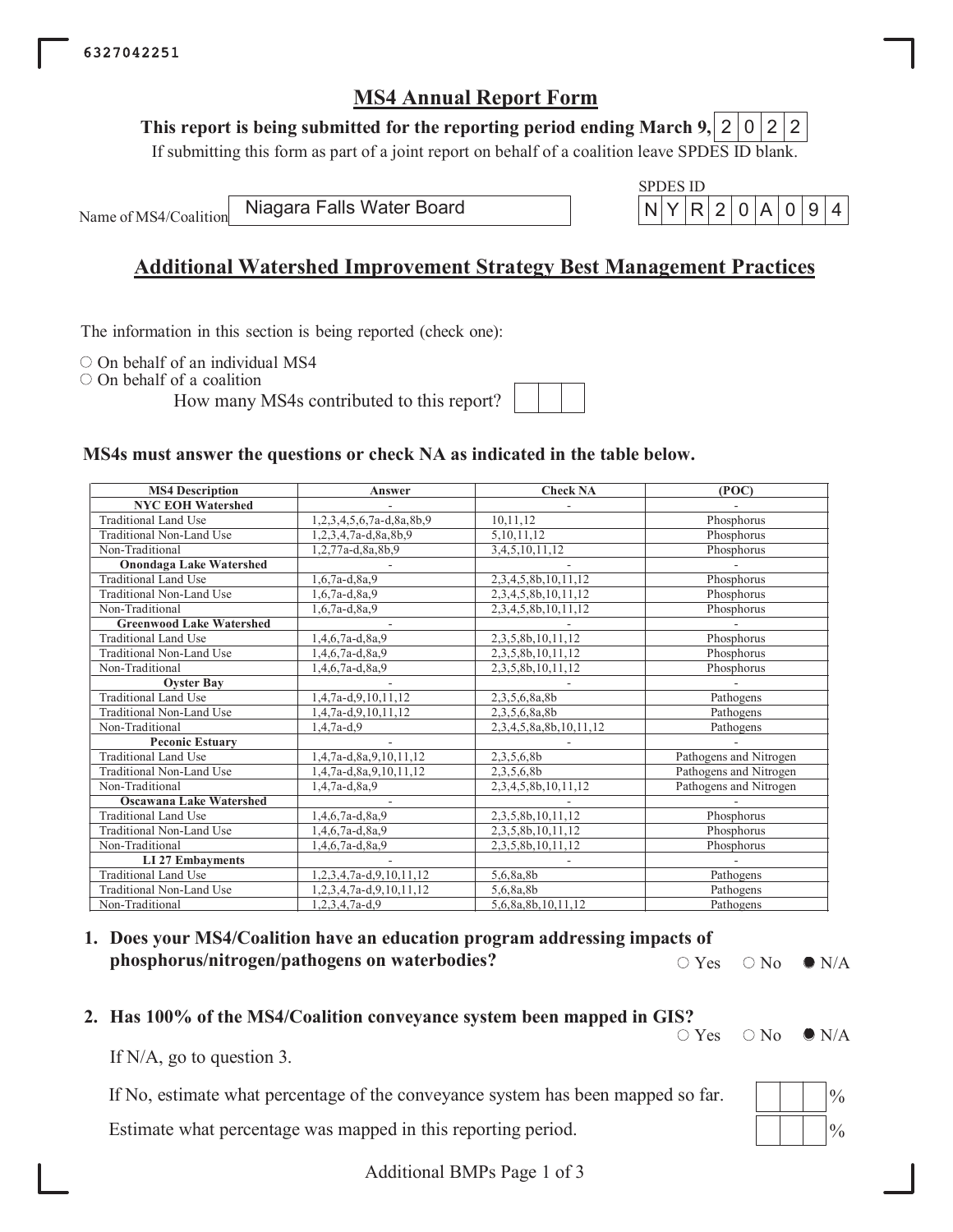# This report is being submitted for the reporting period ending March 9,  $2 | 0 | 2 | 2$

If submitting this form as part of a joint report on behalf of a coalition leave SPDES ID blank.

|                                                                                                                                                                                                                                                                                                                                                                                                                                                              | <b>SPDES ID</b>                                                                             |
|--------------------------------------------------------------------------------------------------------------------------------------------------------------------------------------------------------------------------------------------------------------------------------------------------------------------------------------------------------------------------------------------------------------------------------------------------------------|---------------------------------------------------------------------------------------------|
| Niagara Falls Water Board<br>E.<br>Name of MS4/Coalition                                                                                                                                                                                                                                                                                                                                                                                                     | 9<br>N<br>Y<br>2<br>$\mathsf{A}$<br>R<br>$\overline{0}$<br>$\overline{4}$<br>$\overline{0}$ |
| 3. Does your MS4/Coalition have a Stormwater Conveyance System (infrastructure) Inspection<br>and Maintenance Plan Program?                                                                                                                                                                                                                                                                                                                                  | $\bullet$ N/A<br>$\circ$ Yes<br>$\bigcirc$ No                                               |
| 4. Estimate the percentage of on-site wastewater treatment systems that have been inspected<br>and maintained or rehabilitated as necessary in this reporting period?                                                                                                                                                                                                                                                                                        | $\frac{0}{0}$                                                                               |
| 5. Has your MS4/Coalition developed a program that provides protection equivalent to the<br>NYSDEC SPDES General Permit for Stormwater Discharges from Construction Activities<br>(GP-0-08-001) to reduce pollutants in stormwater runoff from construction activities that<br>disturb five thousand square feet or more?                                                                                                                                    | $\circ$ Yes<br>$\bigcirc$ No<br>$\bullet$ N/A                                               |
| 6. Has your MS4/Coalition developed a program to address post-construction stormwater<br>runoff from new development and redevelopment projects that disturb greater than or<br>equal to one acre that provides equivalent protection to the NYS DEC SPDES General<br>Permit for Stormwater Discharges from Construction Activities (GP-0-08-001), including<br>the New York State Stormwater Design Manual Enhanced Phosphorus Removal<br><b>Standards?</b> | $\bigcirc$ No<br>$\bullet$ N/A<br>$\bigcirc$ Yes                                            |
| 7a. Does your MS4/Coalition have a retrofitting program to reduce erosion or<br>phosphorus/nitrogen/pathogen loading?                                                                                                                                                                                                                                                                                                                                        | $\bullet$ N/A<br>$\circ$ Yes<br>$\circ$ No                                                  |
| 7b. How many projects have been sited in this reporting period?                                                                                                                                                                                                                                                                                                                                                                                              |                                                                                             |
| 7c. What percent of the projects included in 7b have been completed in this reporting period?                                                                                                                                                                                                                                                                                                                                                                | $\frac{0}{0}$                                                                               |
| 7d. What percent of projects planned in previous years have been completed?                                                                                                                                                                                                                                                                                                                                                                                  | $\frac{0}{0}$                                                                               |
|                                                                                                                                                                                                                                                                                                                                                                                                                                                              | $\circ$ No Projects Planned                                                                 |
| 8a. Has your MS4/Coalition developed and implemented a turf management practices and<br>procedures policy that addresses proper fertilizer application on municipally owned<br>lands?                                                                                                                                                                                                                                                                        | $\bigcirc$ Yes<br>$\bullet$ N/A<br>$\bigcirc$ No                                            |

8b. Has your MS4/Coalition developed and implemented a turf management practices and procedures policy that addresses proper disposal of grass clippings and leaves from municipally owned lands?  $\circ$  Yes  $\circ$  No  $\bullet$  N/A